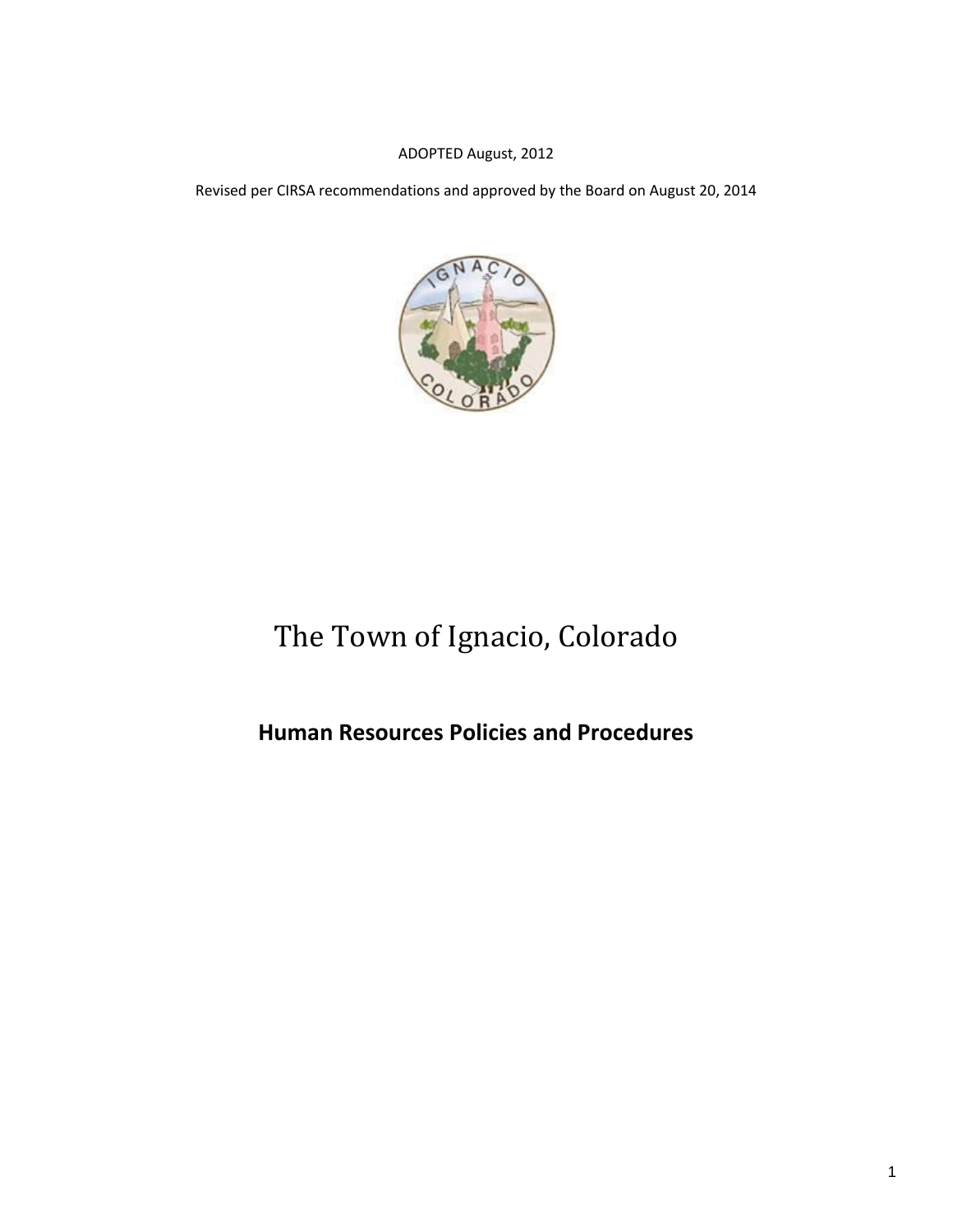## Contents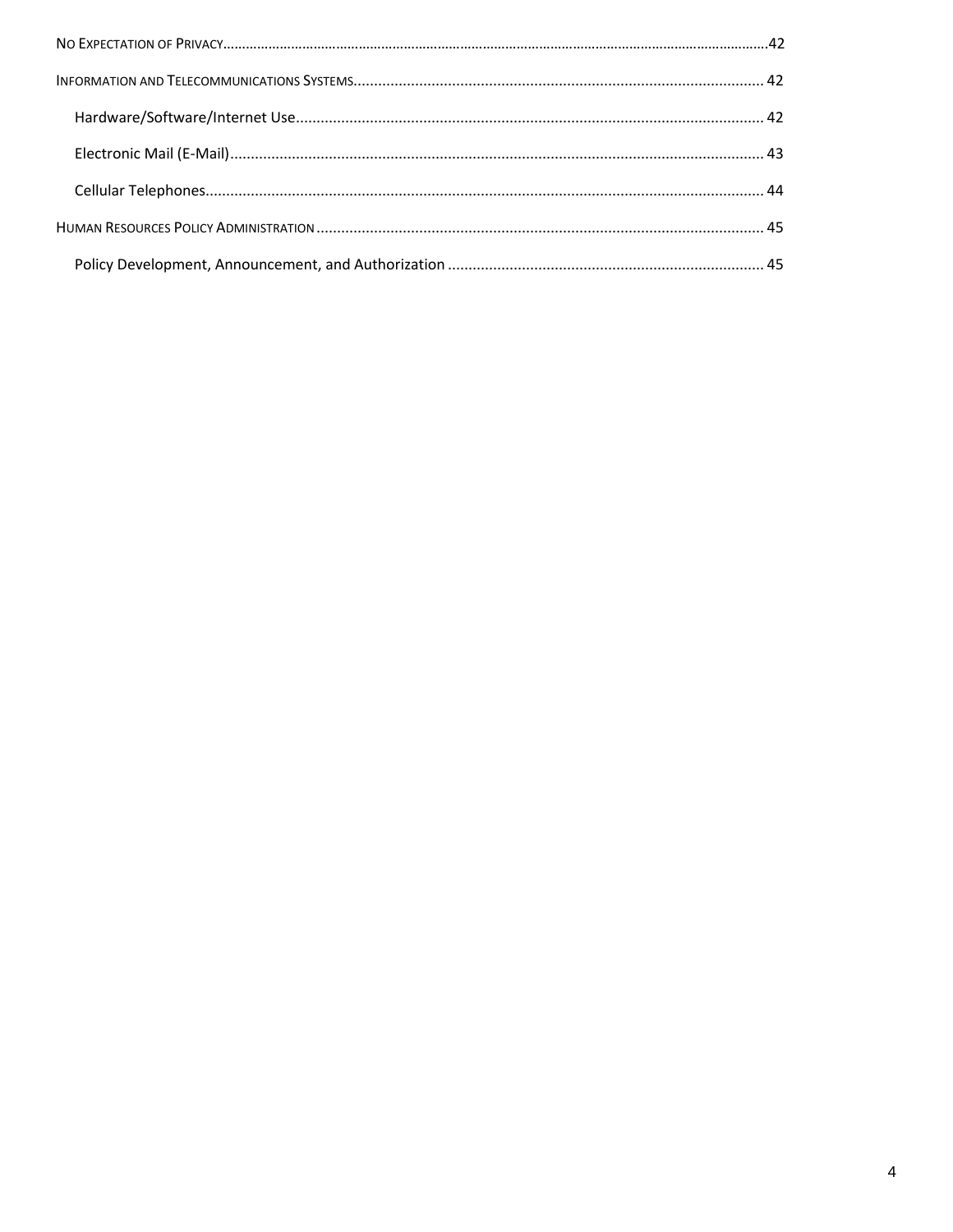## <span id="page-4-0"></span>**Introduction**

## Employment with the Town

These Policies and Procedures of the Town are designed as a guide for the management and administration of employment practices and employee-related matters. The policies that follow do not cover every situation that may arise.

Should you need assistance in the interpretation of a policy, please consult your Department Head or the Town Manager. In any event, good judgment, knowledge of and adherence to the policies and practices, and cooperation are an employee's professional responsibility.

Employment with the Town offers many opportunities and benefits; however, the Town and its management make no commitment for employment of any specific duration. Your employment with the Town is "at-will." As an employee of the Town you have no contractual, property, or other legal rights in any term, condition, or aspect of the employment relationship, including but not limited to, termination. Just as you are free to resign at any time, the Town retains the right to conclude your employment at any time as it has set forth in this manual.

The Town Board retains the right and may change the policies and procedures set forth in this manual from time to time and at any time, for any reason or no reason. Further, it retains the right to make changes on a case-by-case basis in keeping with the circumstances and with sound business practices. The Town Manager, as necessary, shall recommend changes. All changes adopted by the Town Board shall become effective on the date of adoption or such date as the Town Board designates.

The Town Manager, at any time deemed necessary or proper for purposes of enforcement or implementation of these policies and procedures, may adopt, amend, or rescind written administrative procedures consistent with the policies set forth herein. Such procedures shall become effective on the date(s) specified by the Town Manager.

The policies and procedures set forth herein become effective on August 14, 2012 and revised on August 20, 2014. Subsequent changes will supersede that which appears in this manual and will become effective upon the date of authorization by the Town Board or an authorized designee.

## <span id="page-4-1"></span>**COMPLIANCE**

## <span id="page-4-2"></span>Equal Employment Opportunity

The Town fully supports federal and state Equal Employment Opportunity requirements. The Town provides an Equal Employment Opportunity to all employees, applicants, and candidates for employment without regard to race, creed, color, sexual orientation, age, disability, religion, Vietnam era or veteran status, or national origin. Equal Employment Opportunity includes, but is not limited to, hiring, training, promotion, transfer, demotion, and termination. It is the Town's intent that all employees benefit from a safe work environment free from all forms of discrimination including harassment. Discrimination or harassment based on race, creed, color, sexual orientation, age, disability, religion, Vietnam era or veteran status, or national origin is considered a violation of its policies and practices.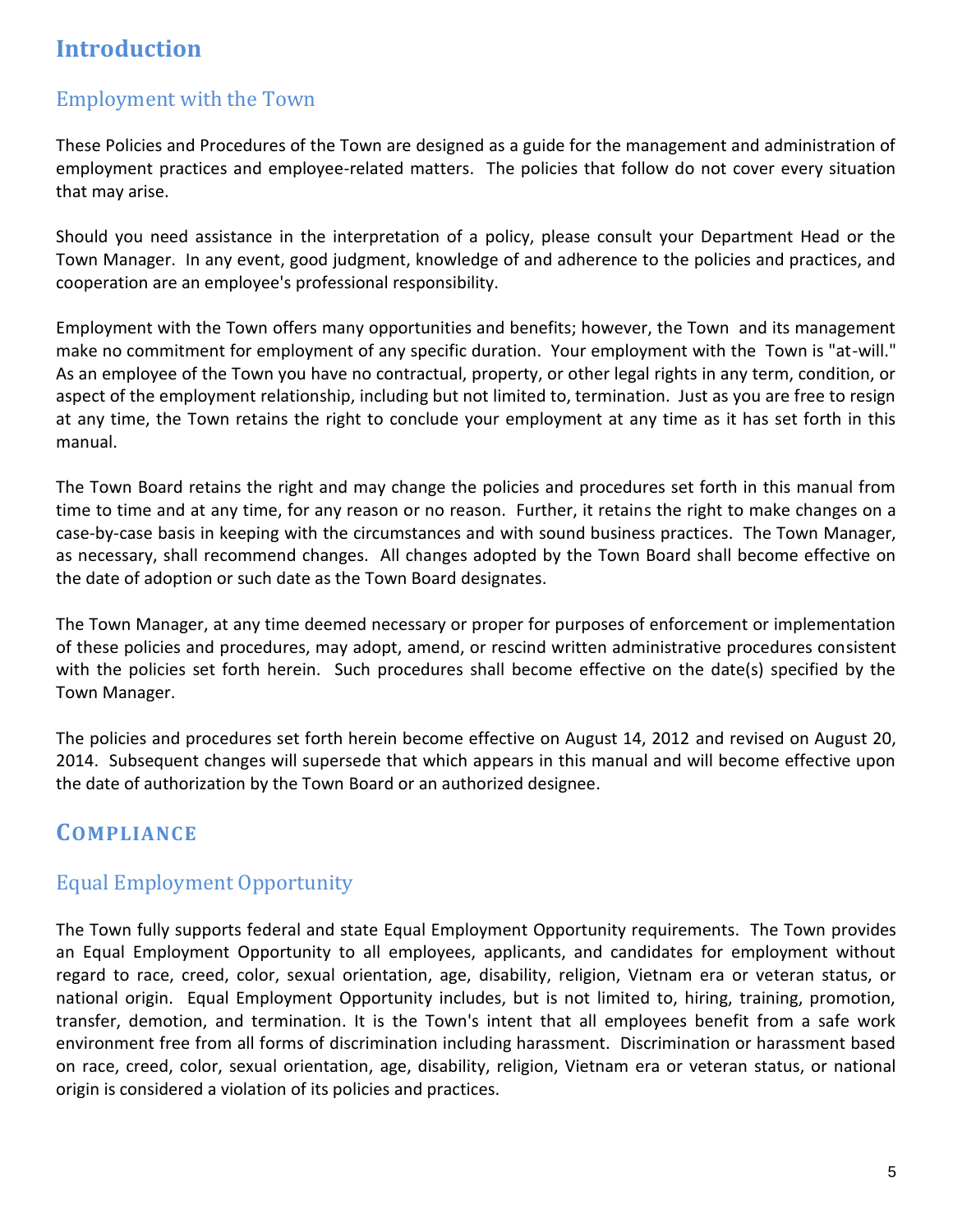The Town believes that it is all employees' singular and collective responsibility to deal fairly and honestly with their peers, subordinates, and superiors as well as applicants to ensure a work environment free of discrimination.

Any employee, applicant, or candidate who feels that he/she has been discriminated against based on race, creed, color, sexual orientation, age, disability, religion, Vietnam era or veteran status, or national origin should without fear of reprisal:

- *If employed*, contact the: 1) Immediate Supervisor or 2) Department Head or 3) Town Manager in the respective order shown, unless the situation warrants skipping a level of supervision (i.e., where the perpetrator of alleged discriminatory action(s) is the Supervisor).
- *If an applicant or candidate*, contact the Town Manager.

The Town will, upon receipt of information that may not reflect support of its Equal Employment Opportunity practices, investigate the circumstances and if needed, take appropriate actions to eliminate the persistence of such circumstances. The employee or applicant may be asked to provide additional information for the investigation. The Town will attempt to maintain confidentiality of the situations and parties involved, but it makes no guarantee of absolute anonymity. Employees and external parties may be provided with information on a "need to know" basis as a part of the investigative process. Proof of either discrimination or a false accusation may result in disciplinary action up to and including termination of employment for employees and/or legal action for employees, applicants, and/or candidates.

## Harassment

It is the Town's intent that all employees enjoy a safe work environment free from all forms of discrimination including harassment. Discrimination, inappropriate behavior or harassment based on age, race, color, religion, disability, Vietnam era or veteran status, sexual orientation, or national origin is considered a violation of its policies and practices.

The Town believes it is all employees' singular and collective responsibility to deal fairly and honestly with their peers, subordinates, and superiors as well as applicants to ensure a work environment free of discrimination and harassment. Disrespect for or abuse of anyone's dignity through verbal, physical, or visual slurs of a sexual or intimidating nature through derogatory or other inappropriate conduct is unacceptable and may be the subject of disciplinary action up to and including immediate termination.

Sexual harassment is a specific form of discrimination/harassment that undermines the integrity of the employment relationship. The Town will not tolerate harassment by Town employees or by those who work with the Town including suppliers, general public, consultants, or any other vendors. Unwelcome sexual advances, requests of sexual favors, and other verbal or physical conduct of a sexual nature constitutes sexual harassment when one or more of the following examples may exist:

- $\Box$  Submission to such conduct is either explicitly or implicitly a term or condition of an individual's employment.
- $\Box$  Submission to or rejection of the conduct is the basis for an employment decision affecting the employee.
- $\Box$  The conduct substantially interferes with an employee's work performance or creates an intimidating, hostile, or offensive work situation or atmosphere.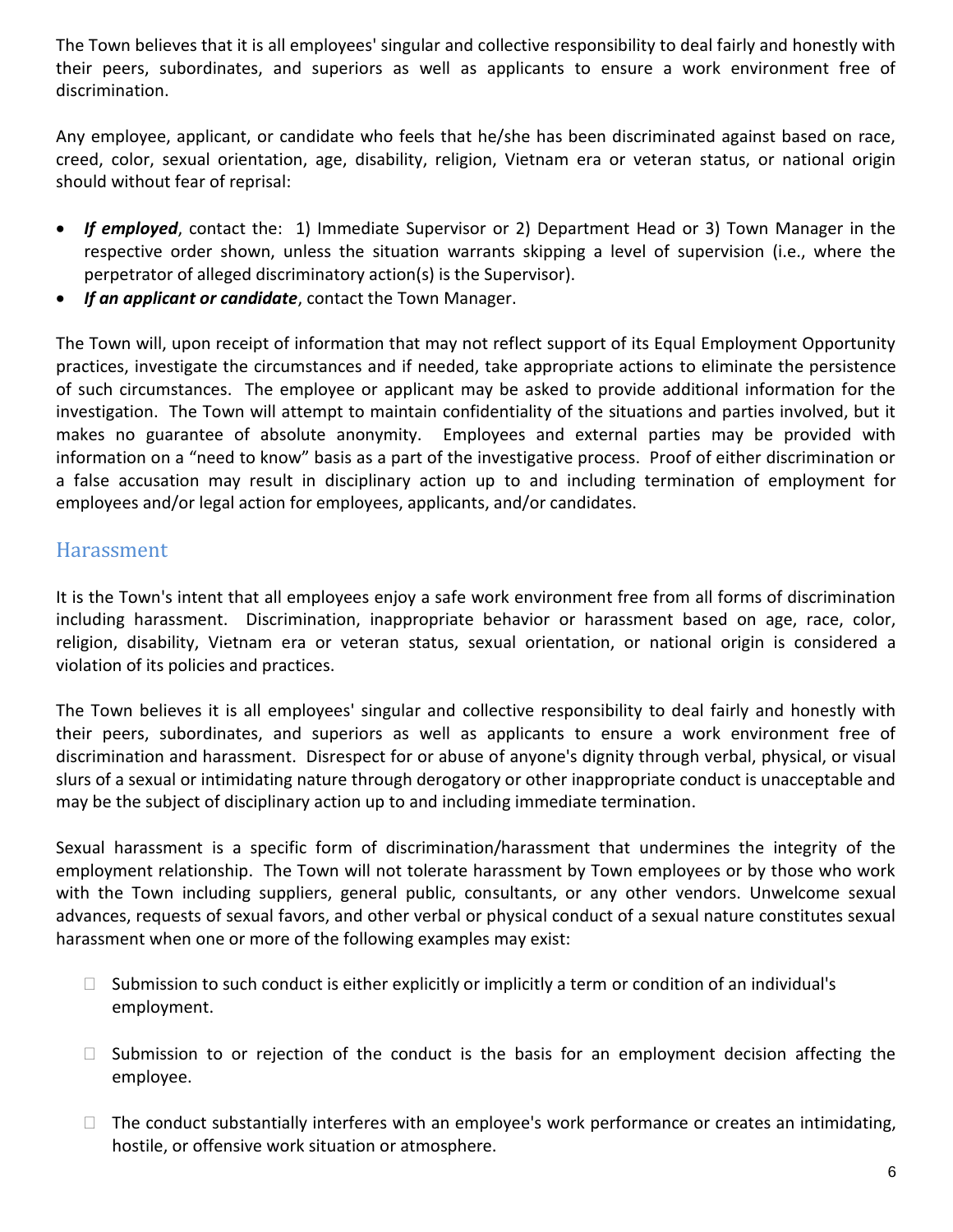Harassment and/or discrimination based on age, race, color, religion, disability, veteran status, national origin, sexual orientation, or any other factors protected by law undermines the employment relationship. Harassment may take the form of verbal or physical conduct that disparages, threatens, or shows aversion to an individual because of the aforementioned factors. This form of harassment may exist if one or all of the following exist:

- $\Box$  The conduct substantially interferes with an employee's work performance or creates an intimidating, hostile, or offensive work situation or atmosphere.
- $\Box$  The conduct adversely affects an employee's employment or work opportunities.

Any employee, applicant or candidate, who feels that he/she may have encountered harassing circumstances, should without fear of reprisal contact Town management as outlined below.

- *If employed*, contact the: 1) Immediate Supervisor or 2) Department Head or 3) Town Manager in the respective order shown, unless the situation warrants skipping a level of supervision.
- *If an applicant or candidate*, contact the Town Manager.
- **If the accusation involves the Town Manager**, contact the Mayor.

The Town will, upon receipt of information that indicates a possible lack of support of its Equal Employment Opportunity practices and Harassment policies, investigate the circumstances and if needed, take appropriate actions to eliminate the persistence of such circumstances. The employee, applicant, or candidate may be asked to provide additional information for the investigation. The Town will attempt to maintain confidentiality of the situations and parties involved, but it makes no guarantee of absolute anonymity. Employees and external parties may be provided with information on a "need to know" basis as a part of the investigative process. Proof of discrimination, harassment, or a false accusation may result in disciplinary action up to and including termination of employment for employees and/or legal action for employees, applicants, and/or candidates.

## <span id="page-6-0"></span>Safety

It is the Town's intent that all employees enjoy a safe work environment free from known health and safety hazards.

The Town has established safety practices concerning work area organization as well as use of tools, equipment, and chemicals.

- $\Box$  Each employee is expected to take responsibility for helping ensure that the standards are followed by conducting his/her activities in accordance with established practices.
- $\Box$  It is each employee's responsibility to report any accident or injury on the job immediately regardless of severity.
- $\Box$  Failure by an employee to follow safety standards or related practices may result in immediate disciplinary action up to and including immediate discharge.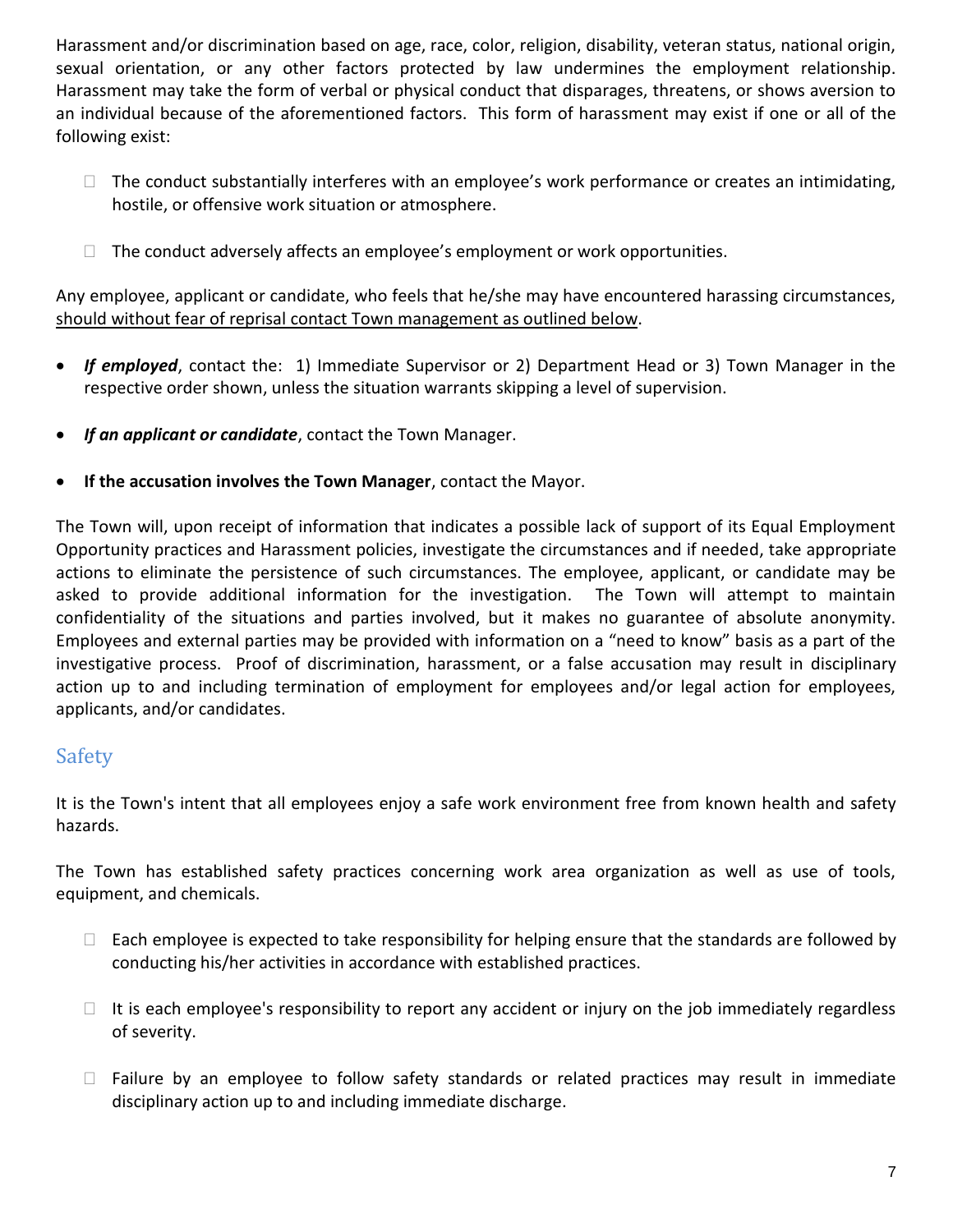## <span id="page-7-0"></span>Drug-Free Workplace

The Town is the recipient of federal grants. Because of the Town's status as a federal grant recipient, it is required to comply with the Drug-Free Workplace Act.

Compliance with the Drug-Free Workplace is a condition of continued employment with the Town. All employees are required to acknowledge that they have read and agree to abide by the following policy by signing a copy of the policy, which is provided to the employee during the initial employment orientation.

#### **POLICY STATEMENT:**

The Town strives to provide for its employees a safe and productive workplace and an atmosphere that allows for the protection of its assets. Compliance with the Drug Free Workplace Policy is a condition of continued employment with the Town. This policy applies to all employees, contractors, and vendors. The Town expects all employees, contractors, and vendors to be in a suitable mental and physical condition while at work, reporting to work, and during work-related functions allowing for safe and effective job performance.

Consistent with the Drug-Free Workplace Act of 1988, the Town will maintain a workplace free from the influence of controlled substances. The unlawful manufacture, distribution, dispensation, possession, or use of controlled substances is prohibited on any Town site or any site where work is being performed on behalf of the Town.

Any Town employee reporting for work or working under the influence of illegal drugs or narcotics and/or involved in the manufacture, possession, sale, or use of such illegal substances during Town business will be subject to disciplinary action up to and including immediate dismissal.

The employee shall also notify the Town of any criminal drug statute conviction no later than five (5) days after such conviction. The employee shall also notify his/her Department Head who will report the incident to the Town Manager. Failure to report such a conviction will subject the employee to dismissal.

The Town retains the right to offer employees convicted of a violation of a criminal drug statute participation in an approved rehabilitation or drug assistance program as an alternative to or in addition to disciplinary actions. Participation in such a program is the financial responsibility of the employee. If such a program is offered, the employee must satisfactorily participate in and complete the approved program as a condition of continued employment.

## <span id="page-7-1"></span>Violence-Free Workplace

The Town is committed to preventing workplace violence and to maintaining a safe work environment.

Conduct that threatens, intimidates, or coerces another employee or a member of the public at any time will not be tolerated.

All threats of (or actual) violence, both direct and indirect, should be reported as soon as possible to your immediate supervisor or the Town Manager. This includes threats by employees, as well as threats by citizens, vendors, solicitors or other member of the public. When reporting a threat of violence, the employee should be as specific and detailed as possible.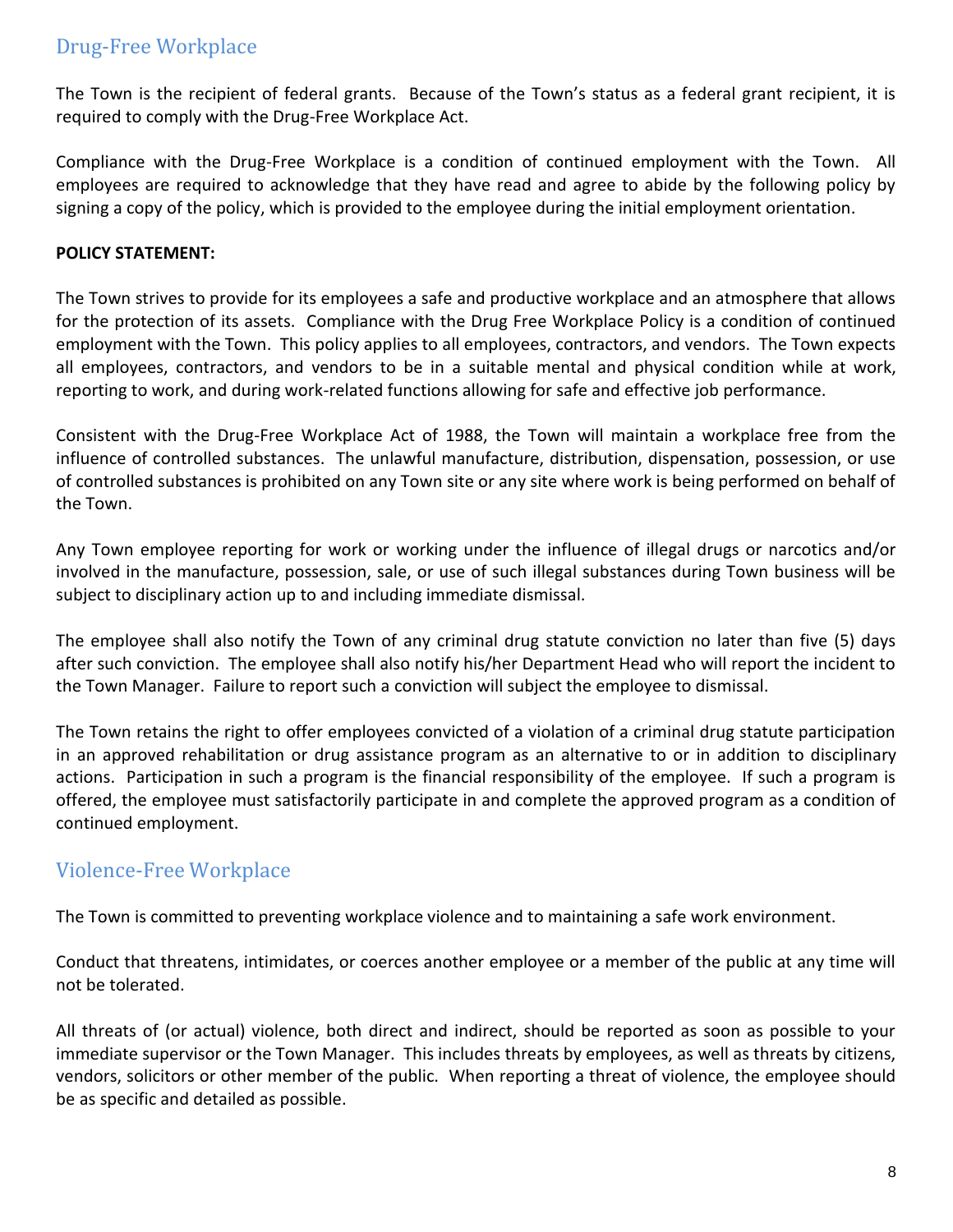All suspicious individuals or activities should also be reported as soon as possible to a supervisor and/or the Town Manager. The employee should not place him/herself in peril. If the employee sees or hears a commotion or disturbance near his/her workstation, **do not try to intercede** -- Seek assistance of the supervisor, department head, Police Department, or the Town Manager, and, if appropriate, call 911.

The Town will promptly and thoroughly investigate all reports of threats or actual violence and of suspicious individuals or activities. The Town has the discretion of requesting outside Law Enforcement assistance as deemed necessary by the Town. The identity of the individual making a report will be protected as much as is practical. In order to maintain workplace safety and the integrity of its investigation, the Town may suspend employees, either with or without pay, pending investigation.

Any employee found to be responsible for threats of (or actual) violence or other conduct that is in violation of these guidelines will be subject to prompt disciplinary action up to and including termination of employment. The Town encourages employees to bring their disputes or differences with other employees to the attention of their supervisor, department head, or the Town Manager before the situation escalates into potential violence. The Town is eager to assist in the resolution of employee disputes and will not discipline employees for raising **valid** concerns.

## <span id="page-8-0"></span>**Confidentiality**

Although many of the records maintained by the Town are considered public records under state law, certain classes of documents and/or information are considered confidential and private. Records that are confidential include, but are not limited to, employee records, the records maintained by the Town Attorney's Office, criminal records maintained by the Police Department, and information that is confidential as a result of contracts or leases with other parties.

Dissemination of confidential or private information may be a violation of State law. Before providing any information or documents to the public, Town employees must be certain that such information/documents are not confidential and/or private. If there is any doubt, the employee must request guidance from the supervisor, department head, or the Town Manager.

Employees should not discuss matters that other employees or clients would have an expectation of privacy in any setting. Any release or inappropriate discussion of confidential or private information, or records, in violation of this policy is grounds for disciplinary action, including immediate termination.

Only the Town Manager or his/her designee should release Town information to any member of the news media.

## <span id="page-8-1"></span>**Employment with the Town**

## <span id="page-8-2"></span>Full-Time Employee Recruitment and Selection

The Town is an equal opportunity employer. In support of its practices, the Town utilizes recruitment and selection practices that are designed to employ the most qualified person for the specific position in a time and cost effective method. While the following procedures are provided as recommendations, it should be recognized that each recruitment may be conducted in a manner and time frame appropriate to the specific position and needs of the Town at that given point in time and may not necessarily be conducted in a manner similar to any past or future recruitment process. The Town Manager, in consultation with the Department Head, may exercise discretion in determining the recruitment method utilized for each job vacancy.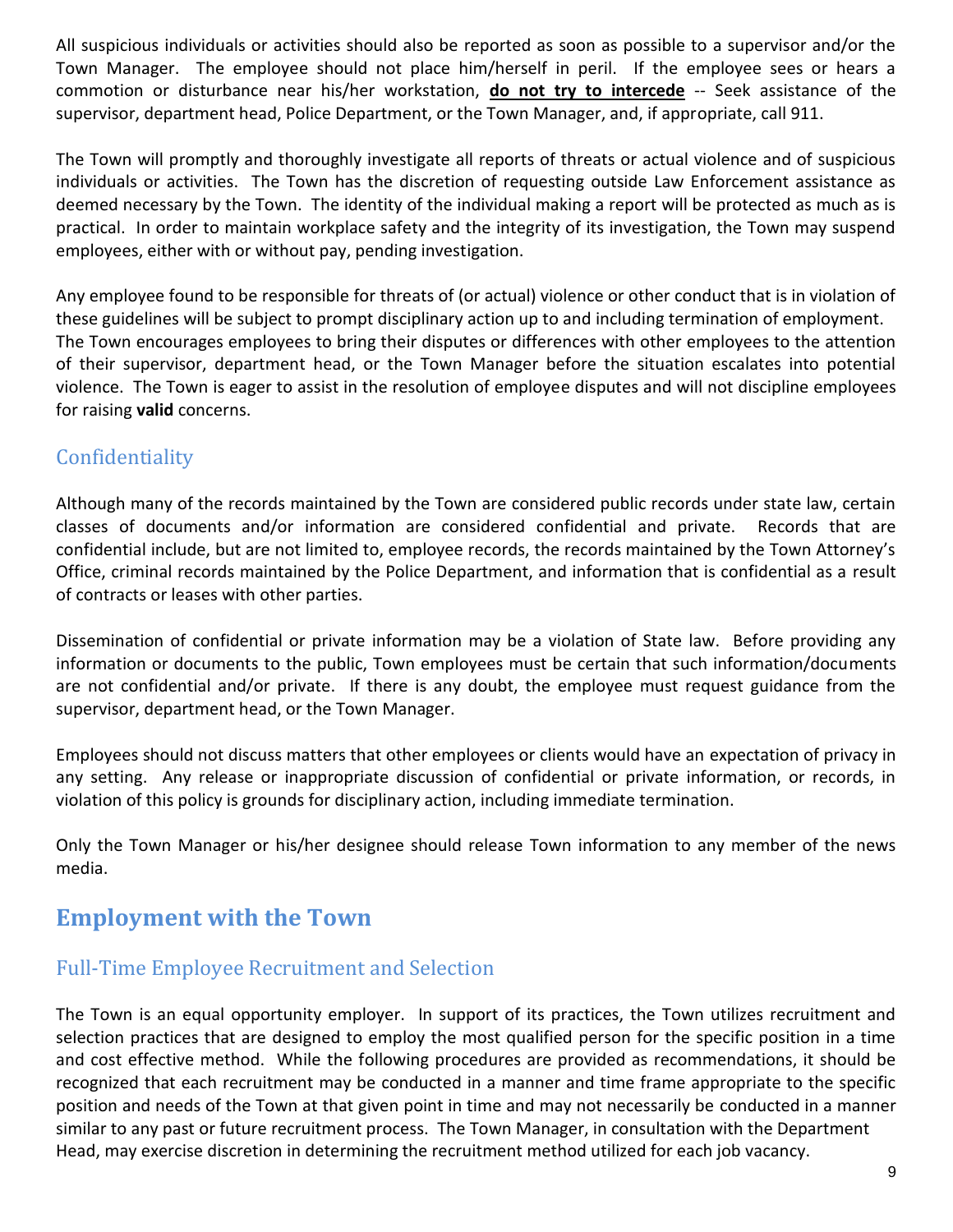#### **POLICY STATEMENT:**

- **Vacancies** The Department Head is responsible for notifying the Town Manager of a position opening and seeking authorization to fill any full-time position.
- **Announcements** A full-time job opening shall be advertised, in accordance with the Town ordinance that specifies conventions for announcing job openings, to notify internal applicants and members of the general public who may be interested and qualified for the position.

All Town departments shall receive notice of full-time job openings so that current employees are informed of the vacancy or vacancies.

#### **The Job Announcement** shall document:

- Position Title and a brief description of position duties
- Salary Range for the position
- Minimum requirements and qualifications
- The Town's Equal Employment Opportunity Statement
- Application procedures, and
- The time frame during which applications will be accepted
- **Application Forms** The Town uses application forms that meet the standards set forth by Federal and State laws. All persons interested in being considered for a full-time position must complete a Town application.
- **Screening and Testing** Once applications have been accepted, the selection process may include:
- Job related standardized tests or screening processes, which are given to each applicant who is being considered. Examples include: Public Safety testing such as verbal and written skills and health evaluations. Public Works testing such as commercial driver's license qualification and physical/strength examinations; and typing tests for clerical positions.
- Signing a waiver of liability releasing the Town from responsibility for injury or damage that could occur as a result of tests that are required for certain positions.
- **Interviews** It is required that any candidate for a full-time position who has been selected be interviewed prior to recommendation for hiring. This process may include the following components:
	- The interviews may be conducted by one person or a panel of individuals, as management deems appropriate.
	- All interviewees will be asked the same questions that will be documented and maintained within the selection files.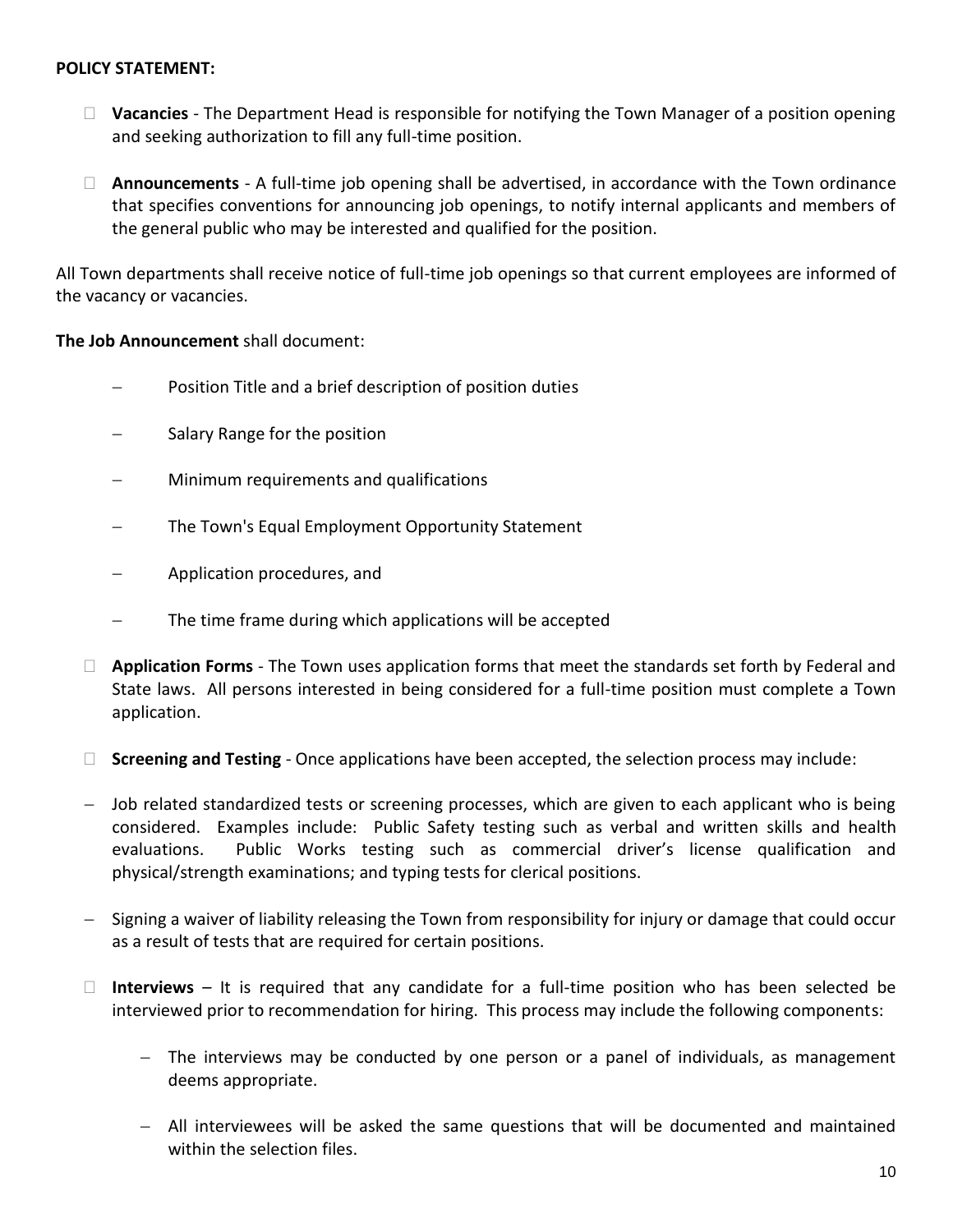**Examinations** - Upon receipt of a conditional offer of employment, all regular full-time and part-time positions may require that the applicants be examined by the Town's chosen professionally-recognized and verifiable health care provider. These examinations are job related and are conducted in the interest of the candidate's health and safety to assure that his/her health condition is compatible with the duties and responsibilities of the position being sought or to ensure that the Town can make reasonable accommodations.

Certain selected positions, which will be specified during the application process, may require the candidate to be evaluated by a mental health professional chosen by the Town to assure compatibility with identified tasks that are mentally and emotionally demanding. (For Police positions, reference the Standard Operating Procedures of the Police Department.)

 **Background Information -** As stated in the Town's Motor Vehicle Records Review Policy, each prospective employee must have a valid Colorado driver's license of the appropriate type, if one is required for the position. Each such prospective employee must provide at his or her own expense a current Motor Vehicle Record (MVR) that is no older than 30 days.

The Ignacio Police Department will evaluate the prospective employee's MVR prior to hiring. No person shall be hired into a position requiring a driver's license unless the person's MVR meets the criteria listed in Section V on the Town's Motor Vehicle Records Review Policy.

- **References**  Applicants are asked to provide references as part of the pre-employment process. Former employers, supervisors, and personal references may be contacted and qualifying credentials may be authenticated prior to scheduling an interview appointment.
- **Appointments** Once the selection processes are completed, the Department Head shall provide the Town Manager with all the necessary information and documentation for review and, if appropriate, hiring authorization.
- **Applicant Falsification of Information** Applicants who are selected for interviews and who subsequently may be extended a conditional offer of employment will be immediately disqualified from the recruitment process should it become apparent that application information is inaccurate, incomplete, misleading, false, or untrue whether it is on the application form, resume or other written documentation, or is verbally stated.

Should a candidate accept an offer of employment and the Town subsequently discover that an applicant's information was inaccurate, incomplete, misleading, false or untrue, the Town retains the right to proceed with disciplinary action up to and including immediate termination of employment.

**Selection Process Documentation** - Unsuccessful job applicant resumes and/or applications, selection documentation, correspondence, and other relevant information concerning the applicant or candidate will be retained in a secure and confidential file in accordance with State and Federal regulations. All requested disclosures would be conducted in accordance with the strictest regulatory requirements.

**New Employee Orientation** – On or about the first day of employment, new Town employees shall report to the Finance Director or his/her designee for initial employment orientation and for the purposes of receiving payroll, benefits, and employment information. Department heads and supervisors are responsible for job orientation and department specific procedures.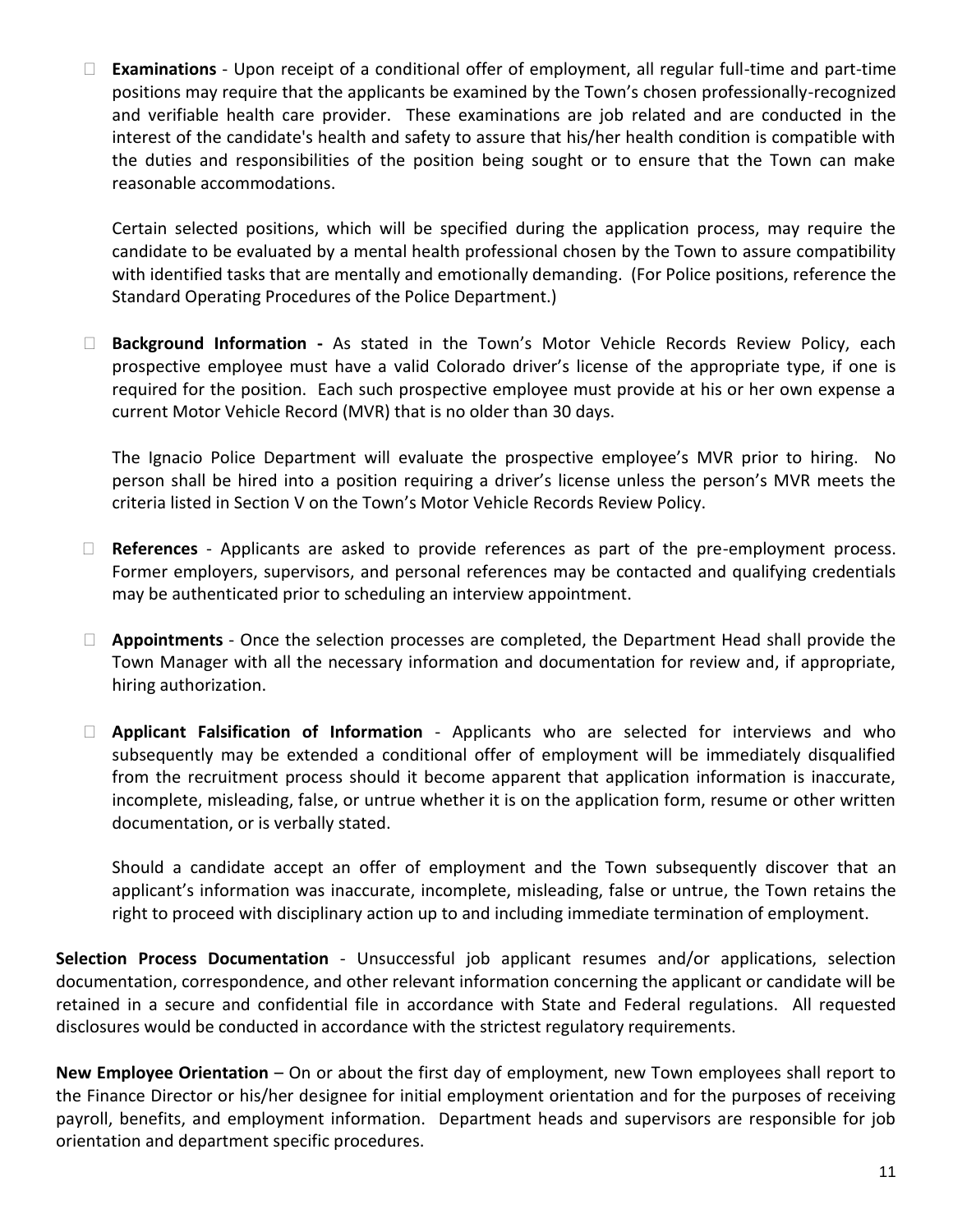**Waiver of Process(es)** - With Town Manager approval, any and all of the aforementioned processes may be waived in the hiring process.

## Nepotism

The Town recognizes that the employment of immediate family members may occur on occasion. It shall take the steps necessary to ensure that no full-time immediate family members are employed in direct or indirect supervisory, subordinate relationships, or other situations that could present a security or confidentiality concern or a conflict of interest. This may include, but not be limited to, the transfer of employees within the organization to maintain impartial employment practices and to enhance supervision and security.

#### **POLICY STATEMENT:**

- $\Box$  The Town defines relatives as: two individuals related by blood, adoption, marriage or domestic partnership (a person with whom the employee's life is interdependent and with whom the employee shares a mutual residence). Relatives are spouse, parent, child, grandparent, grandchild, brother or sister, in-laws, step-relations, life partners, or other family members who by domestic association are not distinguishable from the relatives identified.
- $\Box$  The Town ordinarily will not employ close relatives under circumstances where:
	- One would directly or indirectly exercise supervisory, appointment, or dismissal authority over the other
	- One would directly or indirectly have authority over disciplinary action as to the other
	- One would audit, verify, receive, or be entrusted with money received or handled by the other in the course of employment or
	- One would have access to the employer's confidential information, including payroll and personnel records
- $\Box$  Relatives of full-time employees who are applicants for a vacant position must meet the same requirements as others applying for the position.

Any situation, which may fall under this policy, shall be treated within the guidelines of the Equal Employment Opportunity commitment that the Town has made to employees, applicants, and the community.

## <span id="page-11-0"></span>Employment Period of Evaluation

The Town has established an evaluation period of at least six (6) months for all newly hired non-exempt employees. This time provides both the employee and the Town an opportunity to become acquainted and allows both to determine whether employment should continue. Each new employee, upon accepting a position with the Town, shall be advised of the parameters of the evaluation period.

For exempt employees, the evaluation period shall be in accordance with a written contract or, if there is no contract, it shall be the same as the non-exempt employees.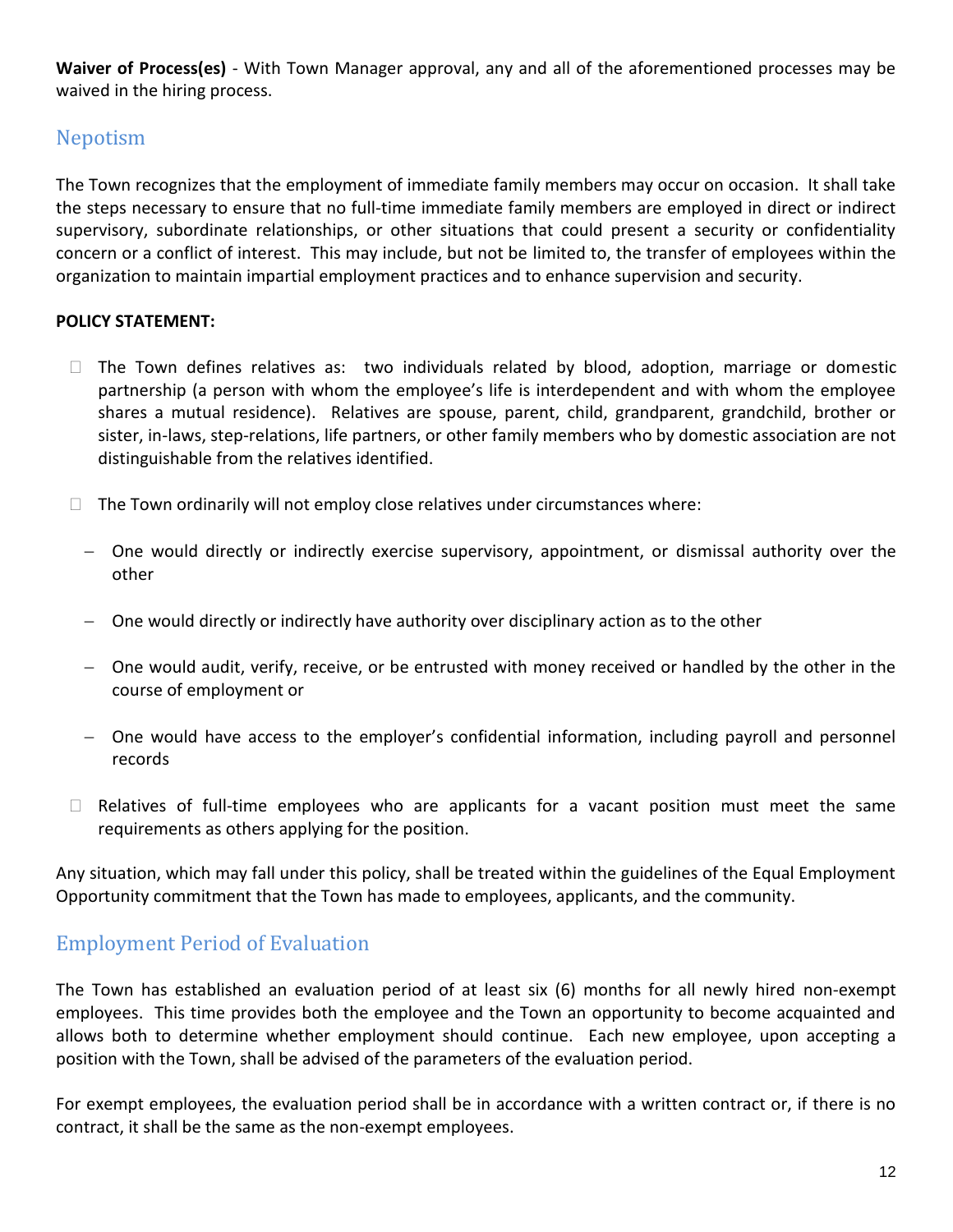#### **POLICY STATEMENT:**

The Town retains the right, for any reason or no reason, to terminate the employment relationship during or at the end of the evaluation/extended evaluation period or at any other time during employment, as it deems necessary.

- $\Box$  During this period the employee will participate in performance evaluations both of an informal and formal nature. Factors considered include, but are not limited to, quality and quantity of work, ability to learn, initiative, attendance/punctuality, conduct, and performance evaluations. As the period progresses it may be determined that the evaluation process should be extended up to, but not to exceed, an additional six (6) months. Should this occur, documentation concerning the extended process shall be completed by the Department Head and forwarded to the Town Manager for approval.
- $\Box$  Completion of this initial period by an employee shall not be considered to mean that the Town is obligated in any way to continue employment, nor does it mean that there is an agreement between the Town and the employee for continued employment.
- $\Box$  For contract employees, such as the Town Manager, the evaluation process shall be a composite of the Town Board members' individual written and informal evaluations. The Town Board members may contact individual employees for the employees' perspective on the performance of the Town Manager. Comments by employees shall be anonymous if the employee so requests. Once each individual Board Member has completed their evaluation, the results shall be provided to the Mayor who shall make a written report of the composite results. The Board shall then meet with the Manager in Executive Session at the earliest convenience of the Town Board to discuss the results of the evaluation. A written report shall be provided to the Town Manager and a copy placed in the contract employee's personnel file.

## <span id="page-12-0"></span>Employment Classification

All employees will be assigned an employment classification at time of hire.

#### **POLICY STATEMENT:**

- **Full-time Employment:** Regular full-time employees are those who have been hired with the understanding that they are to work a 40 hour work week.
- **Part-time Employment:** Regular part-time employees are those who have been hired with the understanding that they are to work less than 40 hours per workweek. A part-time employee may occasionally work 40 hours per week based on the Town's needs.
- **Temporary Full-time Employment:** Temporary full-time employees are those who work 40 hours per workweek for a defined period of time typically not to exceed six months or 130 working days of continuous service.
- **Temporary Part-time Employment:** Temporary part-time employees are those who work less than 40 hours per work week for a defined period of time typically not to exceed six months or 130 working days of continuous service.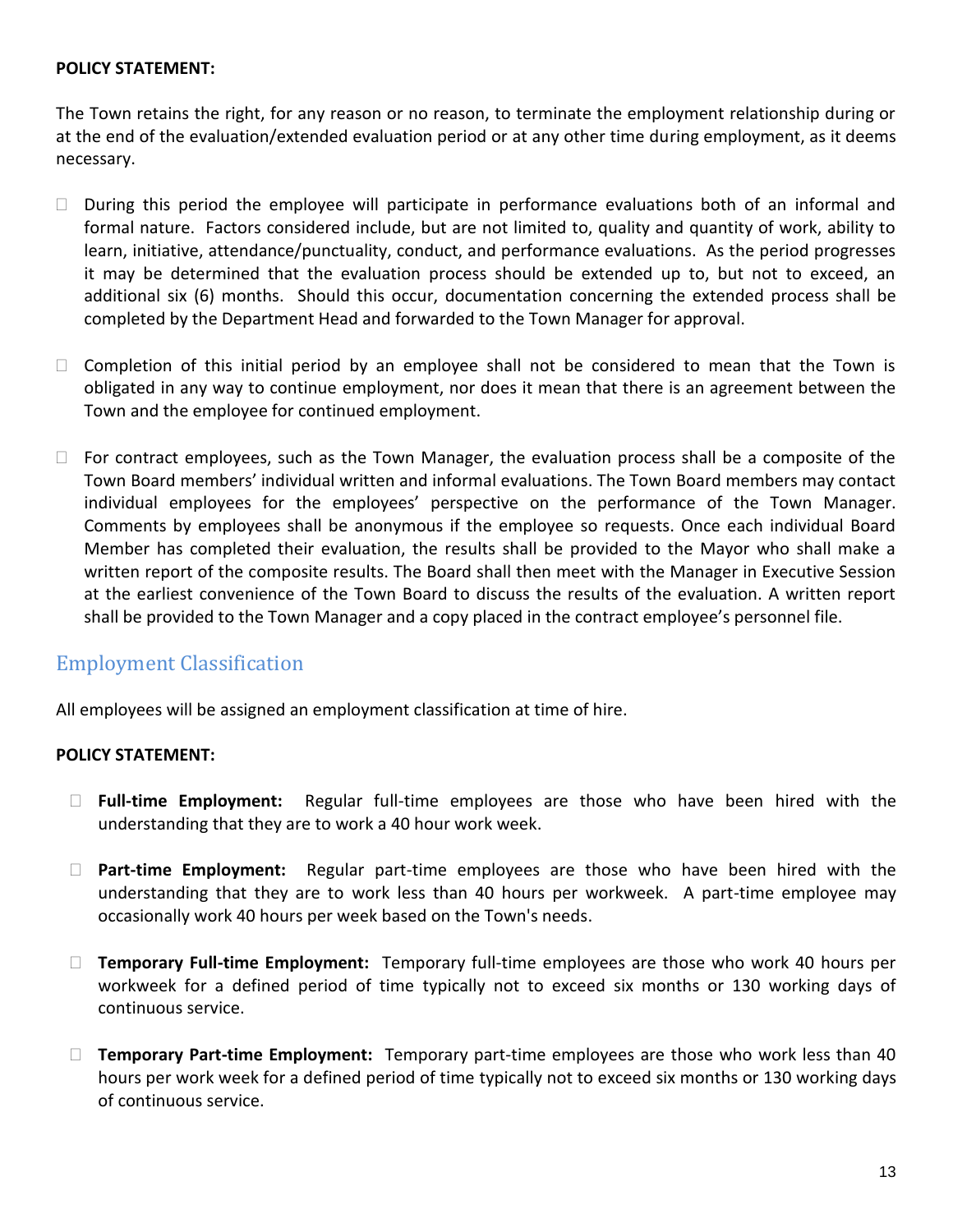- **Seasonal Employment:** Seasonal employees are those who work for a defined period of time, completion of a project, or work of a seasonal nature typically not to exceed six months or 26 weeks of continuous service.
- **Contract Employment:** Contract employees are those whose employment relationship, compensation, benefits, and terms of employment are defined by an employment agreement. Employment contracts may only be authorized by the Board of Trustees.

**Volunteers:** Volunteers are NOT employees of the Town. Volunteers participate/work at their discretion on Town programs, special events, or projects that are scheduled throughout the year.

Any employee who has severed his/her employment or whose employment has been severed for any reason or no reason forfeits his/her status as an employee at the time of separation.

## <span id="page-13-0"></span>Employment Status

The Town recognizes the provisions of the Fair Labor Standards Act (FLSA), and subscribes to the guidelines therein to determine whether a position is eligible for compensatory time or payment of overtime for hours worked beyond 40 hours during a given work week.

#### **POLICY STATEMENT:**

- **Exempt Employment:** Employees who are exempt from the overtime provisions of the Fair Labor Standards Act are generally management, supervisory, sales, professional, and administrative personnel who work at least 40 hours per work week. Exempt employees shall use timesheets to document work schedules and leave time.
- **Non-Exempt Employment:** Employees who are covered by the provisions of the Fair Labor Standards Act generally perform skilled and/or semi-skilled tasks in technical, clerical, maintenance, and/or attendant positions. Timesheets for recording hours worked will be provided at the beginning of each pay period for this employment classification.

## <span id="page-13-1"></span>Motor Vehicle Records Review

See the Town's Motor Vehicle Records Review Policy; adopted July 1, 2013.

## Work Hours

The Town recognizes a standard workweek that begins at **12:01** a.m. on Monday and ends at **12:00** Midnight on Sunday for all positions within the Town that are not Public Safety or other responsibilities with specific workweek definitions. Further, the Town and its employees recognize that, at any time and from time to time, circumstances may necessitate working hours that are outside of the regularly scheduled work hours for a given day.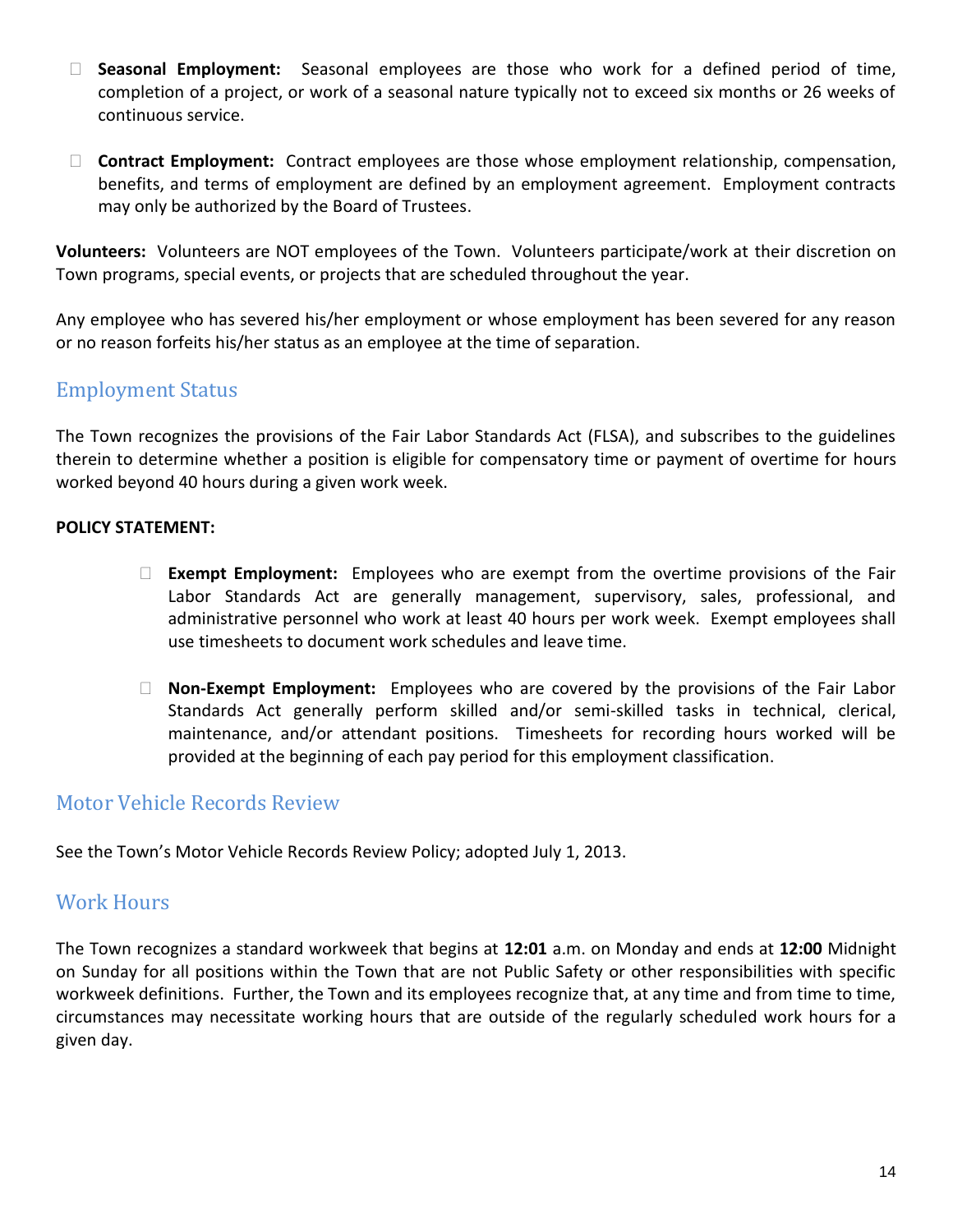#### **POLICY STATEMENT:**

- $\Box$  Full-time employees have a workweek consisting of forty (40) hours within the seven-day period described above. This shall be the standard for all employees with the exception of those employed in public safety positions.
- $\Box$  Schedules which recognize the around-the-clock coverage (24 hours, 7 days per work week) for Public Safety positions are handled as a separate matter.

Shift assignments and work periods shall be established by the Police Chief for the Police Department. Meal periods will be considered as time worked only if officers are available for assignments during meal periods.

Part-time employment schedules will generally fall within a core hour's schedule of 8:00 a.m. to 5:00 p.m. during the workweek defined above.

 **Work Breaks:** Each full-time employee will be allowed work breaks during each standard work schedule as established by his/her department. A lunch break will be arranged in accordance with the department's standards. Each part-time employee's schedule will be established by his/her supervisor on a case-by-case basis.

Generally, part-time employees who are scheduled to work 4 hours or less during a given day may not receive a break. Part-time employees scheduled to work more than 4 hours, but less than 8 hours during a given day, will receive scheduled work breaks in accordance with the guidelines of the department.

 **Overtime Work Breaks:** All work breaks taken while working overtime hours will be scheduled in accordance with the department's standards.

The Town recognizes that requirements and/or regulations may change at any time for any reason. The Town retains the right to change work schedules on a temporary or continuous basis.

#### <span id="page-14-0"></span>Outside Employment

In the interest of the employees' wellbeing, the Town requires that regular full-time employees comply with the guidelines and procedures outlined below prior to accepting additional employment with another employer.

The Town cautions an employee who is considering outside employment to carefully weigh the demands that additional activity will create.

#### **POLICY STATEMENT:**

 $\Box$  An employee is free to pursue outside employment provided the activities and conduct away from his/her job with the Town do not compete, conflict with, compromise the Town's interests, or adversely affect job performance or one's ability to fulfill his/her responsibilities to the Town. Any outside employment other than that which would be associated with the Town is clearly subordinate to the position held and employment with the Town.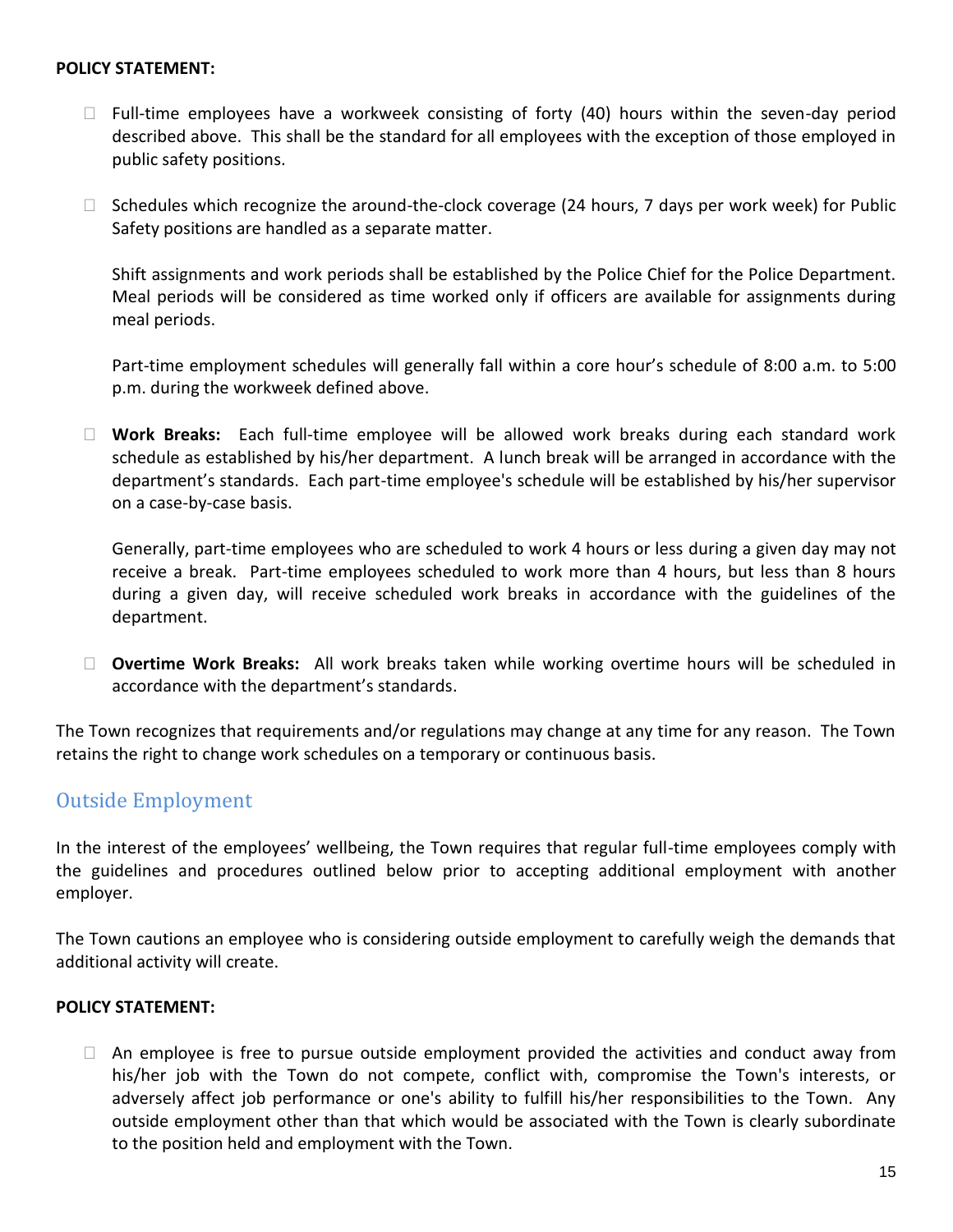- $\Box$  Should the Department Head or Town Manager, for any of the reasons cited in the first paragraph, determine that an employee should not continue outside employment, the Town Manager may require that such employment be discontinued.
- $\Box$  Should an outside engagement involve being paid by honorarium, the Town will handle the situation on a case-by-case basis, taking into account that this type of engagement frequently involves time outside of the standard work schedule.
- $\Box$  Outside employment will not be considered grounds for an employee to justify unsatisfactory performance, absenteeism, tardiness, early departure from his/her Town job, refusal to travel, refusal to work overtime, or a different work schedule.

## <span id="page-15-0"></span>Conflict of Interest

Employees shall not accept or engage in any activity, business, or employment during or after working hours that would conflict with the interests of the Town or interfere with the unbiased ability of the employee to discharge his/her duty to the public in the best interest of the Town. The Town retains the right to determine that which constitutes a conflict of interest in accordance with appropriate Federal, State, and local statutes, regulations, ordinances, and mandates.

#### **POLICY STATEMENT:**

- $\Box$  Should a situation arise concerning a possible conflict of interest with any Town employee or member of an appointed board and any enterprise or organization doing business with the Town, the details of the situation will be presented to the Town Manager for review, investigation, and final determination.
- $\Box$  Use of the official Logo, Letterhead, or other items in the conduct of activities that may not be viewed as Town business is prohibited unless authorized by the Town Manager.

<span id="page-15-1"></span>Violation of this policy may result in disciplinary actions, up to and including immediate termination.

## Punctuality and Absenteeism

Employees are expected to report to work as scheduled, on time. Being absent or tardy causes scheduling problems and places an undue burden on fellow employees who must perform their job as well as the duties of those absent.

#### *Supervisors shall notify other departments with interfacing responsibility/work duties of absences within the given department to minimize any resulting burden.*

Employee records of absenteeism and tardiness will be kept on a continual basis. All employees are expected to keep absences and tardiness to a minimum. Poor attendance and/or punctuality, regardless of reason, shall be treated in accordance with the Problem Resolution policy and may result in disciplinary action.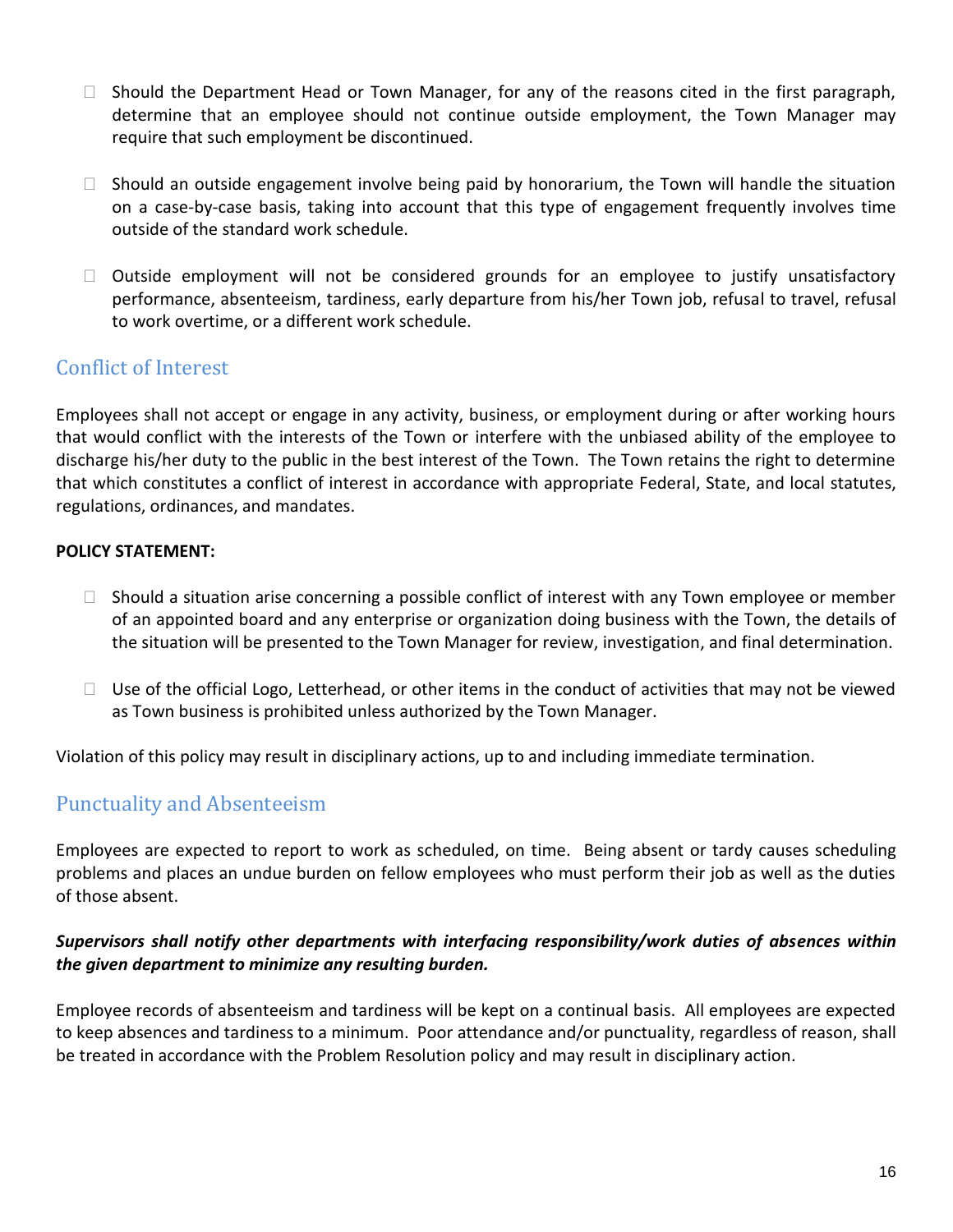#### **POLICY STATEMENT:**

- $\Box$  Any employee who is unable to report to work, or who will be late for work, must notify or attempt to notify his/her immediate supervisor prior to the start of work. Should one be unable to contact his/her immediate supervisor because of the circumstances, a member of the employee's immediate family or an authorized representative shall attempt to contact the Town on his/her behalf prior to the beginning of the scheduled work day.
- Absenteeism **without notice,** unless circumstances prohibit, for one (1) day will be the subject of an immediate documented warning and may result in further disciplinary action, up to and including immediate termination. Absence for three (3) days **without notice** will be considered a voluntary termination. The exit interview document will be completed and inserted in the former employee's file stating reason for termination -- Did Not Return to Work.

#### <span id="page-16-0"></span>Position Classification

The Town's practice is to provide equitable compensation for all jobs within the organization. To accomplish this objective, the Town has adopted the methods outlined herein.

#### **Position Classification:**

 **Classification:** The Position Classification Plan is a system by which the duties and responsibilities of a position, as outlined in the job description, are assigned to a particular job family and given a position title that is reflective of the position within the organization and in relation to positions of similar scope in comparable entities outside the Town organization.

The Classification Plan was developed and is maintained as a guide for measuring and compensating comparable positions within the Town organization.

- **Establishment, Amendment, or Revision:** The Town Manager shall present recommendations regarding departmental appropriations to the Board of Trustees for approval and/or adoption.
- **New Positions:** The Town Manager may recommend and the Board of Trustees may create new positions within the Town's organization. Any such new full-time position shall be deemed to be a part of the Classification Plan unless the Board of Trustees otherwise directs.
- **Reclassification:** Existing positions that have changed materially may be reviewed and considered for reclassification. Based on the merits of the changes, the Town Manager may approve such reclassification.

#### <span id="page-16-1"></span>Payroll – Dates and Pay Distribution, Questions, and Time Reporting

#### **Pay Dates:**

Employees of the Town are paid on a bi-weekly schedule with pay dates every two weeks. Paychecks are distributed every other Thursday unless the date falls on an observed Holiday. Should the scheduled distribution fall on an observed holiday, paychecks are distributed on the last workday prior to the holiday.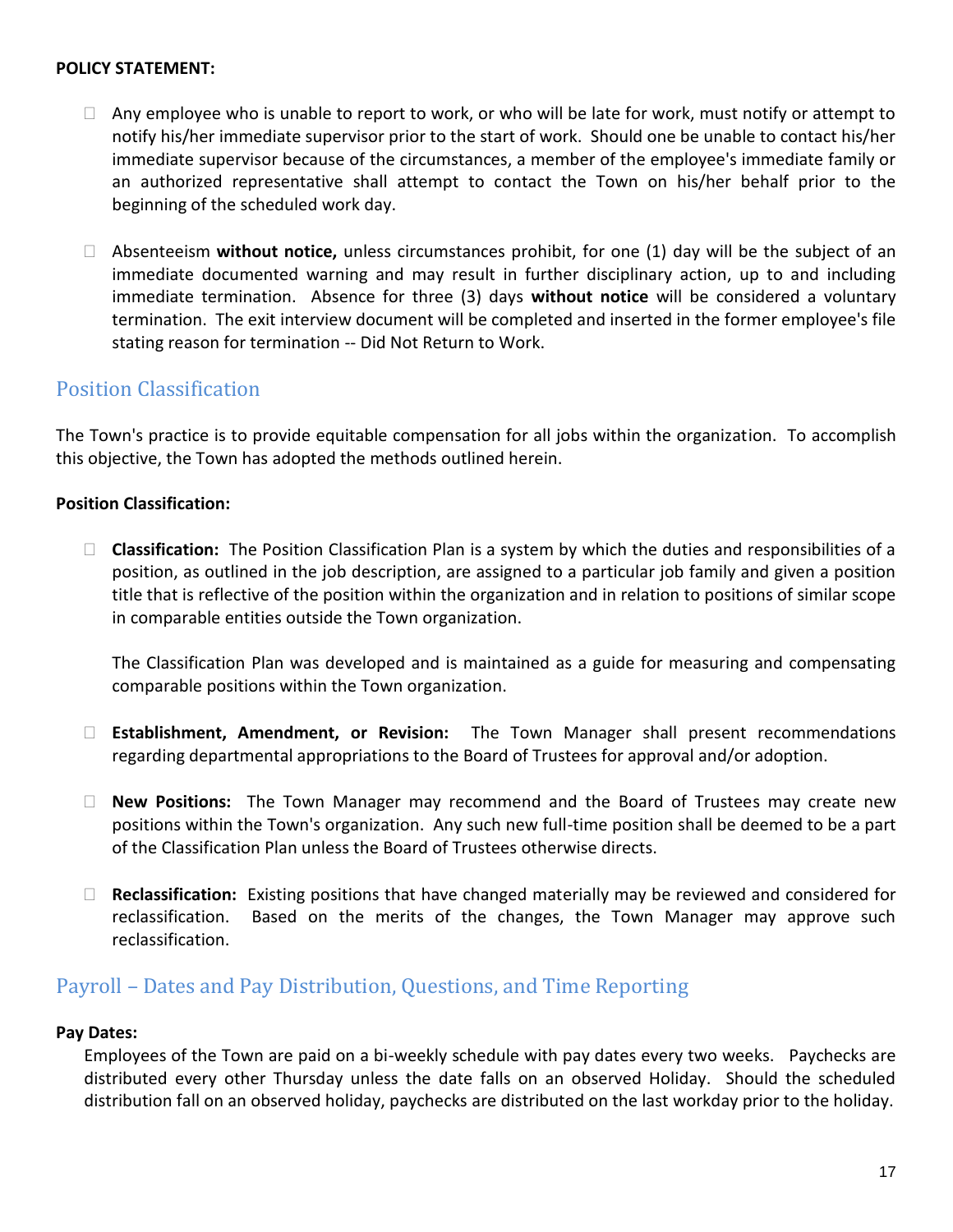#### **Employee Absences**:

An employee who must be absent on payday may authorize, in writing, the release of his/her paycheck to a representative. The Town does not assume or retain any further responsibility for a paycheck once released to an authorized representative of the employee.

An employee who is on a prolonged leave of absence from work may request in writing that his/her pay check be mailed to a designated address or may request in writing the direct deposit of net earnings with a designated financial institution. In either case, the written instructions will be followed until rescinded in writing by the employee.

#### **Direct Deposit:**

Employees may authorize in writing the direct deposit of their net earnings with designated financial institutions. Upon the authorization of direct deposit by any employee, that employee's net earnings shall be deposited with the designated institution until such time as the authorization is rescinded in writing.

#### **Payroll Deductions:**

All deductions required by Federal and State law are automatically deducted from an employee's paycheck. However, additional deductions such as health care insurance premiums, life insurance policy premiums, credit union payments, and other voluntary forms of payment require written authorization by the employee for the Town to withhold the funds on behalf of the employee.

#### **Payroll Questions:**

Questions concerning pay or related matters should be brought to the immediate attention of your supervisor or the Department Head. Should adjustments be necessary, they will be made and appear on the following pay period's paycheck.

#### **Time Reporting:**

Non-exempt employees will be provided with a timesheet and will be responsible for recording time on a daily basis. Each employee is responsible for his/her timesheet and recording time in and out whenever an interval of time away from work is taken.

Exempt employees shall use timesheets to document work schedules and leave time.

**Overtime** must be authorized prior to working the schedule, including determination of overtime or compensatory time status, unless extraordinary circumstances prohibit employees from seeking prior authorization. The Department Director or Supervisor will demonstrate this authorization by initialing the timesheet.

#### <span id="page-17-0"></span>Separation of Employment

In the event an employee is dismissed or voluntarily resigns from the Town, the following steps are generally taken:

#### **POLICY STATEMENT:**

 **Resignation:** Employees are asked to provide at least two weeks' written notice of resignation. Notice shall include anticipated date of departure, employee signature, and any other information the employee deems applicable.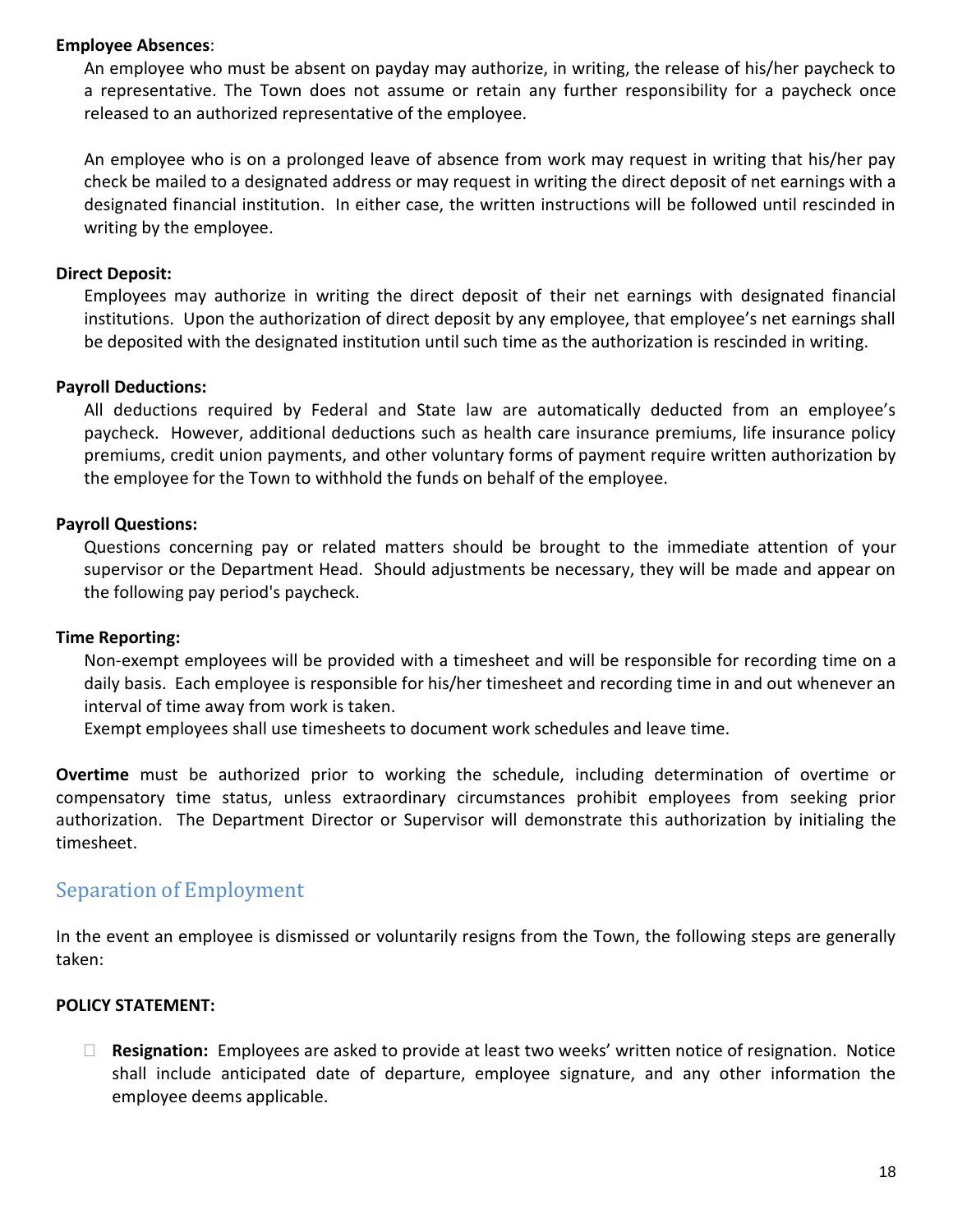Failure to return to work upon the expiration of a leave of absence unless medical or other evidence has been submitted to the Town along with a request for an extension of the authorized leave will be regarded and recorded as a job abandonment without notice.

 **Layoff and Reduction in Force:** The Town may encounter situations such as lack of work, shortage of funds/materials, completion of special project(s), and other circumstance that require a reduction-inforce. Should a situation of this nature occur, retention strategy will be developed and documented by the Town Manager and presented to the Town Board of Trustees.

All employees subject to the reduction-in-force will be given two weeks' notice. Once the reduction-inforce takes effect, benefits will cease to accrue; but all benefits accrued prior to the reduction-in-force will be retained unless the employee requests pay for compensatory time and vacation during the time off.

All employees subject to involuntary termination due to a reduction-in-force will be given two weeks' notice. All compensatory time and vacation benefits accrued prior to the reduction-in-force will be paid in the final paycheck.

- **Disability:** Employment may be severed for disability reasons when an employee cannot perform the duties/responsibilities of the position because of physical or mental impairment and no reasonable accommodation can be made. This action may be initiated by the employee, his/her legal representative, or the Town; but in all cases it must be substantiated by medical evidence that the Town deems acceptable. To validate the health condition, the Town, at its own expense, may request an examination by a professionally identifiable, authorized, and qualified health care provider.
- **Retirement:** Employees may choose to retire pursuant to their respective retirement plans. An employee who is contemplating retirement is requested to give his/her Supervisor or Department Head 90 days' notice of his/her intention.
- **Abandonment:** Any employee who is absent from his/her position without the appropriate approvals or who fails to return to his/her assigned duties within three (3) days of absence may be considered to have abandoned his/her employment.
- **Dismissal or Involuntary Termination:** All individuals who are employed by the Town are employed atwill. Therefore, just as an employee is free to resign, the Town retains the right and may dismiss an employee at any time for any reason.
- **Death:** In the event of an employee's death, termination of employment will be effective as of the date of death.

#### **SEPARATION PROCEDURES:**

 **Notice Requirement:** Voluntary employment separation, except abandonment and death, shall require written notice of the employee's resignation and the effective date. The employee is responsible for submitting a written notice to his/her Department Head in the event of resignation, acknowledgement of a disability initiated by either the employee or his/her legal representative, and retirement.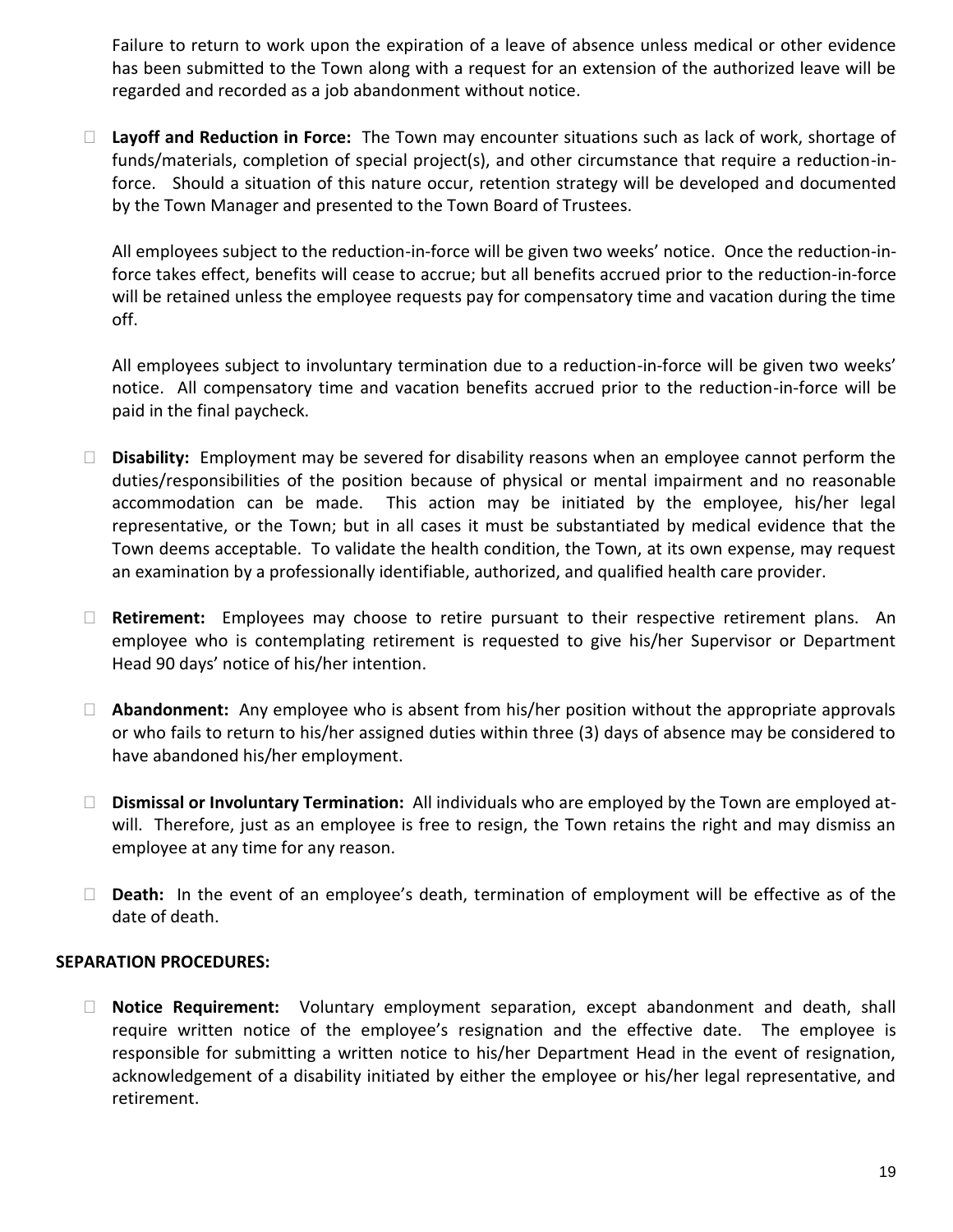The Department Head is responsible for submitting a written notice to affected employees in the event of reduction-in-force, acknowledgement of a disability that cannot be accommodated that is initiated by the Town, or dismissal.

Copies of the separation notice(s) shall be submitted to the Town Manager and to the Finance Director for placement in the employee's personnel file.

 **Town Property:** At the time of separation and prior to issuance of the final pay check, all records, assets, and other items of Town property in the employee's custody shall be transferred to the Department Head and certification of same shall be executed by the employee and acknowledged by the Department Head. Any amount due the Town, because of a shortage in any of the areas outlined above, will be withheld from the employee's final compensation in accordance with Federal and State law and/or collected through other appropriate actions.

#### **Final Compensation:**

**Voluntary Separation of Employment** - Employees shall receive all compensation due upon separation at the standard payroll cycle in accordance with Federal and State guidelines as well as the policies outlined in the Human Resources Policies and Procedures. Any compensation due will be subject to regular payroll deductions and the deduction of any additional indebtedness to the Town.

**Involuntary Termination of Employment** – Employees shall receive all compensation due immediately and no later than within 24 hours of termination in accordance with Federal and State guidelines as well as the policies outlined in the Human Resources Policies and Procedures. Any compensation due will be subject to regular payroll deductions and the deduction of any additional indebtedness to the Town.

Compensation due a deceased employee shall be paid to the estate of the employee, except for sums that by law are to be paid to the surviving spouse or other eligible persons.

- **Exit Interviews:** Exit interviews are a valuable tool to obtain insight from employees who are leaving the Town. Therefore, the Town may require, and the Town Manager or his/her designee may conduct, an exit interview with anyone voluntarily terminating his/her employment. Should circumstances not permit this discussion, the exit interview document stating that the interview was not possible will be placed in the departing employee's file.
- **Military Service Re-employment**: Reference the Uniformed Service Leave policy for *reemployment*  which involves time away from work specifically to respond to Military and/or related services which fall under the Uniformed Services Employment and Reemployment Rights Act of 1994.

#### <span id="page-19-0"></span>Personnel Records

The Town regards and treats an employee's personnel records as highly confidential. However, as a public entity, the Town must comply with the Open Records Act relative to selected personnel information. Should it be asked to release information not specified in the Open Records Act, the Town will not release any information from an employee's personnel records without a written request from the employee/former employee requesting a copy of the complete record including the address where the records are to be mailed. The time period to retrieve and copy the file will be three to five working days and the costs associated with preparation, if any, will be the responsibility of the requesting employee/former employee.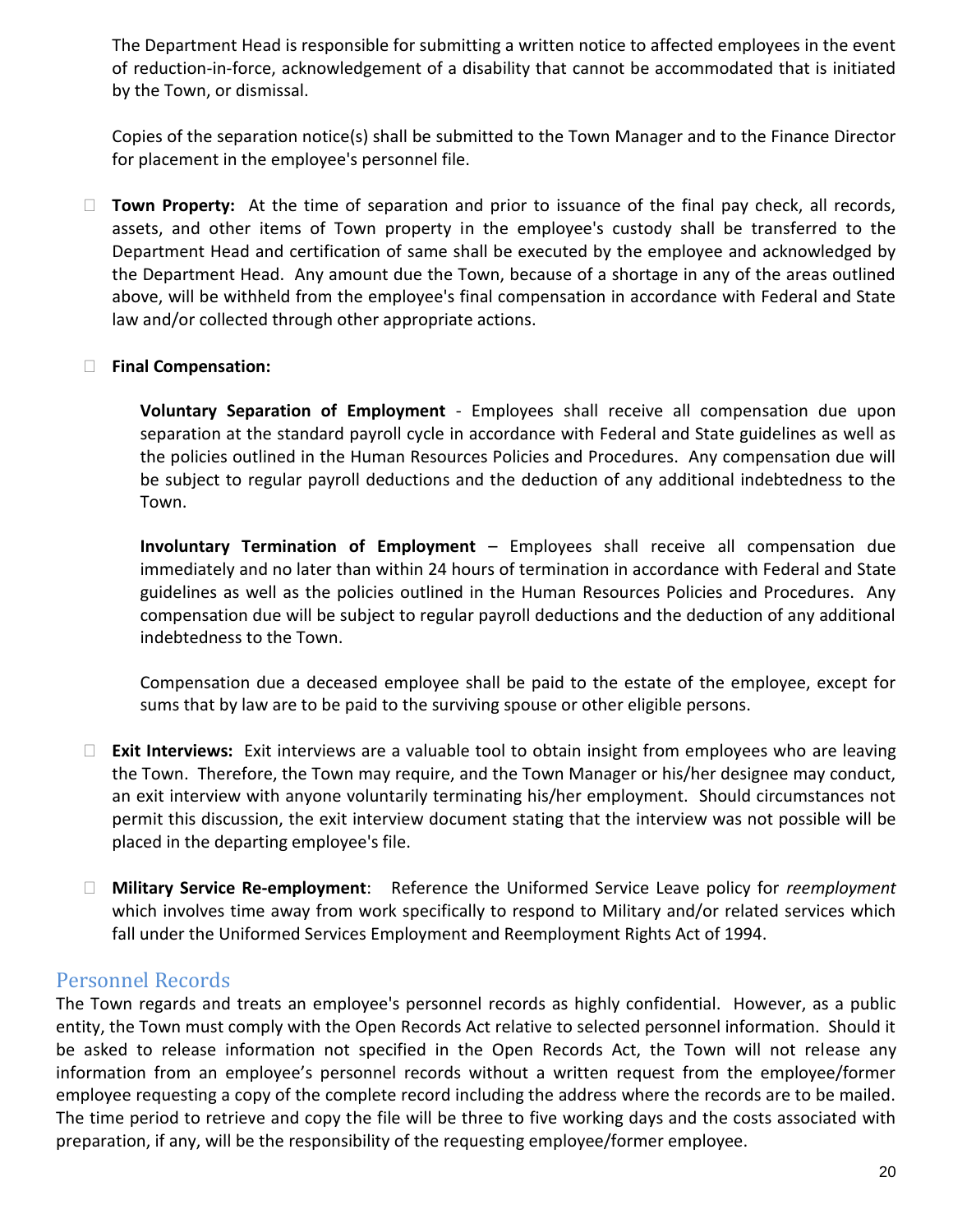A central file of records on all employees is maintained by the administration during an employee's tenure with the Town and for ten (10) years after an individual has severed his/her employment with the Town. Further, an employee who is severing his/her employment with the Town may request a complete copy of his/her file upon leaving. Information in the file may be photocopied; but original documents may not be removed.

- $\Box$  An employee may, upon request, review his/her own personnel file, excluding medical records, during normal business hours at the Town's main office with a Department Head or Town Manager present.
- $\Box$  All information placed in an employee's file will be done with full knowledge of the employee. An employee's acknowledgement on a record will appear in the form of the employee's signature including the date of signing.
- $\Box$  No portion of the file shall be duplicated by any person other than the Town Manager or his/her designee, without the employee's consent. Any request, other than the Town Manager's, must be approved by the Town Manager.
- $\Box$  With Town Manager approval, an employee may place any job-related, pertinent information in his/her personnel file.
- $\Box$  Former employees of the Town may wish to use the Town as an employment reference. Should this occur, the Town will provide the inquiring party the individual's hire date, position(s) held with the Town, eligibility for rehire in the form of yes or no if asked, and the departure date.

#### **REQUIRED UPDATE INFORMATION:**

An employee must notify and schedule related actions with his/her Department Head and the Finance Director should any of the information listed below change:

- Address and/or telephone number
- $-$  Emergency notification(s)
- The number of dependents to be claimed for State and Federal income tax purposes
- Benefit program beneficiary elections and changes
- Benefit program dependent coverage status
- Identification of other health insurance companies that may be co-insurers

## <span id="page-20-0"></span>**Compensation and Benefits**

## <span id="page-20-1"></span>Cash Compensation and Pay Increases

The Town's practice is to provide competitive compensation for all jobs within the Town. As a component of its Total Compensation Plan, the Town takes into account what other municipalities of comparable size and mission pay for similar positions, internal equity within the Town, and economic feasibility in determining the level of pay for a given position. An individual's pay is based on performance of the job duties and responsibilities within a given position.

Each employee participates in performance evaluations in accordance with the following schedule: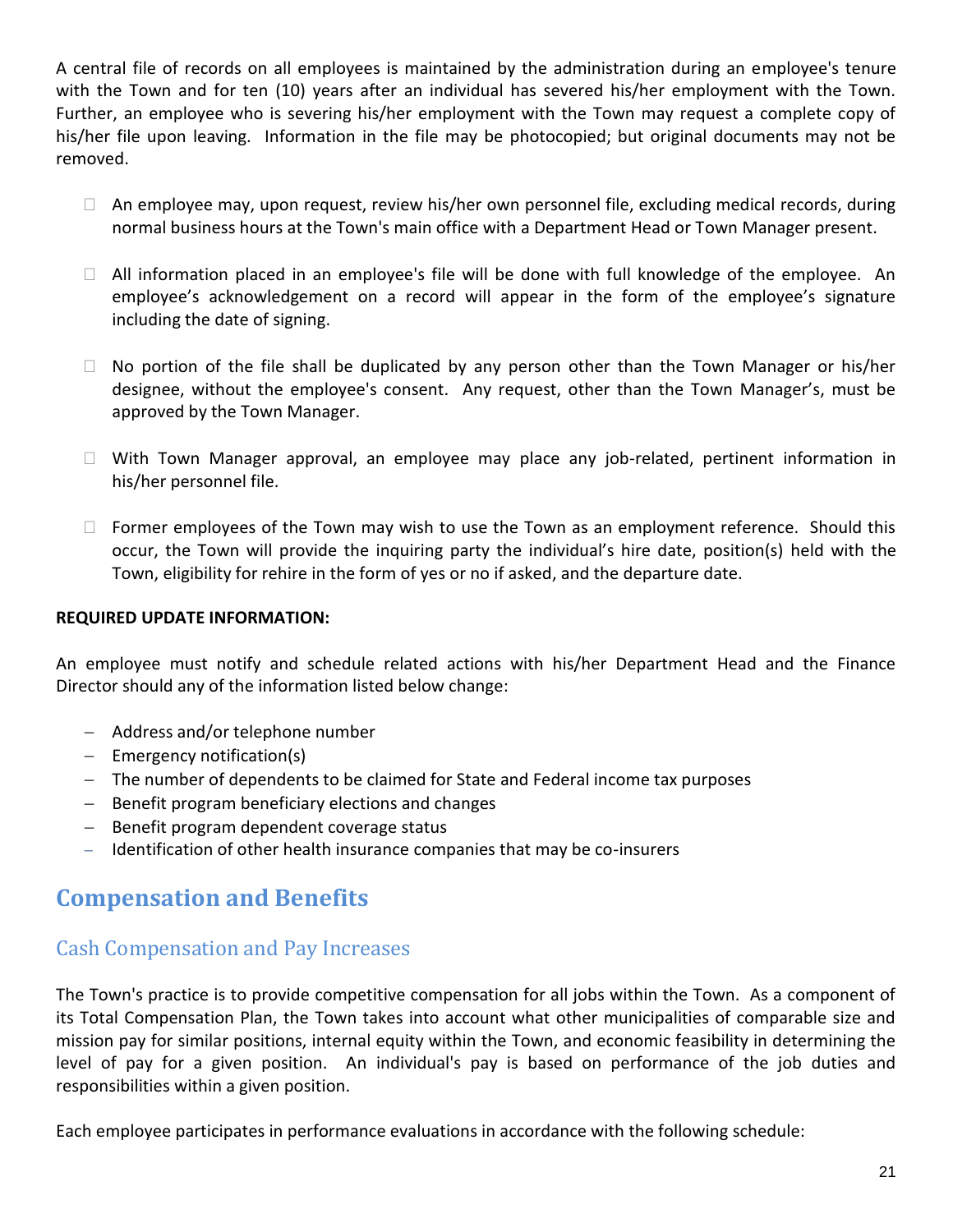**New Employees** participate in performance evaluations, which may be scheduled more frequently, but generally are scheduled after continuous service of 6 months and 1 year.

#### **Employees with Greater than One Year of Service** participate in annual performance evaluations.

Annually, the Town considers pay increases using performance evaluation input as well as market information for comparable positions and general market changes that may include the consumer price index and the budgetary feasibility to grant increases. Once the Town has established its pay posture for a given year, each regular full-time employee may be considered for an increase during an annual review process should the Town determine that increases may be feasible during that given year.

The Town retains the right to grant no increases for a given year, and/or it retains the right to grant only selected increases based on management's judgment. In any event, the increase practices are established on a year-by-year basis and shall not be viewed as the necessary standard from year to year.

## <span id="page-21-0"></span>Differential Pay

The Town regards the flexibility to temporarily assign an employee to another job function as a benefit to both the organization and the employee. Acknowledging that assignments may place considerably greater responsibility on the employee than his/her regular position, the Town Manager may award a differential pay increase for the duration of the assignment.

#### **POLICY STATEMENT:**

- $\Box$  The assignment must be a minimum of 30 days for eligibility to receive differential pay.
- $\Box$  Request for Differential Pay Increases (a temporary change prompted by a temporary assignment of increased responsibility) shall be submitted to and approved by the Town Manager.

## <span id="page-21-1"></span>Overtime Policy – Non-exempt Employees

Employees may be asked to work overtime to meet service schedules from time to time, as management deems necessary. Whenever possible prior notice will be given; however, management retains the right to request overtime whenever the need is identified.

Further, management may authorize overtime requested by an employee for completion of a service request or a project.

All overtime must be **approved** by an employee's Department Head or the Town Manager, prior to working overtime hours, including determination of overtime or compensatory time status, except in the case of emergency.

#### **POLICY STATEMENT:**

 **Approved overtime** at a rate of one and one-half times the regular hourly rate will be paid for all overtime hours worked (hours over forty (40) hours per week) by **all non-exempt employees** (as defined under Employment Status – Page 14) in accordance with Federal and State laws.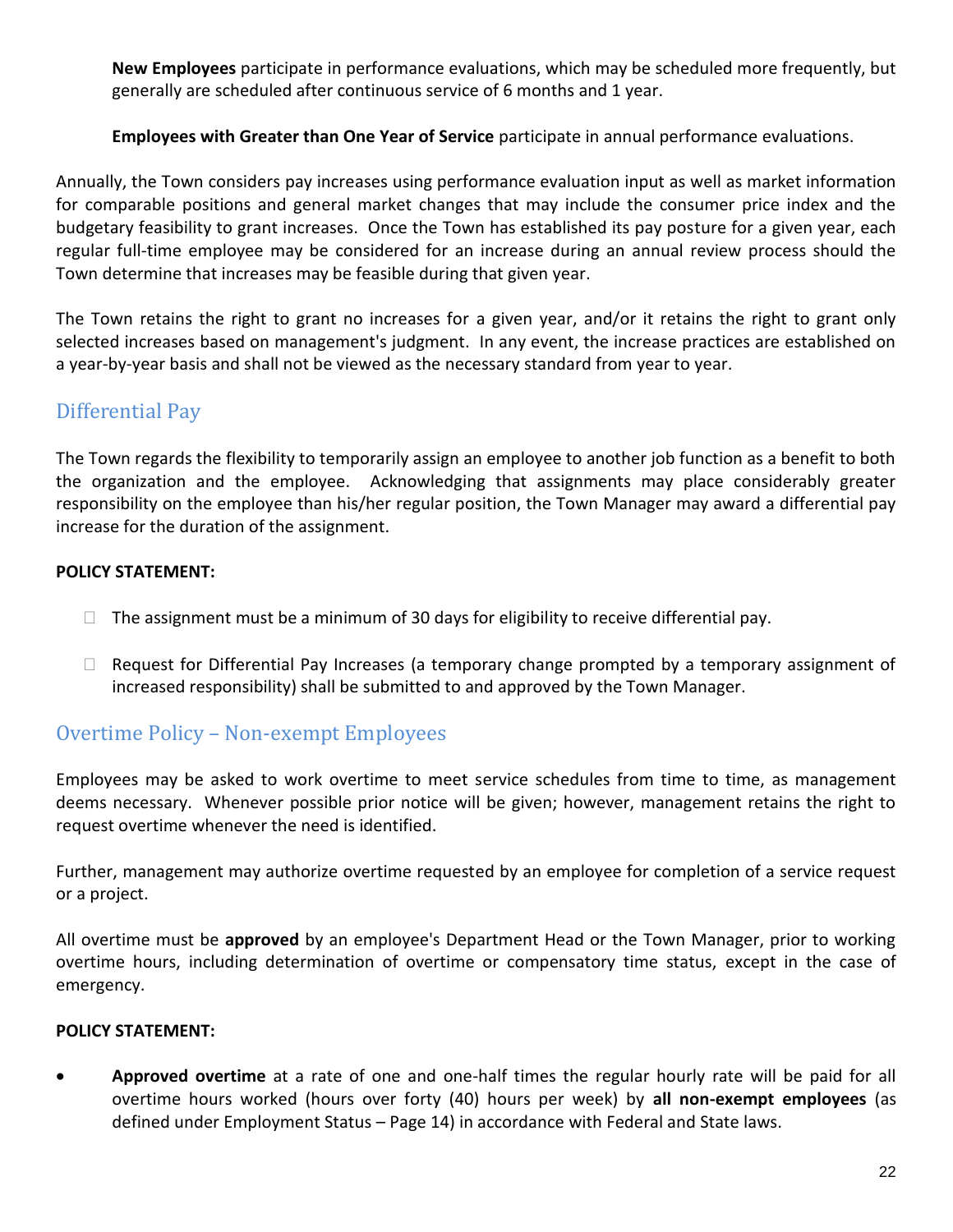**Compensatory time (comp time)** may be required in place of overtime pay at the same rate (one hour worked equals one and one-half hours compensatory time) up to a maximum of eighty (80) hours at any given point during a given year. (For example, 80 hours of compensatory time is equal to 53 and 1/3 hours of time worked at one and one-half times.)

Employees ordinarily are not permitted to accumulate more than eighty (80) hours of compensatory time. Upon termination of employment, employees shall be compensated for any unused compensatory time.

 **Public Safety (Police) Positions:** Public Safety, Police positions will be paid overtime or compensatory time for all hours worked beyond the 80-hour schedule as outlined in the Fair Labor Standards Act. The Police Department has chosen the 14-day, 80-hour schedule provided for Public Safety employees in the Fair Labor Standards Act.

Overtime may be paid in lieu of compensatory time off in the case where employees must maintain a presence around the clock, three hundred sixty-five days (365) per year.

Court overtime or compensatory time will be provided for Police personnel requested to testify in court on a scheduled day off as a result of a work related activity. A minimum of two (2) hours' time for response to a court appearance as established by Police Department Standard Operating Procedures will be paid. All time beyond the original two (2) hours will be compensated at the appropriate rate for actual time worked. In instances of a civil subpoena that is the result of a workrelated activity, Police personnel may be compensated through the Town, provided all applicable fees and/or other expenses are collected by the employee and turned into the Town.

**Public Works Positions:** Public Works positions responsible for Water/Wastewater/Natural Gas operations that are required to or that are called out on weekends to monitor operations shall take compensatory time off at a rate of one and a half hour compensatory time for each hour worked on a weekend schedule during the following week. All compensatory time for a given weekend shall be taken within the pay period unless the Department Head determines that circumstances do not permit full exchange.

- **Standby and Callback Time** will be provided for all non-exempt personnel who are requested to remain in contact with the Town to respond to possible service or emergency requests after their normal scheduled workday. During any given twenty-four (24) hour period, a minimum of one (1) hour overtime or compensatory time will be given for the first callback period. All time beyond the original hour will be compensated at the overtime rate for actual time worked. Should multiple callbacks occur, all time beyond the original callback would be compensated at the overtime rate for actual time worked.
- **Overtime Approval** will be demonstrated by the appearance of the Department Head's or Supervisor's initials on the **timesheet** prior to submission for payroll processing.
- **Method of Overtime Pay** or compensatory time granted Non-Public Safety, non-exempt employees shall be based on the employee's request up to a maximum of 80 hours of compensatory time accrual. Once the maximum accrual level of 80 hours is reached, all overtime work will be paid until compensatory time is used below this maximum.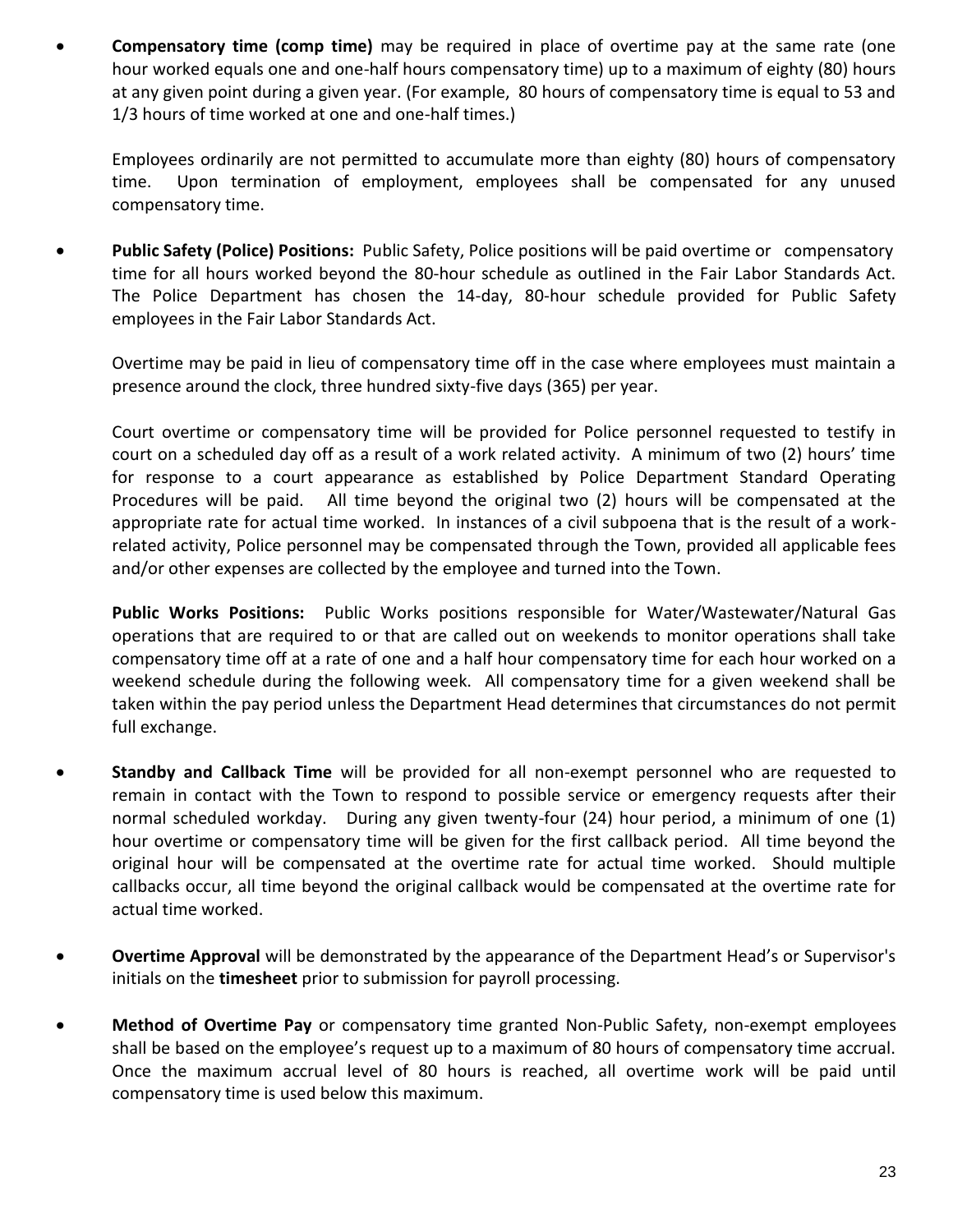Public Safety, non-exempt employee pay, or compensatory time granted shall be based on the employee's request up to a maximum of 80 hours of compensatory time accrual. Once the maximum accrual level of 80 hours is reached, all overtime work will be paid until compensatory time is used below the maximum.

This guideline will apply based on the Town Manager's administration of budgetary constraints at the time of approval.

The Town Manager or his/her designee will review time reports monthly for unusual or special circumstances. Compensatory time of up to eighty (80) hours may be accumulated and carried over from year to year in accordance with the provisions of the Fair Labor Standards Act.

All hours accrued beyond the stated threshold above, that were accrued prior to adoption of this policy will be grandfathered for the employee's use in addition to time accrued after adoption if hours exceed eighty (80) hours. Otherwise, the policy applies as stated.

Upon termination of employment, an employee shall be paid for any unused compensatory time along with the other compensation due the individual at departure.

## <span id="page-23-0"></span>Department Head Compensatory Time

The Town recognizes Department Head positions that are exempt from overtime are paid at levels that include the scope of responsibility held. However, from time to time the employees who hold these positions may find it necessary to work significant numbers of hours beyond the standard work week to ensure service is available and provided, and to represent the Town.

#### **POLICY STATEMENT:**

In recognition of the dedication shown, the Town Manager may approve periodic time off during regular work schedules when work/service loads are less demanding.

## <span id="page-23-1"></span>Employee Benefits

The Town provides an employee benefit package which is considered as part of an employee's total compensation package. Immediately upon hire, all regular full-time employees are eligible for participation in the Employee Benefits programs that includes health care and life insurance. At the beginning of the month following date of hire, an employee is eligible for retirement benefits.

Annually, the Town Board of Trustees adopts the employee benefit package as a part of the budget resolution**. For more details and a summary of the employee benefits package, please contact your Department Head or the Finance Director.**

In addition to the benefits adopted annually by budget resolution of the Town Board of Trustees, the Workers' Compensation Act requires that all employers provide employees with coverage for health care resulting from injury or accident on the job.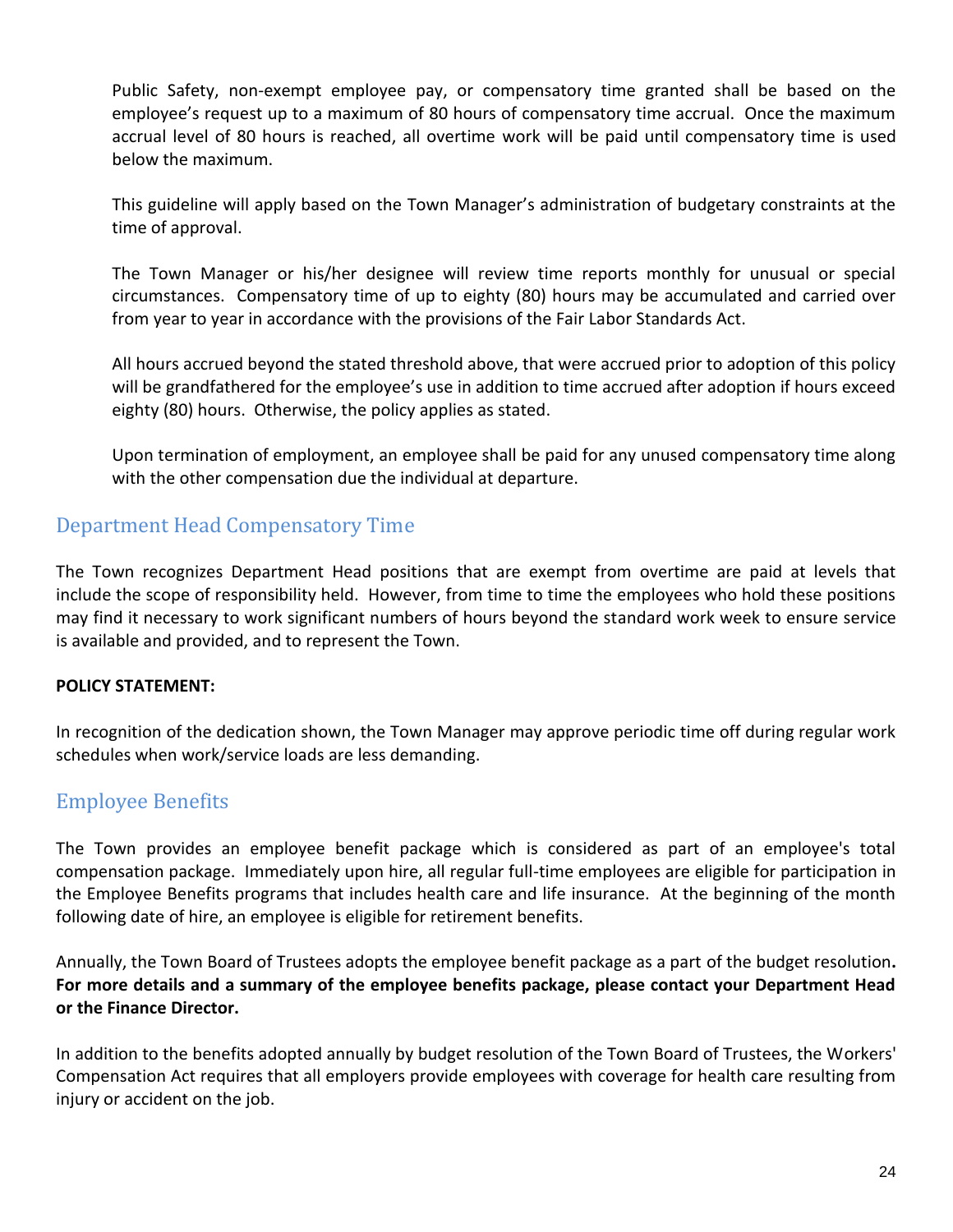#### **WORKERS' COMPENSATION INSURANCE:**

In accordance with the guidelines of the Workers' Compensation Act and the Town's insurance carrier, *the employee is responsible for reporting any injury or accident incurred on the job, regardless of severity, within the established time frame of no more than two (2) days.* Failure to report an accident within the required time frame may result in delayed, reduced, or denied coverage by benefits provided by the Workers' Compensation Insurance carrier.

This insurance provides necessary medical coverage and hospital services as well as loss-time benefits for any employee sustaining a work-related injury requiring medical attention. Further, should time off work be required for recovery from the injury sustained, this plan will outline the parameters for the Town's handling of pay for the employee.

An injured employee may not return to work without a written release from the Town's designated physician stating that the employee may resume essential duties and responsibilities of his/her position. The written release must be given to the Finance Director or his/her designee prior to beginning work. In the absence of either individual, please provide the release to the Town Manager.

An employee absent from work as the result of a job-related injury or illness may choose to use other forms of accrued paid time off to cover **ANY** balance of regular pay that Workers' Compensation does/may not provide. To provide for the additional regular pay, an employee may draw from Compensatory Time, Sick Time, Vacation Time, and other forms of accrued paid time off, in the order listed, by contacting the Finance Director.

Any fraudulent claim for Workers' Compensation benefits or any claim filed against the Town for an injury or illness incurred while volunteering work for another employer, engaging in self-employment, or conducting one's own work will not be tolerated.

All employees who are off work as a result of a work-related injury shall update the Town's Finance Director and his/her Department Director on a monthly basis concerning the current status of their injury, treatment, and progress toward wellness. This requirement may be fulfilled when the employee picks up his/her paycheck or in accordance with other arrangements made with the Finance Director.

## <span id="page-24-0"></span>Paid Time Off

The Town provides its regular full-time employees with paid time off during the year to take vacation, and/or to accommodate health care and illness of the employee or an immediate family member.

Immediate family members for this policy are defined as a spouse or significant other, children, stepchildren, adopted children, and elder parents of either the employee or the employee's spouse or significant other.

Time off is regarded as a privilege--not a right. Paid time off is earned beginning with the first day of employment as a regular full-time employee but may not be taken for **vacation purposes** until after completion *of six month's* continuous employment. Management recognizes that some personal and health matters for the employee or immediate family members must be handled during work hours. Therefore, management strongly recommends that time away from work, which can be scheduled, be minimized by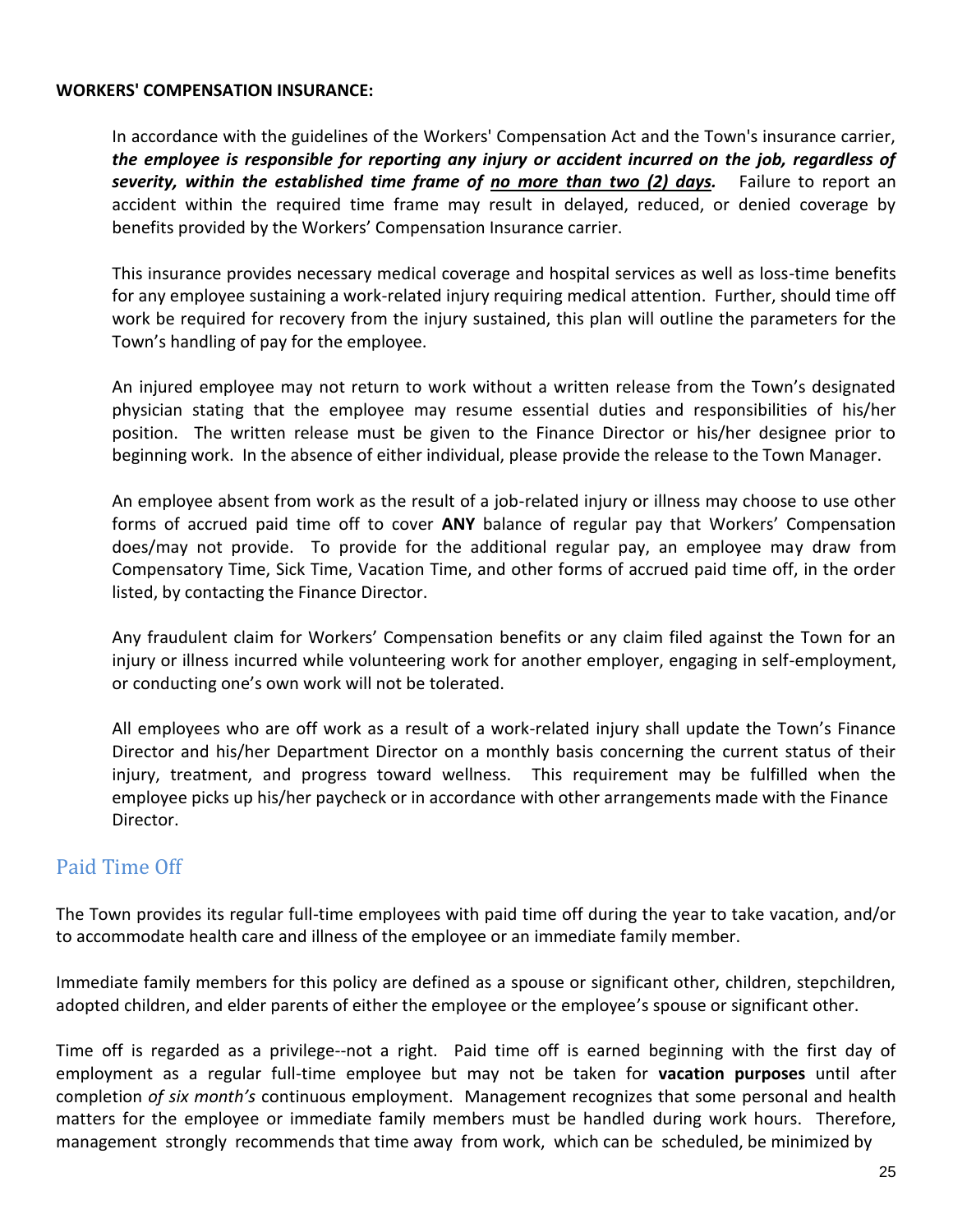following the procedures listed below.

- 1. Attempt to schedule Doctor, Dentist, and/or Personal Business appointments **after-work hours or on Saturdays.** Many providers of these services have these hours available specifically for the working individual.
- 2. If appointments must be made during work hours, schedule these as early or as late in the day as possible -- NOT in the middle of the day unless the situation demands it. Employees shall, unless unable, return to work after early appointments and arrive at work in accordance with their scheduled time prior to late appointments.
- 3. Should an employee's child or children become ill and normal child care will not provide coverage, it is the employee's responsibility to attempt to arrange for alternative child care either in advance or when it occurs.

Paid time off, particularly in the case of health care or illness, is intended to cover illness of a very short-term nature. Longer-term illnesses may be accommodated under the Family Medical Leave Act. Should the circumstances fall under the Family Medical Leave Act, the Town will administer the leave as outlined in compliance with the Act.

Paid time off to recover from accident/injury, to attend the funeral of an immediate family member, or to fulfill civil requirements all have separate conventions within this policy.

#### **POLICY STATEMENT:**

**Authorization** - All paid time off must be **authorized** by an employee's Department Head, Supervisor, or an appropriate member of management.

## <span id="page-25-0"></span>Sick Leave

All regular full-time employees are eligible for paid time off for **health care or illness reasons** once 30 calendar working days of continuous service has been achieved. Health or illness time off is earned at a rate of one-half working day or four (4) work hours per bi-weekly pay period or 12 working days per year, which will be accrued up to 90 days or 720 hours. Once the 90-day maximum is achieved, an employee cannot hold additional hours over from year to year.

**Accrued Sick Leave Conversion (Termination of Employment): --** After two years of continuous employment, an employee may receive pay for accrued sick leave credit up to the 90 day (720 hour) maximum. Accrued time will be converted at a rate of four hours of accumulated sick leave for one hour of regular pay at the employee's current rate of pay.

Sick leave may be used for the following purposes. However, at any time, a verification of sickness or injury may be required from an acknowledged, professionally recognized and qualified health care provider.

- $\Box$  Sickness or injury incapacitation;
- Medical, dental or optical examination, treatment, or preventative care as well as professional counseling;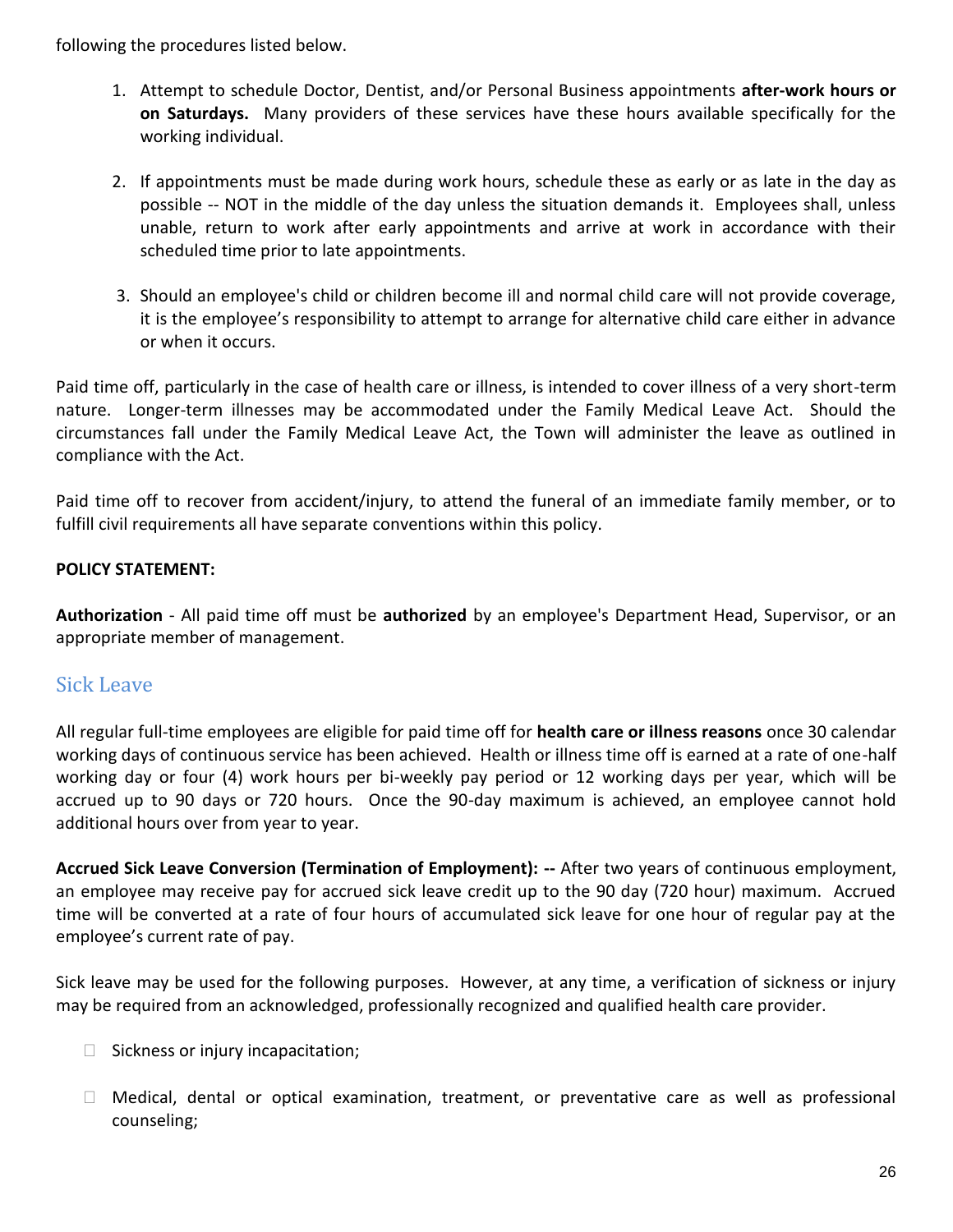- $\Box$  Employee exposure to a contagious disease that may jeopardize the health of others; and
- <span id="page-26-0"></span>Attendance to the medical needs of immediate family**.**

Health Care Sharing: Employee contributions for paid time off to assist another employee during a catastrophic illness or injury situation will be available, as appropriate, on a case-by- case basis. This program will be initiated as a situation or circumstance prompts - it will not be maintained on an ongoing basis.

## Vacation

All regular full-time employees begin accruing vacation on the first day of employment and are eligible to take vacation after completion of six months or thirty (180) days of continuous service. Vacation shall accrue based on the employee's anniversary date of hire in accordance with the following schedule:

| Years 0-5         | 12 Work Days, or 96 Hours, accrued 3.69 Hours per Bi-Weekly Pay Period.     |
|-------------------|-----------------------------------------------------------------------------|
| <b>Years 5-10</b> | 18 Work Days, or 144 Hours, accrued at 5.54 Hours per Bi-Weekly Pay Period. |
| Years 10+         | 24 Work Days, or 192 Hours, accrued at 7.38 Hours per Bi-Weekly Pay Period. |

- Employees will move to the next accrual level once they have attained the upper range in their accrual schedule. For example, when an employee has worked for the Town continuously for 5 years and 1 day they will be eligible to accrue vacation at the rate of 1.5 days per month.
- The maximum amount of vacation time that employees may accrue shall not exceed their current accrual schedule (96, 144, or 192, hours) Any vacation time that is accrued beyond this limit, will be forfeited. It is the employee's responsibility to monitor their vacation accrual limits.
- Employees will be compensated at their current rate of pay for any unused vacation time up to their maximum accrual amount should they sever their employment for any reason.
- Should a Town holiday fall during an employee's scheduled vacation, holiday pay may be used for the Town holiday day(s).
- In the event the Town requests vacation not be taken, the circumstances will be documented along with Department Head and Town Manager authorization for the employee to carry over paid time off which may exceed the allowed accrual. Carry-over situations will be handled on a case-by-case basis.

## <span id="page-26-1"></span>Use of Paid Leave During Worker's Compensation Injury

Any employee injured while performing the duties of his/her position with the Town, and whose injury is accepted as eligible for compensation under Workers' Compensation Insurance, shall become eligible for a leave of absence with benefits pursuant to the Workers' Compensation Act. The employee may, at his/her option, request in writing that the difference between his/her Workers' Compensation benefits and his/her regular straight time pay be supplemented by drawing on his/her accumulated Compensatory Time, Sick Leave, Vacation Leave, and other forms of accrued paid time off in the order listed. **(In addition to this policy, please reference Workers' Compensation Insurance on Page 25 of this manual.)**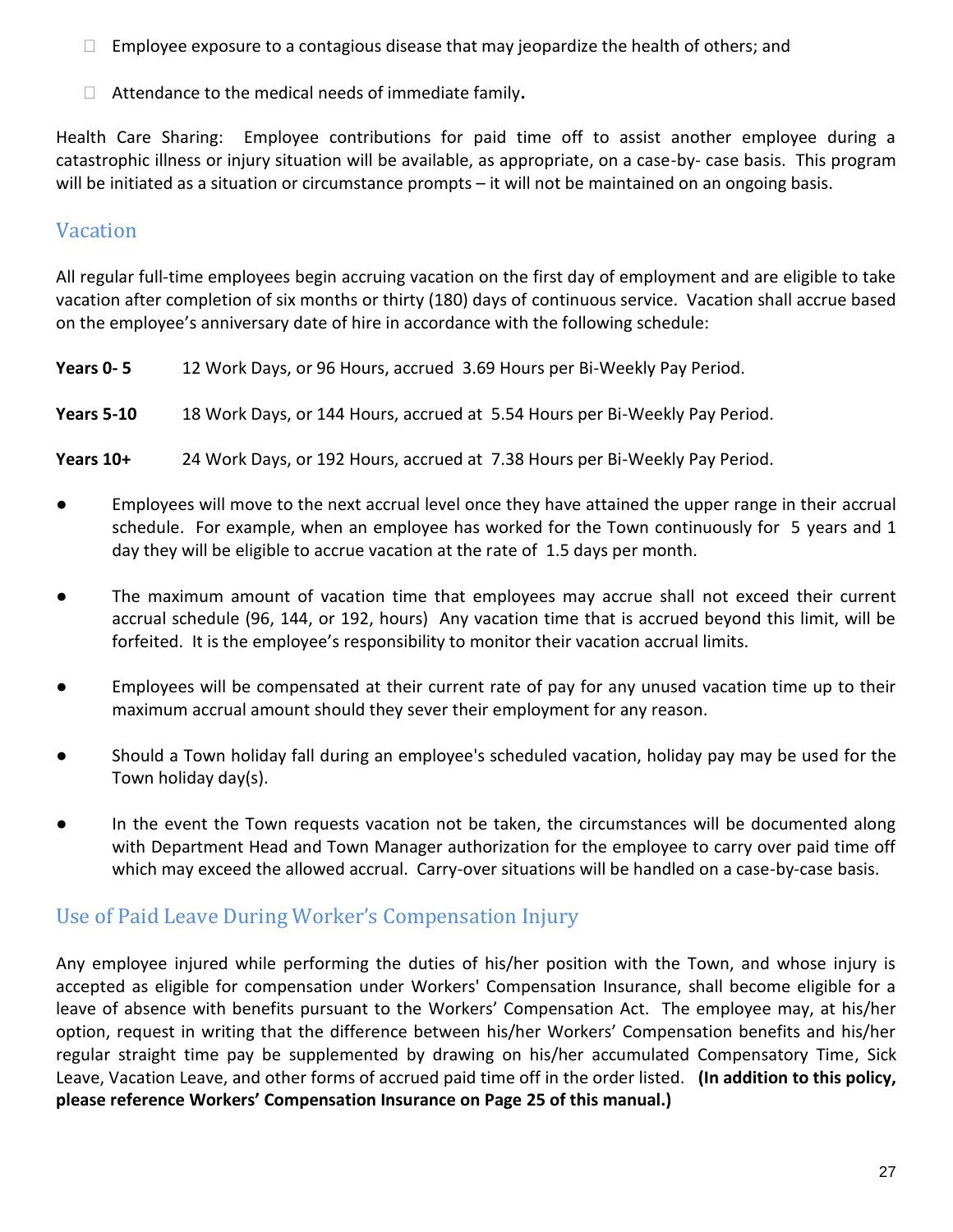Any employee out on Worker's Compensation Leave shall continue to receive benefits and compensation in accordance with the provisions of the Workers' Compensation Insurance Plan of the Town. During such leave, any benefits received by the Town from outside providers on behalf of the injured employee will become the property of the Town.

An employee returning from Worker's Compensation Leave to restricted or regular duty shall be required to provide the Finance Director and his/her Department Head with a medical release prepared by an acknowledged, professionally recognized and qualified health care provider.

## <span id="page-27-0"></span>Domestic Abuse Leave

Employees may be eligible for time off if they are the victims of domestic violence or abuse, stalking, sexual assault or a crime found by a court on the record to include an act of domestic violence.

If the employee has been with the Town for more than 12 months, he or she may request up to three working days off in a 12-month period.

### Bereavement Leave

Leave of absence with pay may be granted by the Department Head for three (3) days should a member of an employee's immediate family pass away. An additional two (2) days may be granted for out-of-state travel in accordance with the circumstances, on a case-by-case basis. This type of leave has no limit during a given year and does not accrue from year to year.

The Town defines immediate family for purposes of this policy as spouse, parent, child, grandparent, grandchild, brother or sister, in-laws, step-relations, life partners or others who by domestic association are not distinguishable from the relations identified.

## <span id="page-27-1"></span>Civil Leave

Employees shall be granted time off without loss of pay or benefits when appearing in court as juror or witness for Town business or a jury summons; in response to a summons or subpoena for Town business and for purposes of voting.

- **Court Appearances:** The employee shall turn over all court fees received for serving as a juror or witness to the Town but may retain all reimbursements received while on civil leave.
- **Voting:** Any full-time regular employee whose work schedule effectively prevents him/her from voting before or after work or during a break period will be permitted to use paid leave not exceeding two hours (2) for voting purposes.

## <span id="page-27-2"></span>Administrative Leave

The Town recognizes that it may be necessary to place an employee on Administrative Leave of Absence, with or without pay, when circumstances such as disciplinary action, criminal misconduct, or other situations warrant such actions.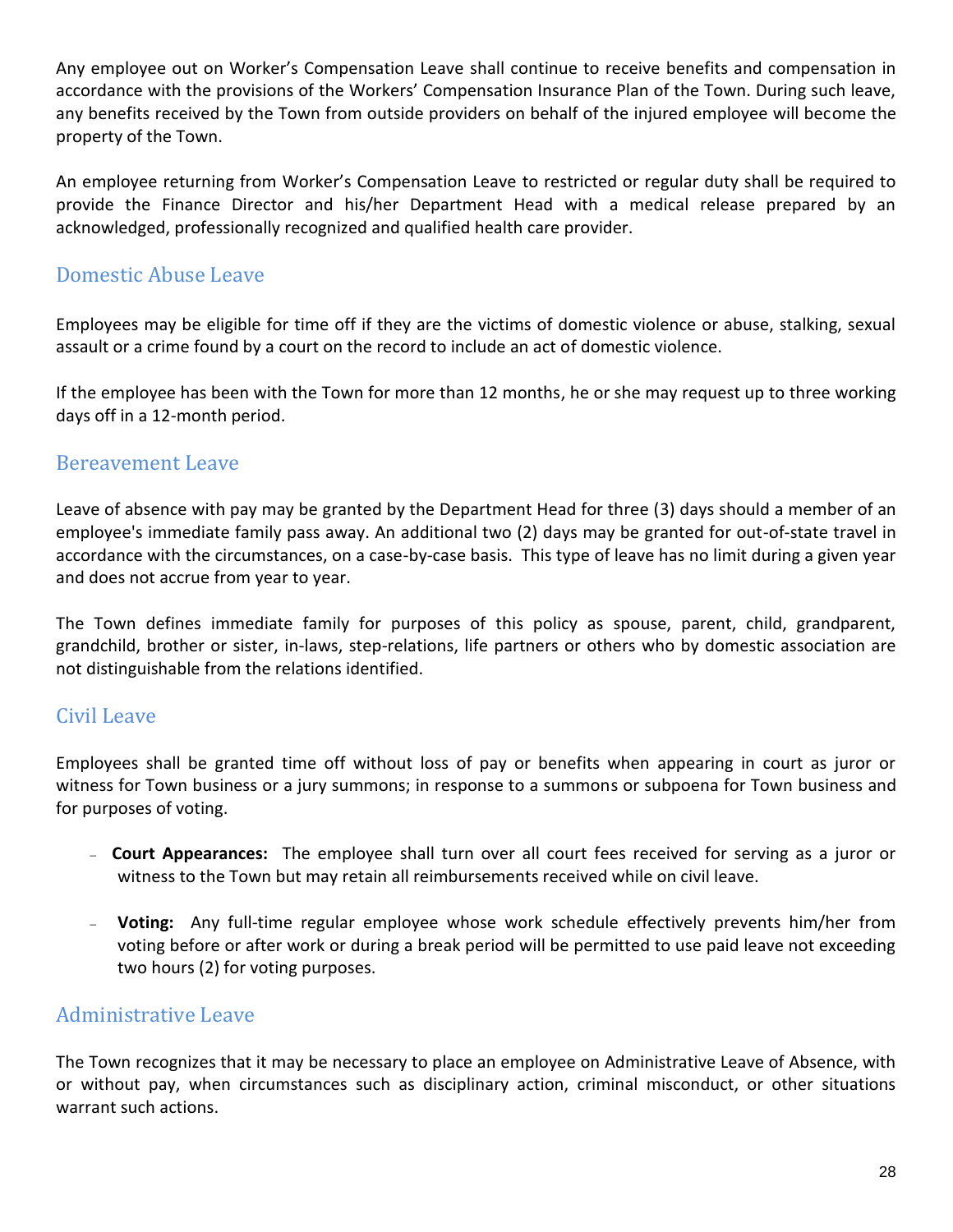#### **POLICY STATEMENT:**

A full time regular employee may be placed on Administrative Leave of Absence with or without pay.

Public Safety Administrative Leave will be addressed in accordance with Police Standard Operating Procedures.

- The full time regular employee placed on leave will be advised of the reason for the leave and the conventions under which interaction with the Town and the public should be conducted.
- The full time regular employee will be advised of the duration of the leave or at least of the timing for the next discussion/meeting with a Town representative.

### <span id="page-28-0"></span>Inactive Employment Status

The Town recognizes that employees may from time to time have a situation that legitimately requires their absence from work for an extended period of time. A leave of absence requested in writing, without pay, may be authorized for employees including, but not limited to, circumstances listed below. Absences of this nature will be handled on a case-by-case basis.

- **Uniformed Service Leave:** (*Reference Below)*
- **Personal Leave of Absence:** Employees may be granted leave for personal reasons that do not fall under the conventions of medical, military, or other defined forms of leave.

Authorization of a leave of absence without pay shall occur only after the employee who is on approved leave of absence has exhausted all accrued paid time off.

An authorized leave of absence shall not constitute a break in service. However, paid time off will not accrue during a leave unless specifically provided by an applicable law. The time lapse during such leave shall not apply toward length of service considerations or time accrual credits for pay increases.

Authorized leave periods, approved by the Town Manager, will be determined in conjunction with the employee's and the Town's needs. Employees should contact the Department Head or the Finance Director to discuss any type of Leave of Absence.

#### <span id="page-28-1"></span>Uniformed Service Leave

The Town recognizes that employees may, from time to time, be required or have a situation that legitimately requires their absence from work for an extended period of time to meet Uniformed Services obligations or to respond to a call to active service duty. Absences of this nature will be handled on a case-by-case basis.

#### **POLICY STATEMENT:**

Subject to applicable federal and state law, leaves of absence of a maximum of 15 days per year will be granted to employees who are active in the National Guard or a branch of the Armed Forces Reserves for the purpose of fulfilling the annual field training obligations. Written or oral application for a military leave of absence must be made as soon as possible after receiving the military order. Employees will be placed on leave without pay while absent on military leave.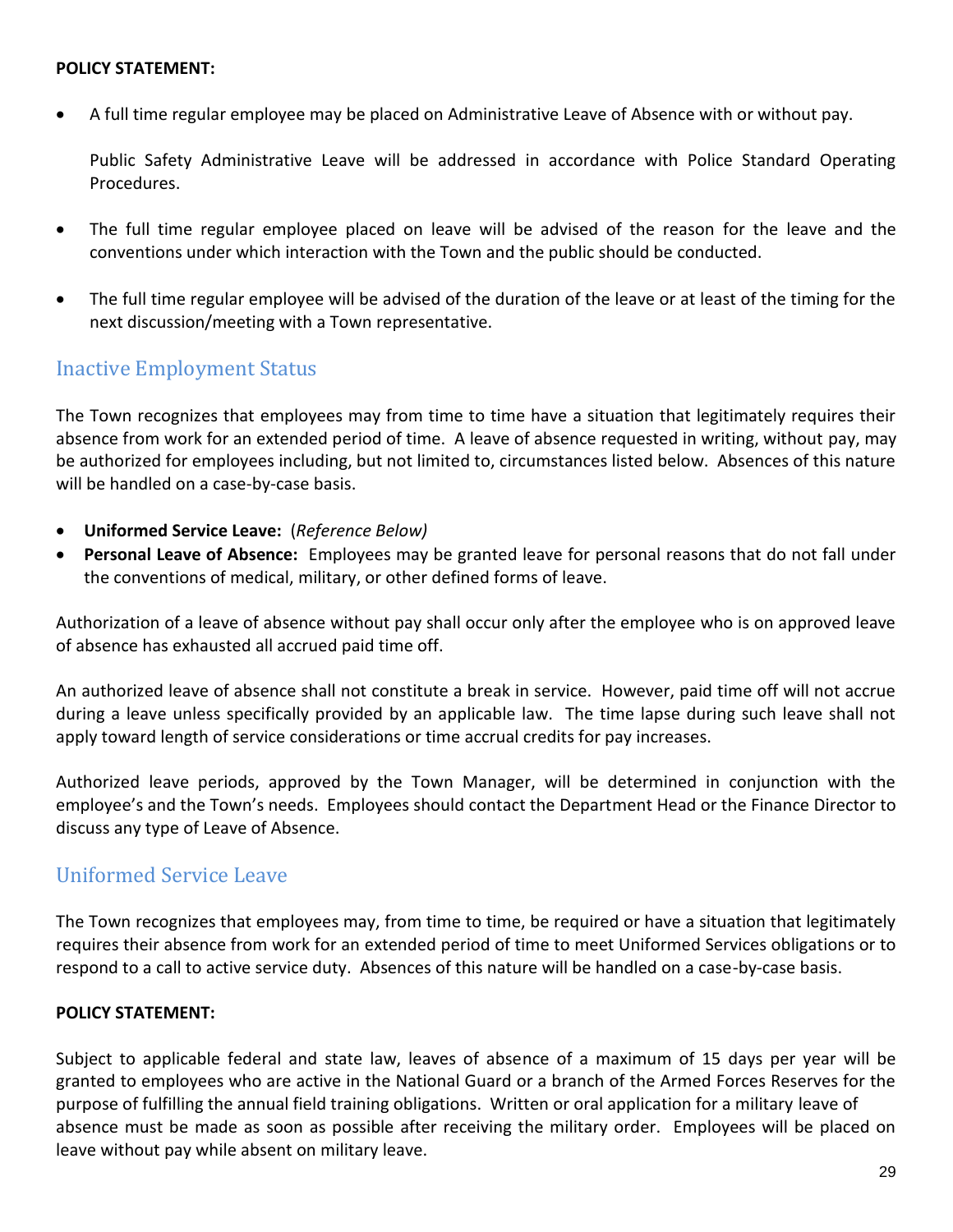If the employee's salary from the armed forces, exclusive of travel allowance, is less than the gross pay from the Town, the employee will be eligible to receive the difference for a period not to exceed 15 days of training. To receive pay for the difference, the employee must submit the appropriate paperwork detailing the pay received from the Armed Forces to the Finance Department upon return to work.

If an employee's work schedule conflicts with the once a month weekend duty, the employee may use vacation leave (and or holiday leave for police officers) or leave without pay to attend such duty. Normally, employees will be able to schedule their monthly duty so that they can take it on their regular days off.

Employees who enter the military service by draft or reserve call-up shall be granted a leave of absence without pay for that purpose, after receipt of official notice.

After the employee's military service ends, the employee will be reinstated in accordance with applicable provisions of the Selective Service and Training Act or the Uniformed Services Employment and Reemployment Rights Act (USERRA) and any other applicable laws.

## <span id="page-29-0"></span>Holiday Policy

The Town observes the following nationally recognized holidays, when they fall during the standard workweek of a given year. Except for those employees for whom a different holiday system or schedule is specified in these or other Town policies, regular full-time employees shall receive full pay for time off work for observance of the following:

New Year's Day

Martin Luther King Day

Presidents' Day

Memorial Day

Independence Day

Labor Day

Columbus Day/Diversity Day

Veterans Day

Thanksgiving Day

Christmas Day

All full-time, regular employees are eligible for paid holidays that fall on a scheduled workday. Part-time, seasonal, temporary, and contract employees are not eligible for holiday pay.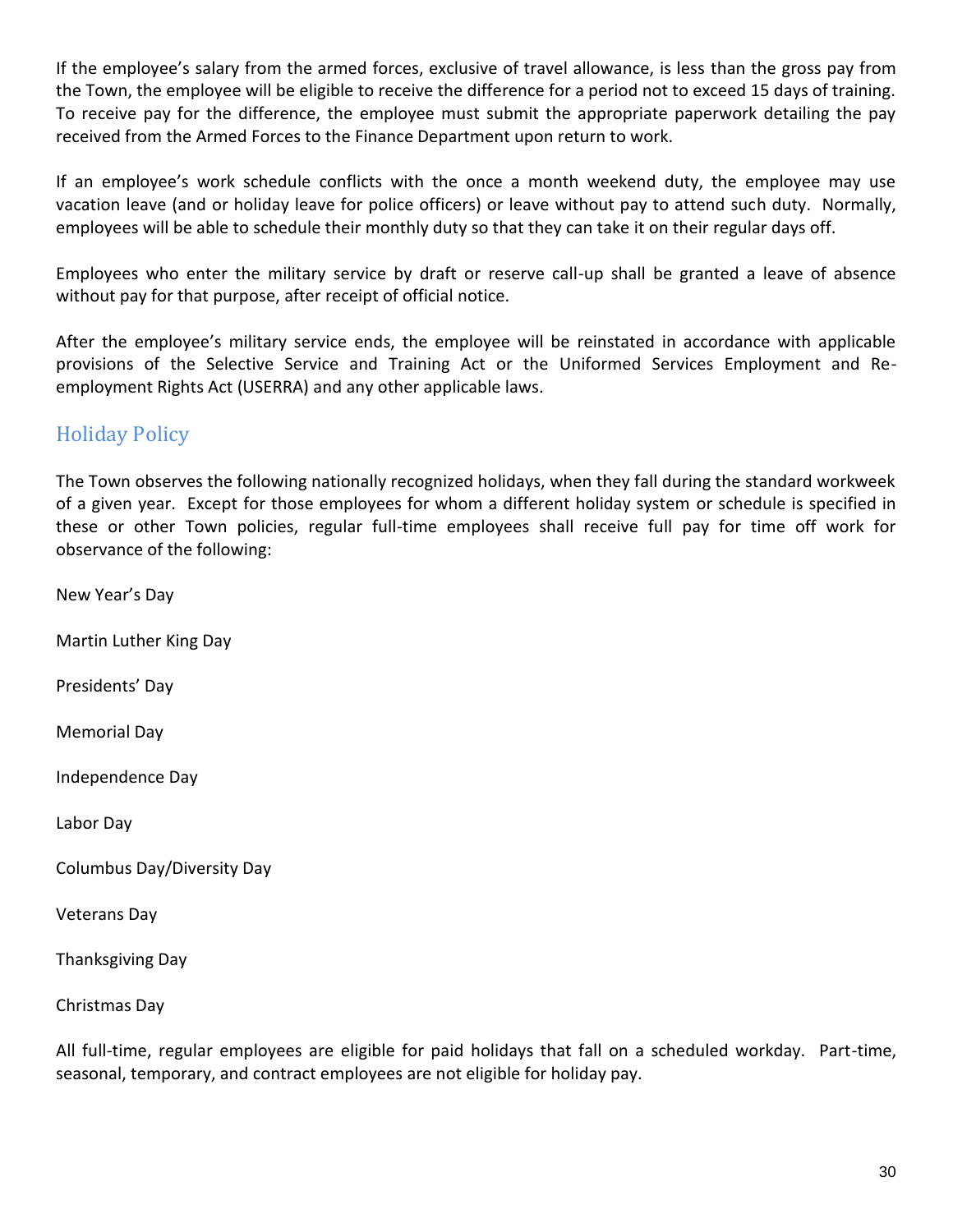If any holiday falls on a Saturday or Sunday, the holiday will be observed either on the preceding Friday or the following Monday at the discretion of the Town.

Employees are paid at the regular straight time rate in accordance with their regular work schedule eight (8) hours for a holiday not worked if they have worked or been paid for the work day immediately preceding and immediately following the holiday. If an employee works on an official Town holiday, the employee will be paid or receive compensatory time at the regular rate for the number of hours worked on the holiday in addition to regular holiday pay.

<span id="page-30-0"></span>Should a holiday fall during an employee's vacation, the employee will receive holiday pay in lieu of vacation pay for that day and vacation time used will be adjusted accordingly.

## **Performance Management**

## <span id="page-30-1"></span>Performance Management and Evaluation

The Town encourages continuous communication on an informal basis, between an employee and his/her supervisor concerning performance. The Town and its management view the informal processes as well as the formal processes as a way of reinforcing consistent quality and effectiveness in the delivery of services.

To facilitate the processes, each employee participates with his/her immediate supervisor in planning and evaluating performance. The preparation and results of these discussions are in written form, are signed by all parties involved, and are placed in the employee's personnel records. Generally, the outline below serves as a framework to guide the performance processes.

**New Employees** participate in the performance planning and evaluation processes after continuous service of 90 days, 6 months, and 1 year.

- **Initial Period of Evaluation**  The first process, recommended after 90 days of continuous service, is designed to allow all parties to assess whether employment should continue and to determine what, if anything, needs focus to assist the new employee in meeting performance standards during the 90 days which follow.
- **Six Month Evaluation**  The second process, recommended at 6 months of continuous service, allows all to participate in evaluating progress, to assess whether employment should continue and to determine the performance goals and measures that will be the basis for evaluation upon reaching 1 year of continuous service with the Town.
- **One Year Evaluation**  The third process at 1 year uses the goals and measures established at 6 months as the basis of evaluation and provides a forum for the employee and his/her supervisors to assess whether employment should continue and to establish the goals and measures for the 2nd year of employment.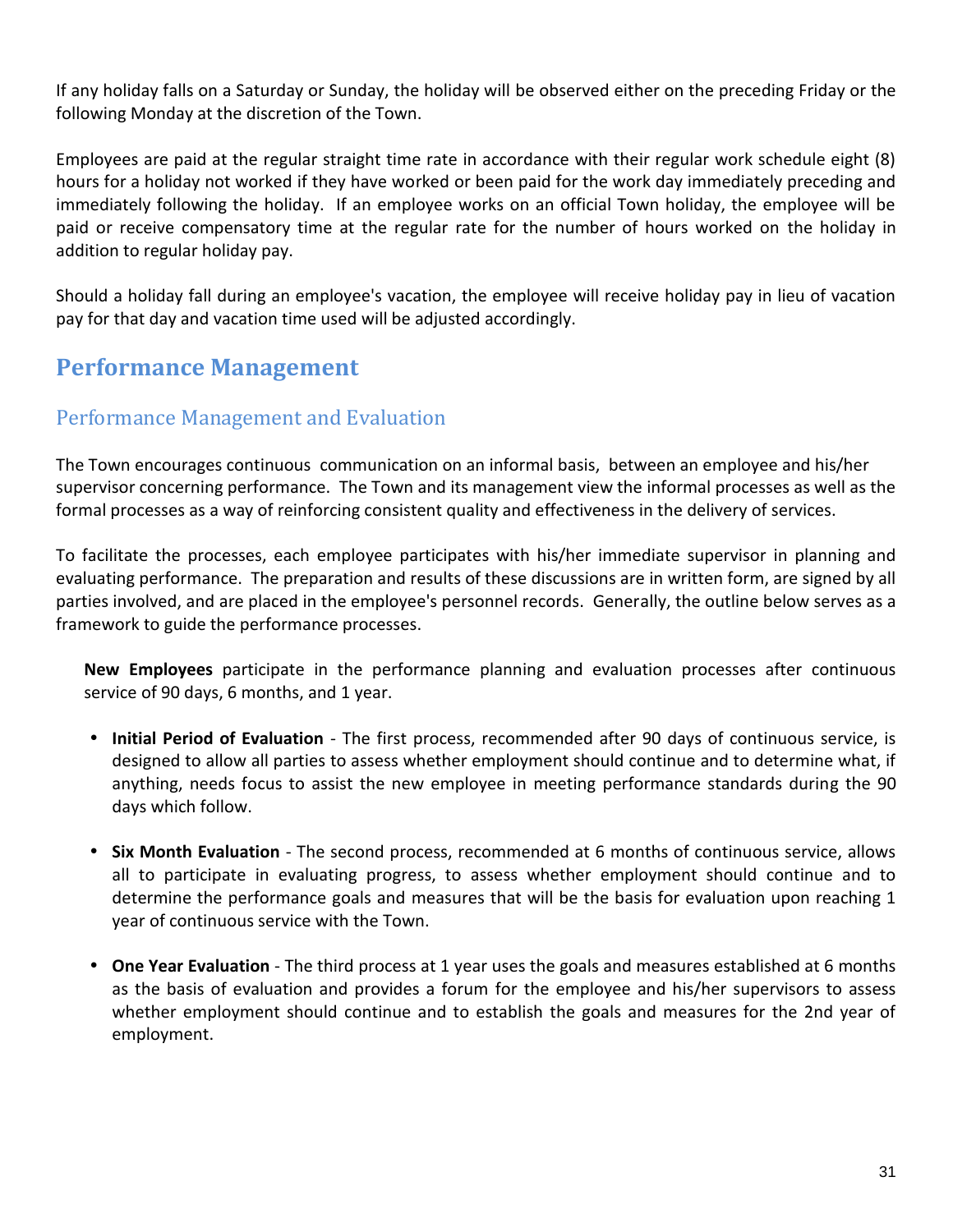**Employees with Greater than One Year of Service** participate in performance planning and evaluation processes that are conducted annually on the anniversary date of employment. This process uses the goals and measures established during the previous annual or initial employment year process and any updates made during the period as the basis of evaluation to measure the employee's performance, review options for improvement including a timeline and the ramifications for failure to improve, and provides a forum for the employee and his/her supervisors to establish the goals and measures for the next period of employment. Annually, the Town may consider pay increases using performance evaluation input as well as other variables including the consumer price index, competitive labor market trends, and the budgetary feasibility of the Town to grant increases. Once the Town has established its pay posture for a given year, each full-time employee may be considered for an increase during an annual review process.

The Town retains the right to grant no increases for a given year, and/or it retains the right to grant only selected increases based on management's judgment. In any event, the increase practices are established on a year-by-year basis and shall not be viewed as the necessary standard from year to year.

## <span id="page-31-0"></span>Employee Development and Training

The Town recognizes that its employees are one of its most valuable assets. In keeping with this philosophy, it encourages and provides for employee training that promotes efficiency, economy, safety, and that assists employees with improving their abilities for advancement. Department Heads shall determine departmental employee training requirements, develop and administer internal training programs, and provide active encouragement for employees to participate.

#### **POLICY STATEMENT:**

**Employee Development/Training** - Department Heads are responsible for fostering and promoting employee training for the purpose of improving the quality of services rendered to the community and for assisting employees in their preparation for advancement within the Town organization. Employees may request approval to attend formal education classes on their own time, seminars, workshops, or conferences that will mutually benefit the Town and the employee.

The Town Manager will review all requests for additional training, and may approve Town payment for attendance based on the following criteria:

- $\Box$  Apparent direct benefit for both the Town and employee.
- $\Box$  Budgetary limitations allowing for the spending.
- $\Box$  Relevance to current or near-term municipal affairs. In other words, relevance or application to Town business or operations beginning within an identified period of one (1) to two (2) years.

**In-Service Training** - In-service training includes organized training and educational seminars, lectures, institutes, conferences, workshops, and orientation sessions. This training shall be provided to aid employees in gaining efficiency in their present and future work through development of skills, knowledge, and aptitude.

**Supervisory Development Training** - This training is targeted for Managers, supervisors, and others with supervisory potential. It will provide standardized training in supervisory and Managerial principles, human resources policies and procedures; legal issues associated with employee management, and other human relations and communication skills.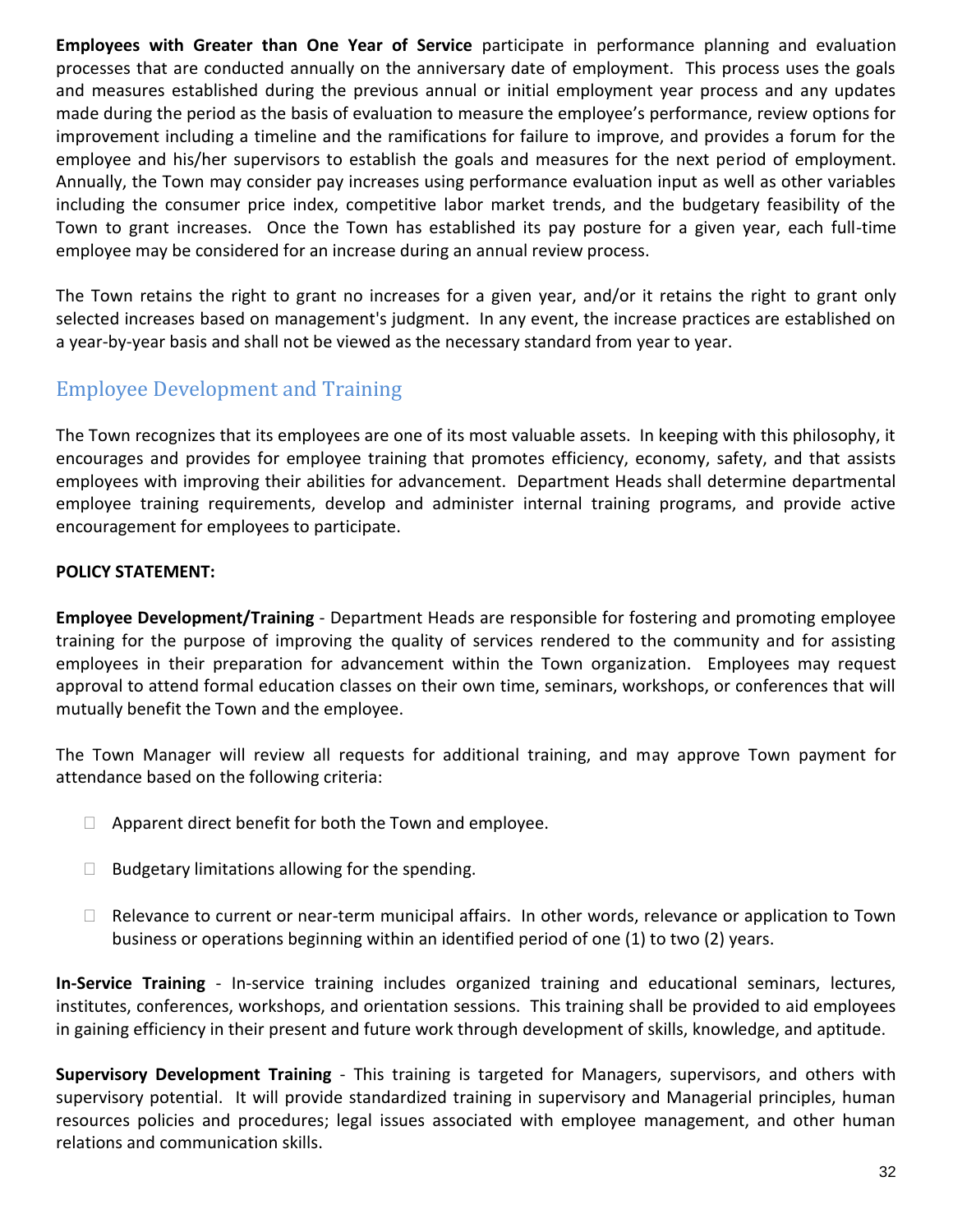The Town may pay all incidental costs of approved in-service training. Travel will be reimbursed in accordance with the Town's Travel Policy.

**Compensation During Training** - All regular full-time and regular part-time employees will receive their regular rate of pay during the normal schedule of work hours while participating in approved training programs. For the purposes of this policy:

- Lodging is defined as approved destination and location other than the employee's normal and routine residence.
- The normal schedule of work hours is defined as beginning when the employee leaves his/her lodging and goes directly to a training session and ending when the employee returns to his/her lodging directly after completion of the training session.
- Travel time before and after participation in a training program will not be paid if it is outside the normal schedule of work hours defined above.

## <span id="page-32-0"></span>Internal Job Changes

The Town recognizes the importance and benefit of providing growth and advancement opportunities for its employees. The Town is an equal opportunity employer; it hires, transfers, and promotes the most qualified individuals into positions where vacancies occur. In support of its practices:

#### **POLICY STATEMENT:**

- $\Box$  The Town encourages employees who would like to be considered for transfer to an open position to express their interests to their immediate supervisor.
- $\Box$  Employees of the Town are considered for open positions whenever a vacancy occurs.
- $\Box$  Should multiple internal candidates possess generally equal qualifications, the Town and its management may consider length of service as a factor in the selection process.
- $\Box$  An employee who is interested in advancement opportunities or the requirements for advancement should contact his/her immediate supervisor.
- $\Box$  Department Heads/Supervisors may be asked to nominate potential candidates for positions that become vacant.
- $\Box$  All internal job changes -- promotions and lateral transfers -- shall be subject to a period of evaluation. **(Reference: Employment Period of Evaluation Policy)**

## <span id="page-32-1"></span>Standards of Conduct

The Town recognizes its responsibility to the community as a whole and expects its employees to conduct themselves in a professional manner as representatives of local government. Employees are expected to conduct themselves in a manner that contributes positively to the Town's reputation. All employees shall be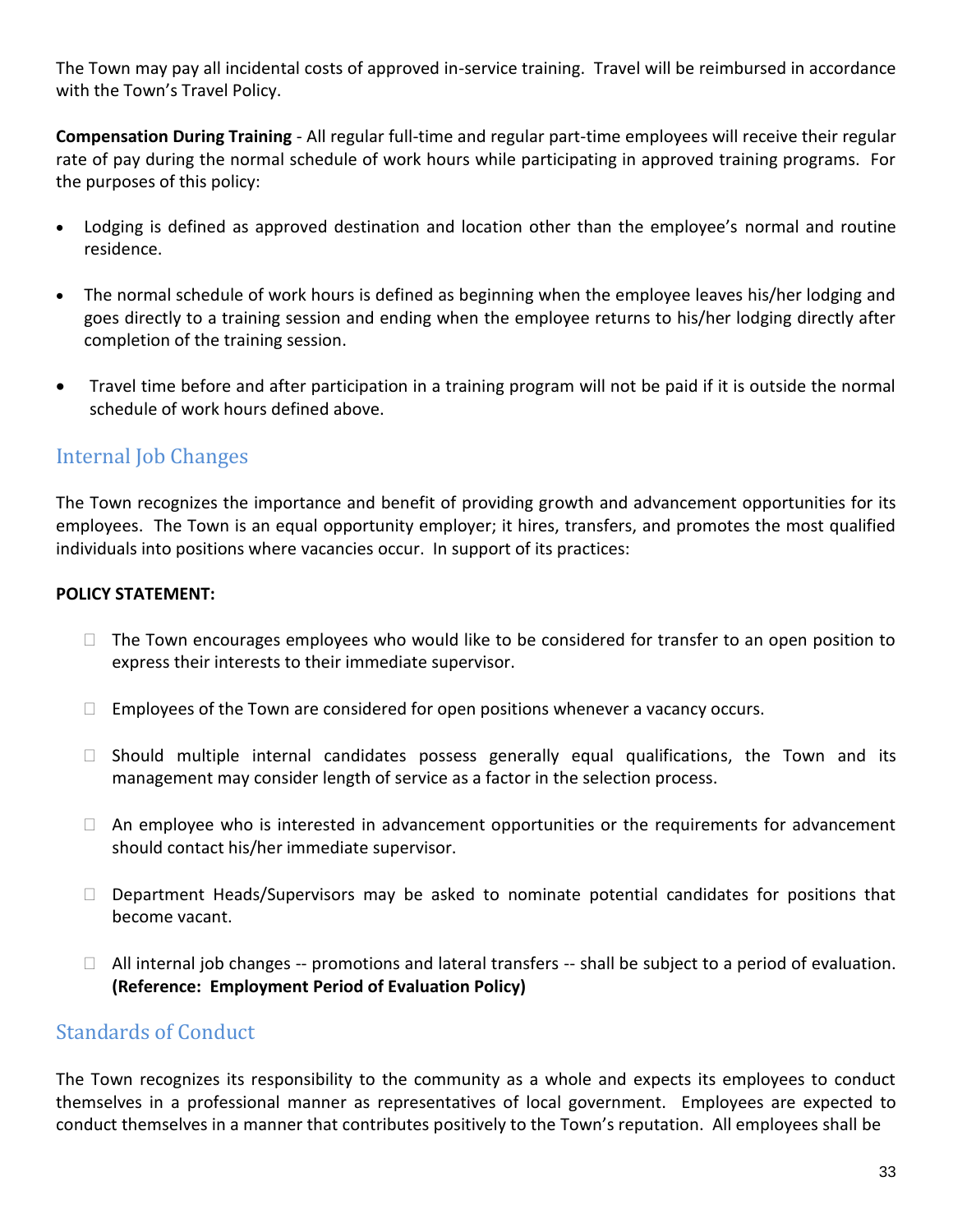responsible for demonstrating the characteristics of quality work, positive attitude, effort, and appropriate appearance in the conduct of the duties and responsibilities of their jobs.

To clarify understanding of that which is considered unacceptable conduct, the Town offers the examples listed below, while not exhaustive, for the identification of improper conduct that may be the **subject of performance management action including written advisories that may result in immediate discharge.** The Town retains the right to identify conduct that may not be listed below as improper, to investigate situations and/or incidents that may be considered unacceptable or improper, and to treat same as the subject of immediate discharge.

- 1. Theft or unauthorized removal of the Town property, another employee's property from the premises, or personal use of the same.
- 2. Altering or falsifying Town records or reports.
- 3. Using, possessing, or selling alcohol or unlawful drugs on Town premises, including Town vehicles, or reporting to work under the influence of alcohol or unlawful drugs.
- 4. Improper use of authority or position within the Town for personal profit or advantage.
- 5. Entering false information on the employment application or other personnel records or failing to answer all questions fully and truthfully.
- 6. Actions resulting in injury to individuals or willful destruction/damage to the Town, customer, or employee property.
- 7. Acceptance of any gift, fee, money, or other valuable consideration in connection with employment.
- 8. Disregard or violation of safety, fire, or security standards and regulations. Failure to use prescribed safety practices with equipment, chemicals, and tools.
- 9. Unauthorized disclosure of confidential Town information.
- 10. Flagrant insubordination—refusal to follow reasonable supervisory instruction or perform assigned tasks.
- 11. Failure to report to work or leaving work during the standard work schedule without notifying an immediate supervisor or senior management as the case may require.
- 12. Conviction of a felony or other criminal act, which occurred either on or off the job that affects the employee's position with the Town.
- 13. Use of profane, abusive, or threatening language or action toward fellow employees or supervisors.
- 14. Discrimination, inappropriate behavior, or harassment based on age, race, color, religion, disability, Vietnam era or veteran status, sex, sexual orientation or identity or national origin.
- 15. Excessive absenteeism or tardiness.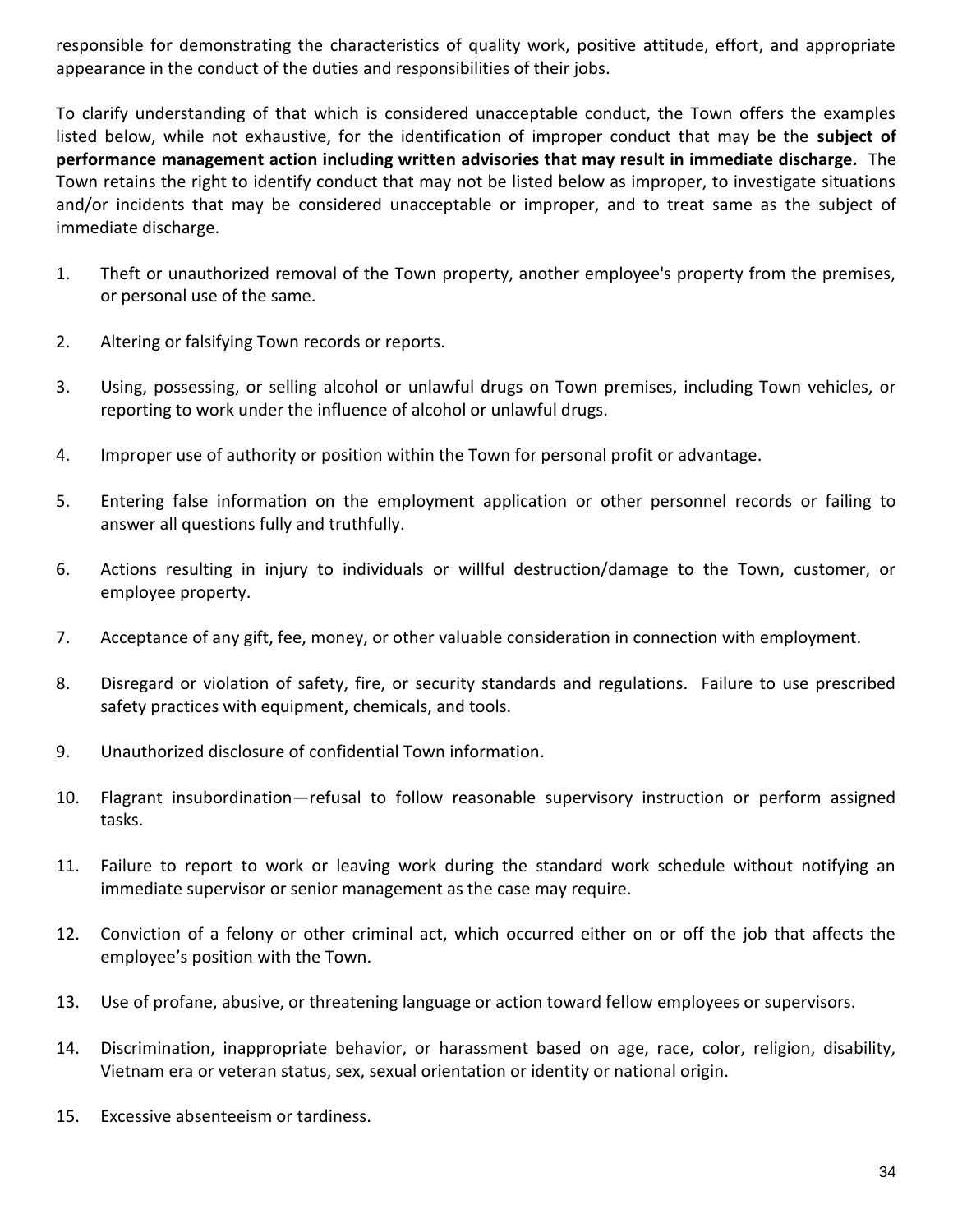- 16. Neglect of duties or sleeping during scheduled work hours.
- 17. Disregard for customer relations, rude or discourteous conduct toward a customer or citizen.
- 18. Failure to immediately report an accident or injury on the Town premises or during the conduct of business on behalf of the Town to the nearest supervisor or Manager.
- 19. Incompetent or unsatisfactory work performance as defined within the given job duties and/or other standard duties and expectations employed while working with customers and suppliers on behalf of the Town.
- 20. Conduct that would bring serious discredit to the Town, its employees, customers, and/or its suppliers.
- 21. Failure to follow and abide by Town ordinances and regulations as an employee of the Town or a private citizen.

## <span id="page-34-0"></span>Problem Resolution

The Town encourages employees to resolve concerns, issues, or complaints that they may have promptly, sincerely, and candidly when they arise. The decisions/solutions resulting from discussion will be based upon a desire to provide employees with timely resolutions, regardless of the issue raised. The Town recommends the following procedure of communications:

 A. The employee shall contact his/her immediate supervisor and schedule a time for discussing the matter. Employees are encouraged to discuss issues openly and honestly so that an opportunity for resolution occurs as soon as possible. The Town expects that an employee's immediate supervisor will be able to handle the majority of the

matters that arise, will resolve them successfully in most cases within a two month period, and will prepare detailed, accurate documentation of the matter and its resolution.

- B. Should an employee's immediate supervisor decide that further consultation is necessary or in the employee's opinion the discussion with his/her supervisor does not resolve the matter to his/her satisfaction, a written request for a follow-up discussion, which both attend, will be scheduled with the next higher supervisor.
- C. Should any one of the parties view the results of prior discussions as not resolving the matter, a discussion including the employee, his/her immediate supervisor, and the next level of supervision shall be requested in writing with the Town Manager. The decisions resulting from the meeting with the Town Manager will be final and will be documented concerning the final outcome. Information about the issue or concern will be held in confidence to the extent possible, depending on the situation. Employees should be aware that other employees may be provided information on a "need-to-know" basis only if the situation warrants.

Whatever the resolution, the Town and management make no commitment for employment of any specific duration and employment with the Town remains "at-will." As an employee of the Town, employees have no contractual, property, or other legal rights in any term, condition, or aspect of the employment relationship, including but not limited to, termination. Employees are free to voluntarily terminate employment at any time, and the Town retains the right to terminate employment of any employee at any time.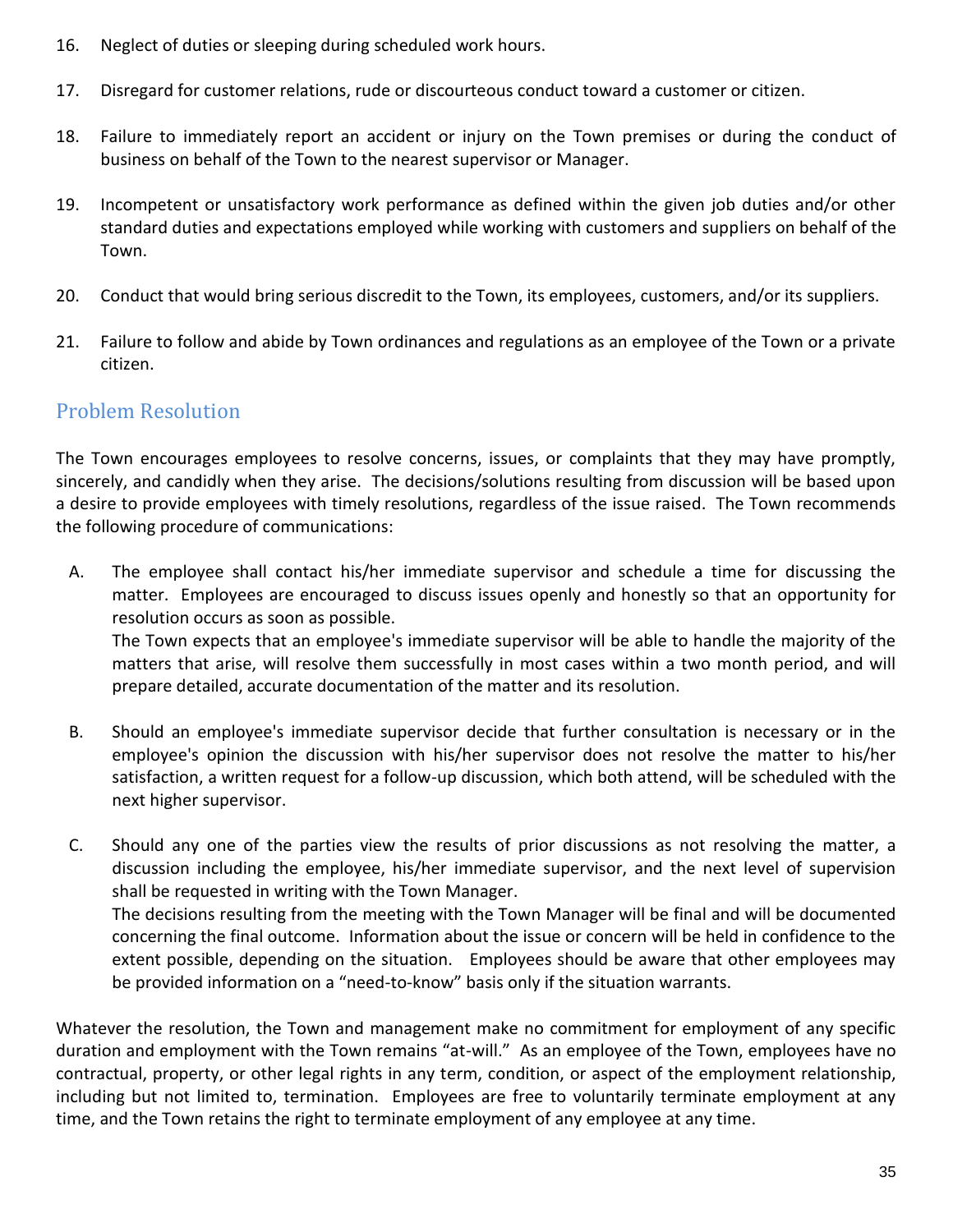## <span id="page-35-0"></span>Performance Counseling

The Town sincerely supports the philosophy that performance counseling must be corrective, positive action. To facilitate and reinforce its standards, it has adopted guidelines of correction from the initial verbal advisory to a final advisory that may result in termination. The Town views this period as allowing sufficient time for correction of actions which are generally unacceptable but not severe enough to warrant immediate termination. However, it recognizes that some policy infractions by their very nature are serious enough to warrant termination without prior warning.

Performance management actions are viewed as constructive correction processes designed to assist the employee in developing the skills necessary to successfully perform the duties and responsibilities of a given position. With each action taken, the employee will be advised of the next action to be taken should the same or another issue arise. The Town may initiate whatever form of corrective action it deems appropriate and necessary, in its judgment, based on the seriousness of the issue. Serious performance management measures may be taken without exhausting less serious measures depending on the circumstances.

**Initial Verbal Advisory:** The Supervisor and the employee discuss the issue/concern. These discussions may be documented depending on the severity of the issue or concern.

**Written Advisory:** The Department Head or Supervisor counsels the employee concerning the issue/concern and recommends a plan for correction/improvement. A written description of the concern/circumstance and the plan for improvement, including the date or dates of follow-up, shall be co-signed by the supervisor and the employee and placed in the employee's personnel file. Generally, the time span in the plan for improvement would be from one to 90 days only, depending on the nature of the improvement to be made and the details of the plan for improvement.

Follow-up discussions shall be documented and co-signed as with the original written advisory and placed in the employee's personnel file as an addition to the original document.

**Suspension:** The employee may be placed on suspension with or without pay. Pay treatment and duration of suspension will be determined in consultation with the supervisor, Department Head, and Town Manager.

**Dismissal:** The Department Head, with the prior approval of the Town Manager, may terminate an employee with or without performance counseling as circumstances warrant.

Employment with the Town is "at-will." Employees of the Town have no contractual, property, or other legal rights in any term, condition, or aspect of the employment relationship, including but not limited to, termination. Employees may voluntarily terminate employment at any time, and the Town retains the right to terminate employment of any employee at any time.

## <span id="page-35-1"></span>**Substance Use**

## <span id="page-35-2"></span>Drugs and Alcohol

The Town prohibits the illegal use of controlled substances (also referred to as "illegal drugs") and on-the-job impairment by alcohol, regardless of the source of the alcohol.

The illegal purchase, transfer, or possession of controlled substances is also prohibited.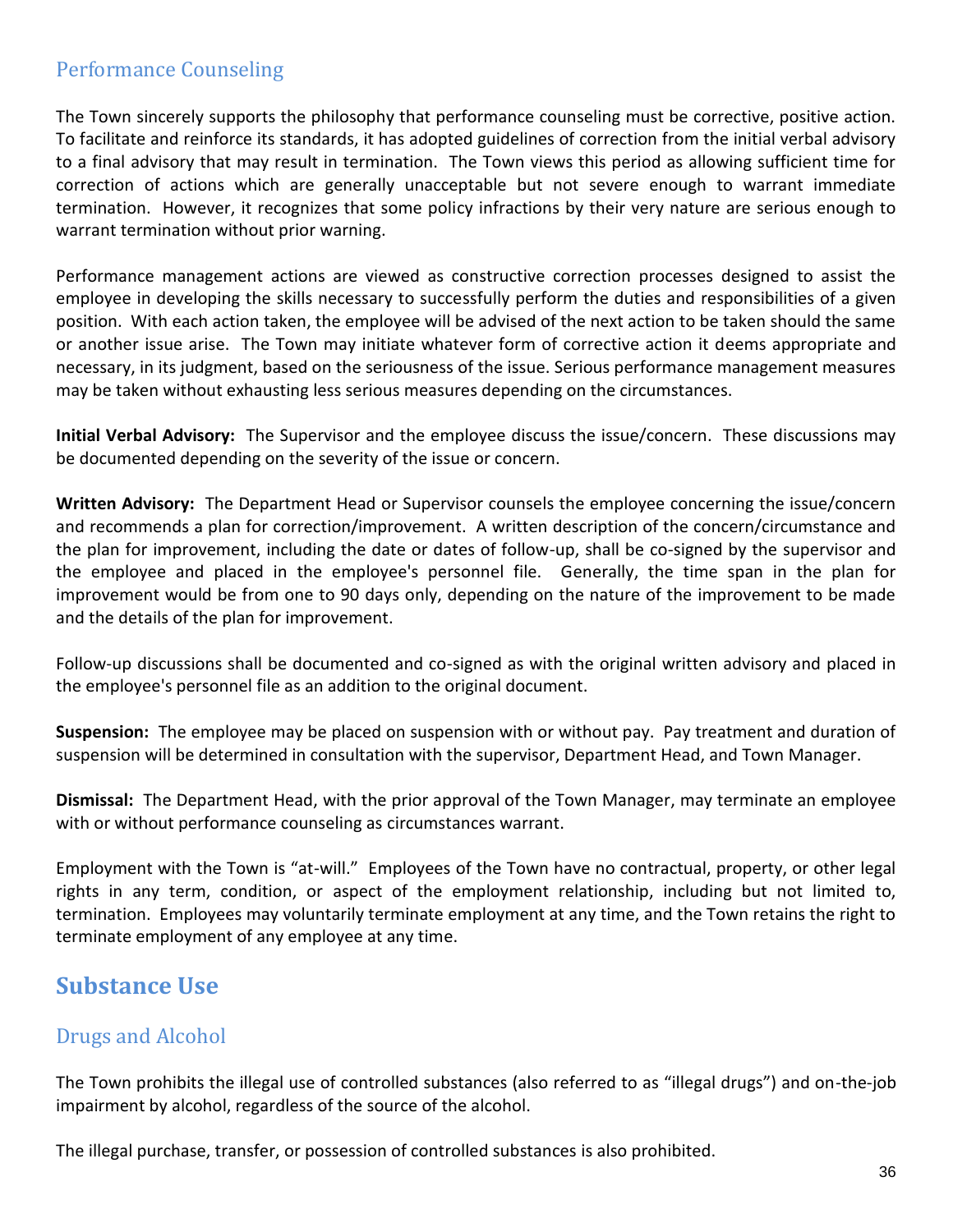An employee who uses illegal drugs, tests positive for illegal drugs, or is impaired by alcohol on the job, reporting for duty, or while representing the Town in an official capacity will be subject to disciplinary action, which may include immediate dismissal.

#### **Controlled Substances:**

The Town does not permit the possession, sale, consumption of, or reporting to work under the influence of controlled substances (illegal drugs). The violation of this policy by any employee shall be grounds for immediate termination.

For purposes of this policy, work hours shall include the standard work schedule as well as any other interpretations of work hours/schedule or any time spent on the Town premises or job sites or while representing the Town in an official capacity.

Employees required to hold a Commercial Driver's License (CDL) are subject to random illegal use of drug testing as provided in Department of Transportation regulations and procedures. In addition, Public Safely Department employees who are required to carry firearms are subject to random illegal use of drug testing.

#### **Alcohol:**

The Town does not permit reporting to work under the influence of or the consumption of alcohol on its premises or within its vehicles during standard work hours by anyone employed by the Town. Further, it does not permit the consumption of alcohol during lunch break or any period when an employee may be offpremise during the standard work hours. Any violation of this policy shall be grounds for immediate dismissal.

Employees required to hold a CDL are subject to random alcohol testing while on work duty or reporting for duty as provided in Department of Transportation regulations and procedures. In addition, Public Safety Department employees who are required to carry firearms are subject to random alcohol testing while on work duty or reporting for duty.

## <span id="page-36-0"></span>Tobacco Use

In the interest of employee and public health, the Town discourages tobacco use and has designated Town facilities and vehicles as smoke and tobacco free. The Town provides designated outdoor areas for use by employees who smoke.

Employees who use any type of tobacco product are asked to utilize the following standards giving utmost consideration to co-workers, customers, and the image of the Town.

- Deposit the remains of tobacco products in the proper receptacles and be considerate of the appearance of the work areas, parking lots, and grounds. Maintain cigarette receptacles in a presentable manner.
- Employees may smoke in designated areas during work and lunch breaks. Use the area that is designated for smoking.
- All general work areas of the Town are designated as tobacco and smoke free as well as individual offices and Town vehicles.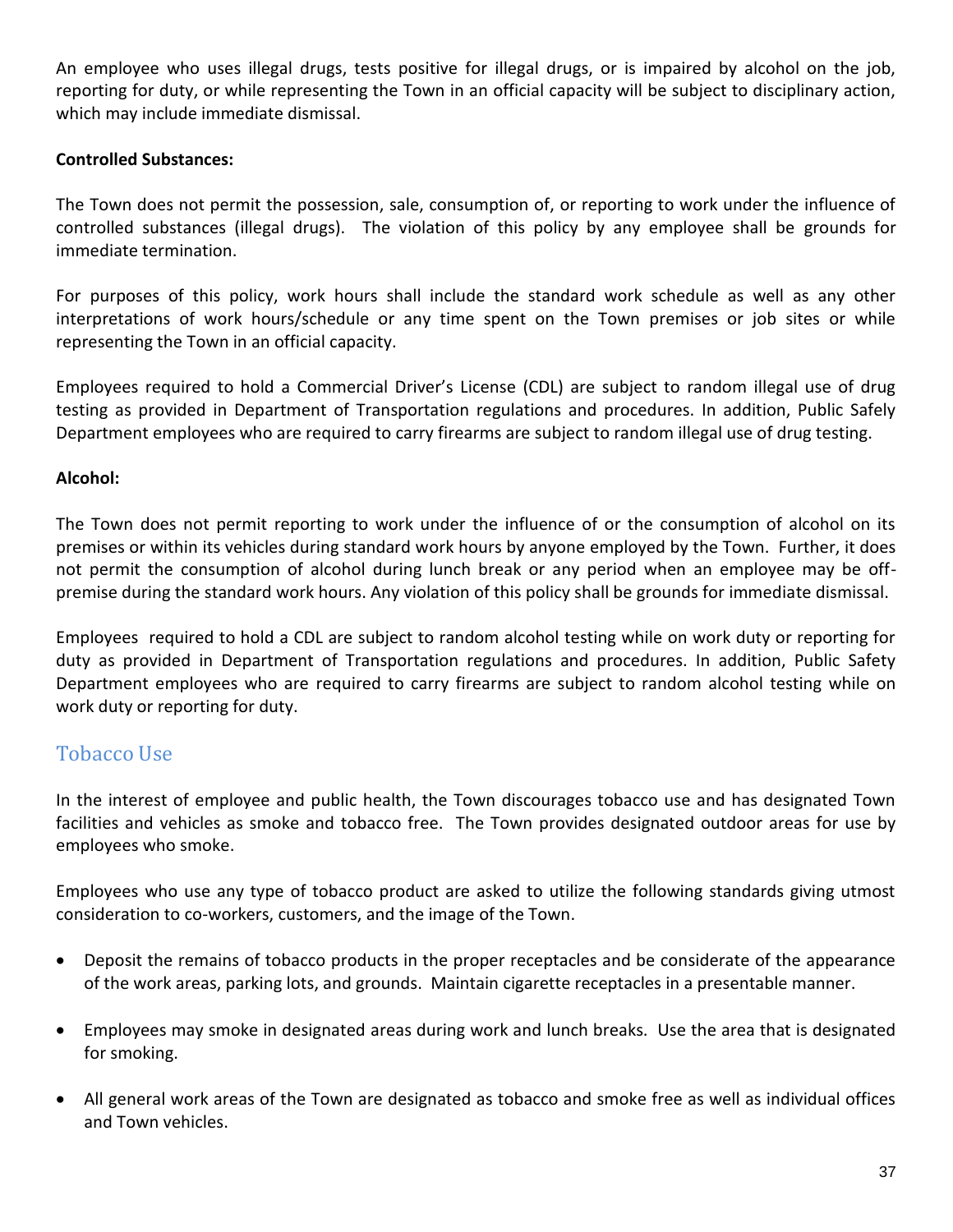## <span id="page-37-0"></span>**Vehicles and Equipment**

## Town Vehicles and Equipment

The Town issues vehicles and equipment for its employees' use in a manner that facilitates the productive use of time relative to job accomplishment. The issuance of a vehicle or equipment is regarded by the Town as an important component of delivery of the services provided by the Town, and it expects its employees to operate and maintain the vehicles and equipment conscientiously.

#### **POLICY STATEMENT:**

 $\Box$  Vehicles shall not be operated on behalf of the Town without the operator possessing a valid Colorado driver's license, appropriate supplemental licenses, and the Town having a current motor vehicle record on file.

Per CRS 42-4-237, the Town imposes a safety/seat belt policy requiring the utilization of a lap/seat belt, a shoulder belt, or any other belt or combination of belts installed in a motor vehicle to restrain drivers and passengers, which system conforms to federal motor vehicle safety standards.

 All accidents involving any vehicle or equipment shall be reported **immediately** and the proper reports will be submitted as soon as possible. Failure to comply with this requirement may result in disciplinary actions up to and including termination.

If an accident involving an employee driving a Town vehicle occurs within City limits, final investigation should be conducted or reviewed by an outside agency.

- $\Box$  An accident involving a Town vehicle or equipment that is determined to be the fault of the employee through carelessness or neglect may result in disciplinary actions up to and including immediate termination.
- $\Box$  Employees shall maintain vehicles both inside and out in a neat, clean, and orderly manner.
- $\Box$  The unauthorized personal use of Town vehicles or unauthorized transportation of any persons, such as family members, shall be prohibited.
- $\Box$  Employees shall report any defects or maintenance problems immediately to management.
- <span id="page-37-1"></span> $\Box$  In the event a Town vehicle is not available for use and an employee is asked to use their own personal vehicle to conduct Town business, the Town will reimburse properly documented requests for mileage reimbursement at the standard rate, in accordance with IRS guidelines as established by the Town Manager.

#### Supplies and Equipment

The Town provides supplies, tools and equipment for the employee's use in performing his/her job. Employees are asked to exercise care, safety, and conscientiousness in the use of the Town property.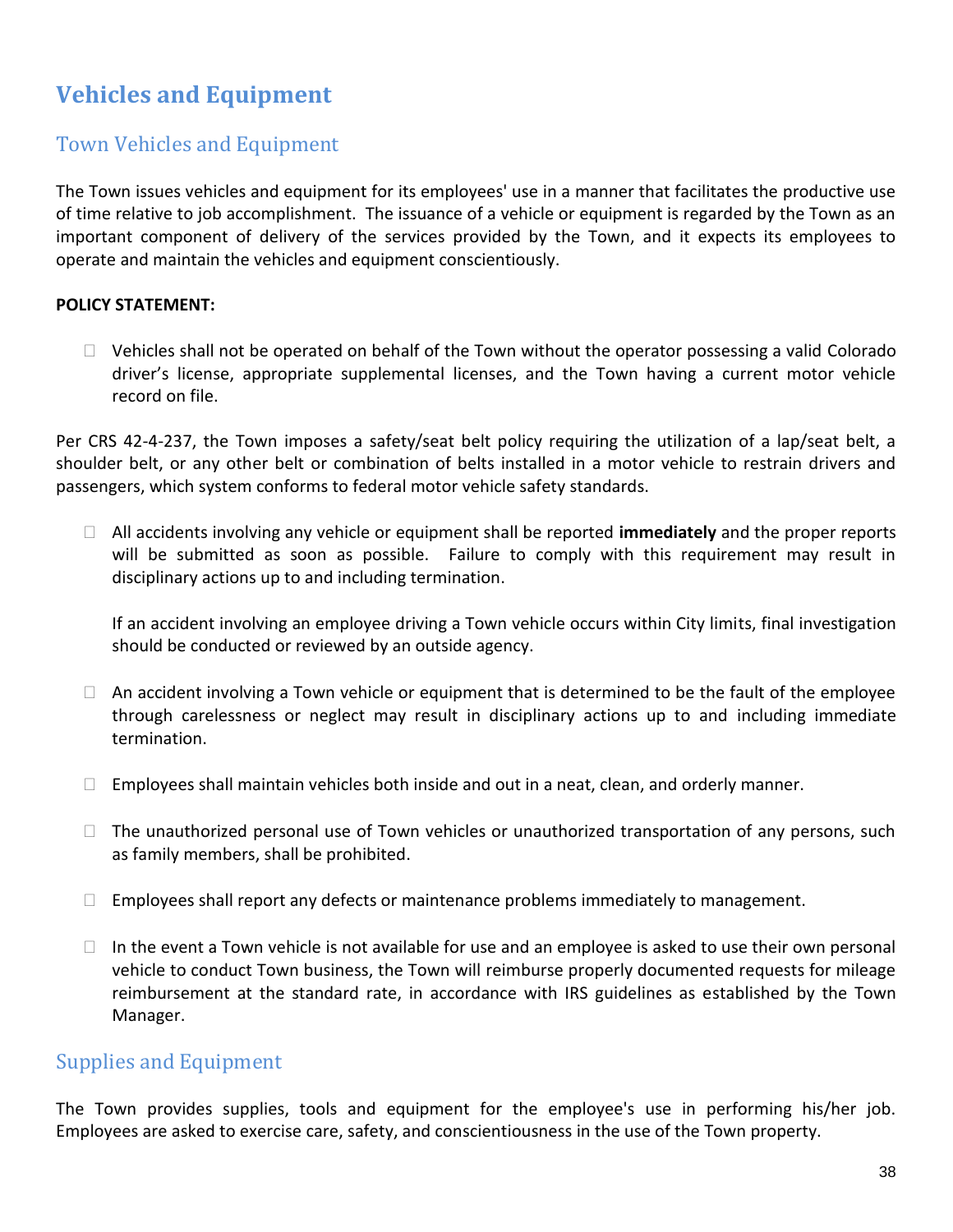#### **POLICY STATEMENT:**

- $\Box$  Personal use of, or allowing others, to use Town property, unless previously authorized by the Town Manager, shall not be allowed.
- $\Box$  Removal of the Town's supplies, tools, or equipment from the Town premises shall not be allowed unless it is authorized or is part of the conduct of Town business that is being performed off-site.
- $\Box$  Unsafe or careless use of Town supplies, tools, equipment, and chemicals may be viewed as a violation of safety standards and may become the subject of disciplinary action.
- $\Box$  Personal property that is damaged or lost in conjunction with the performance of Town assigned duties will be reviewed on a case-by-case basis for repair or replacement consideration.

## <span id="page-38-1"></span><span id="page-38-0"></span>**Community Relations**

#### Community Relations and Engagement

The Town organization is regarded as a model within the community. It is each employee's responsibility to ensure that Citizen and other entities' concerns are addressed in such a manner that issues are resolved in a quality, courteous, timely, service-oriented manner.

Public Relations involve many aspects of business. If an employee is unable to resolve a Citizen's concern, he/she will immediately report it to his/her supervisor for resolution or appropriate forwarding to the proper department. It is essential that everyone maintains a pleasant, courteous, and businesslike/professional manner in communicating with and responding to each other as well as the Town's various audiences. Whether in person or via other means, such as telephone, written correspondence, or electronic/automated transmission, the manner in which the interface is handled can promote goodwill that reinforces the competency of the individual employee's performance and recognition and the regard with which the Town is viewed for employing competent, capable representatives.

Regardless of the nature of the contact, each employee is responsible for his/her own conduct in a manner that is professional, courteous, and helpful.

## <span id="page-38-2"></span>Political Activities

To serve the best interests of the employees, taxpayers, and the Town Government, it is the policy of the Town to restrict certain types of political activity without infringing upon the employees' rights to exercise their suffrage as citizens. This policy is set forth to safeguard the employee from political pressure to support, financially or otherwise, any political party or person and to safeguard the interests of the public whom employees serve without regard for political opinion or affiliation. **Nothing in this policy shall be construed to restrict an employee's freedom to express opinions or exercise his/her right to vote while off-duty.**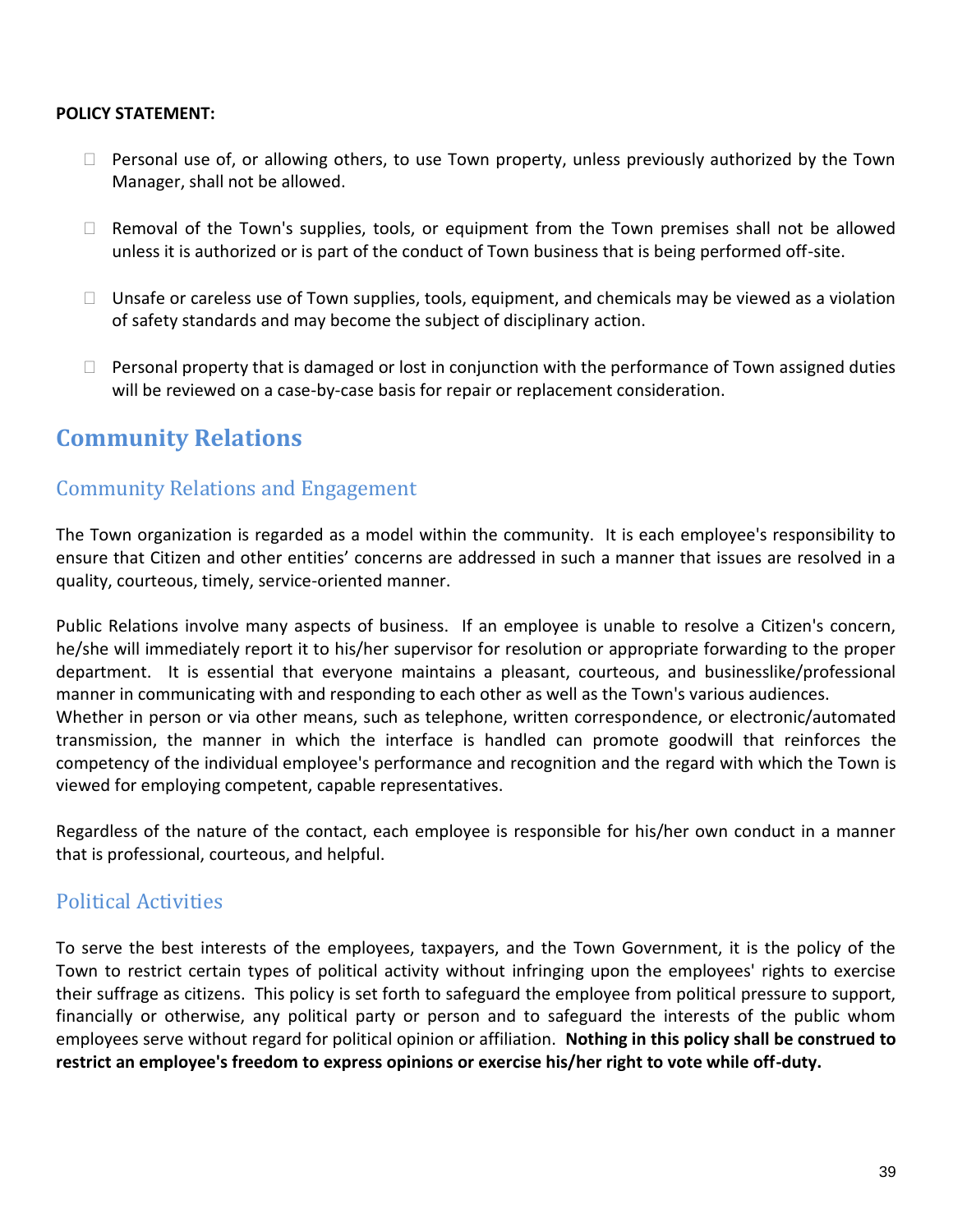#### **POLICY STATEMENT:**

- $\Box$  No employee, either full-time or part-time, shall campaign for or against or publicly support or oppose Town elected officials or candidates while on duty.
- $\Box$  No Town employee, either full-time or part-time, while on duty or in a uniform which identifies him/her as an employee of the Town shall:
	- Canvass on behalf of any candidate, political party, or political issue;
	- Display any political media whether it is campaign related or supportive of an elected official's views;
	- Circulate any petition;
	- Participate in petitioning activities focused on public service issues presented by the general public (non-Town officials).
- $\Box$  No employee shall place, allow to be placed, or allow to remain on a Town vehicle any political media.
- $\Box$  Any active, full-time or part-time regular employee who is announcing candidacy for an elected office may choose to continue his/her regular work schedule with the Town if no interferences or conflicts of interest are present.

Just as the employee may choose to continue employment, any active, full-time or part-time regular employee who is announcing candidacy for an elected office may choose to request a **leave of absence** to conduct his/her campaign even if no interferences or conflicts of interest are present.

If a potential conflict of interest or interference is present, the employee will be asked to take a leave of absence to become effective with the date candidacy is officially registered. This leave of absence will continue during the total campaign period unless candidacy is withdrawn and should be requested in accordance with the procedures outlined by the Inactive Employment Status policy herein.

<span id="page-39-0"></span>Once the elections are over, the successful candidate shall be asked to resign his/her position with the Town if the elected office has any dealing whatsoever with the Town Board of Trustees.

## Gifts and Favors

#### **POLICY STATEMENT:**

- $\Box$  Officials and employees shall not accept any gift, favor, or thing of value that exceeds \$50 that may tend to influence the manner in which they discharge their duties on behalf of the Town whether in the form of service, loan, thing, or promise from any person or entity that may have a direct or indirect interest in conducting business with the Town.
- $\Box$  Officials and employees shall not grant improper favors or services or give things of value to persons or entities during the discharge of their duties on behalf of the Town.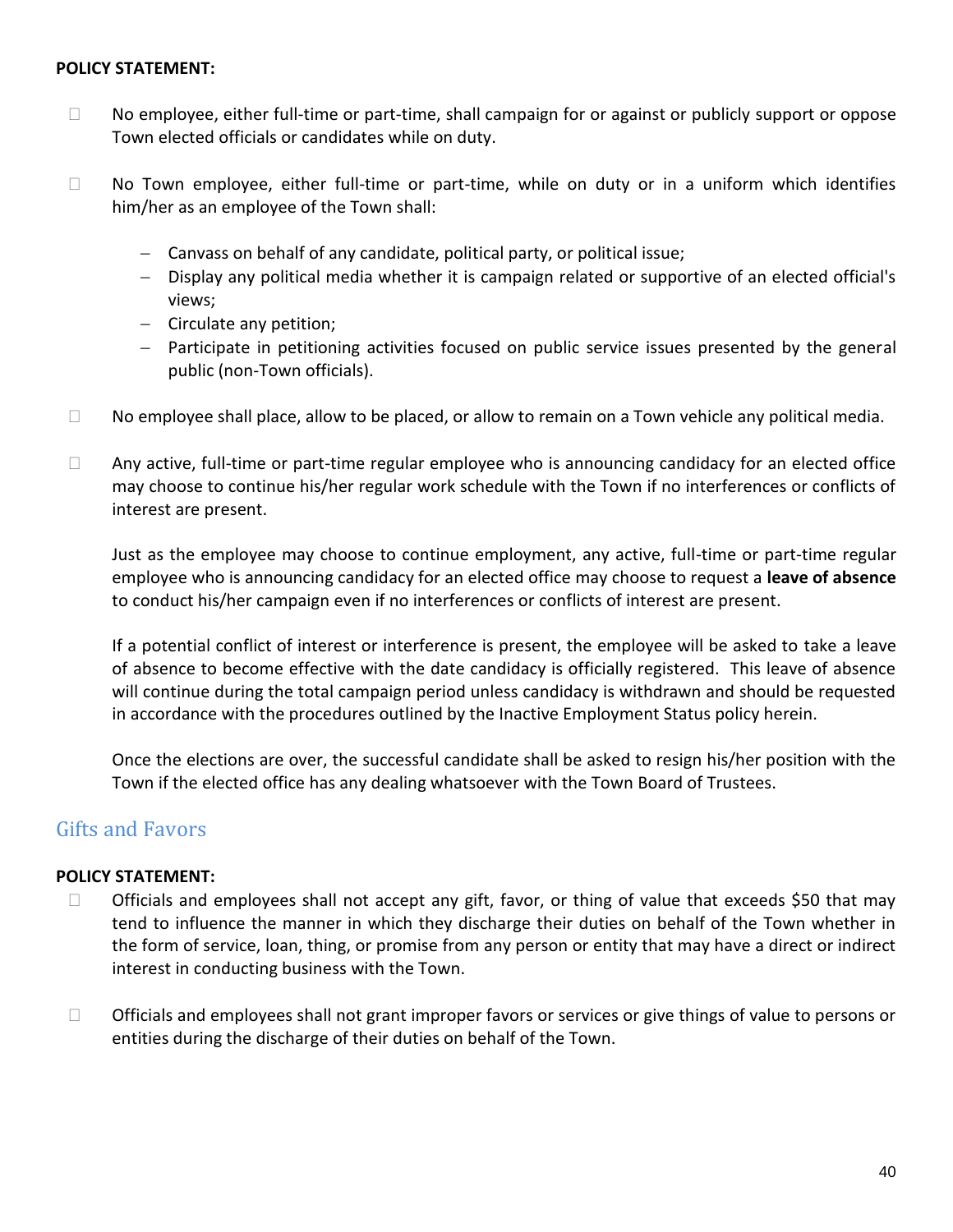*It is a conflict of interest for any Town employee or member of an employee's immediate family to receive any compensation, gift, payment, reward, gratuity, or anything else of value from any person or corporation for obtaining preferential treatment from the Town.*

## <span id="page-40-0"></span>**Expenses Incurred on Behalf of the Town**

## <span id="page-40-1"></span>Official Travel

All employee travel for the benefit of the Town shall be completed at the most economical and reasonable cost. Generally, an employee shall be reimbursed for **pre-authorized** expenditures including but not limited to air fares, lodging, toll fees, and rental cars as business expense, and will be provided a per diem to cover the cost of meals and mileage reimbursement at the established IRS rate per mile for use of their own vehicle. No expenses for alcoholic beverages shall be reimbursed.

The expense must be an ordinary, reasonable and necessary traveling expense, and

- Incurred while away from the employee's primary area of assignment or requires overnight lodging; or

- Incurred while the employee is attending a seminar, conference, or other meeting to benefit the Town.

## <span id="page-40-2"></span>Job-Related Expenses

Request for reimbursement of out-of-pocket expenses are to be submitted to the Finance Director by the employee's Supervisor or Department Head on the appropriate reimbursement form showing itemized expenditures, substantiating receipts, and Department Head approval. Expense payments are made on a monthly basis. Expenses for reimbursement include the following:

**Mileage for Use of Personal Vehicle** - Employees are encouraged to use Town-owned vehicles for business use when available. However, if a Town vehicle is not available, an employee may use his/her own vehicle when it is authorized in advance by the Department Head or Finance Director. The Town will reimburse an employee at the established IRS rate per mile for approved business use of a personal vehicle. The use of seat belts remains strictly in effect. (See page 38 reference to CRS 42-4-237).

**Other Expenses** - Other expenses such as parking fees, meals, cab fares, tips, approved travel, required telephone calls, and other incidentals are eligible for reimbursement. Employees must provide substantiating cash receipts with supervisory approval.

**Travel** - All out-of-state travel must have the prior written approval of the Town Manager.

Employees should utilize the Town's tax-exempt number as appropriate. The tax-exempt number may be obtained from the Finance Director or your Department Head.

**Uniforms** - Uniforms and apparel paid for by the Town are approved annually as part of the budget process. The Town provides specific benefits for employees who are required to wear gloves and safety shoes.

**Gloves** - All employees required to wear gloves in their jobs will be provided with Town-approved gloves upon beginning employment. These gloves are considered Town property and must be returned upon termination. Gloves are to be kept within the workplace and worn as circumstances and safety guidelines dictate.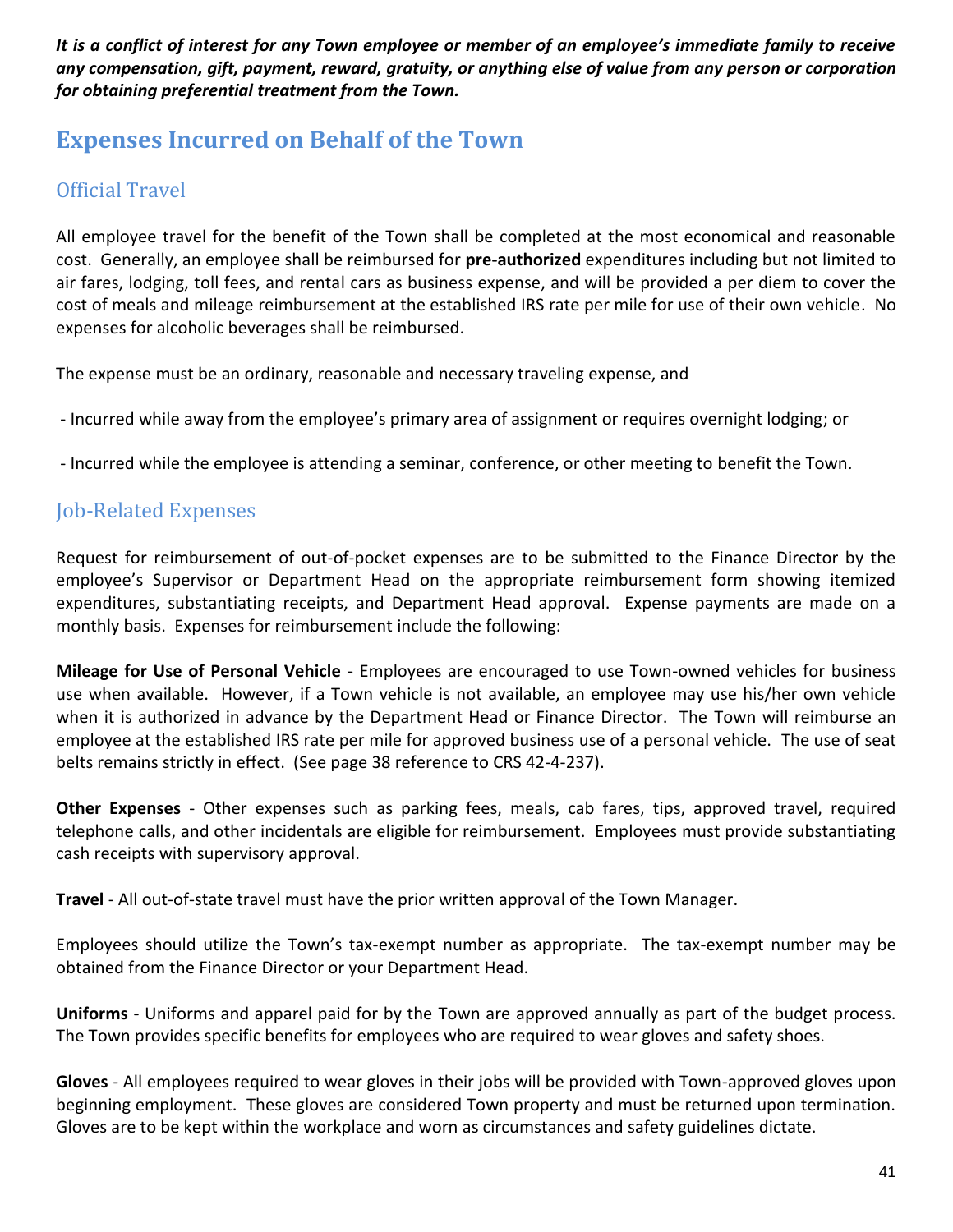## <span id="page-41-0"></span>**No Expectation of Privacy**

City/Town personnel have no expectation of privacy in City/Town property and equipment. Such property and equipment include, but are not limited to any electronic resources provided by the City, such as computers, telephones, cell phones, smart phones, and pagers. Furthermore, City/Town personnel have no expectation of privacy in any messages, data files, programs, or information stored in, transmitted in, or received by such electronic resources. City/Town reserves the right to monitor, access, use, and disclose all messages, data files, programs, and information sent, received, or stored in such electronic resources for any business-related purpose. City/Town management reserves the right to monitor, inspect, and examine any such electronic resources at any time and without notice.

City/Town may monitor or access an employee's usage of such electronic resources, including information received or transmitted thereby, with or without notice, for any business-related purpose, including any situation in which a supervisor has reason to believe that an employee is misusing or abusing the privilege of using such resources, or is violating any other City/Town policy.

Employees are further advised that correspondence of an employee in the form of e-mail may be a public record under the public records law, and may be subject to public inspection under C.R.S. Section 24-72-203, unless an exception provided by law applies. The City/Town may monitor or access an employee's e-mail, with or without notice, for any business-related purpose, including any situation in which a supervisor has reason to believe that an employee is misusing or abusing e-mail privileges, or is violating any other City/Town policy.

## **Information and Telecommunications Systems**

## <span id="page-41-1"></span>Hardware/Software/Internet Use

The Town utilizes an organization-wide information and computer system to communicate and maintain information necessary for the operation and delivery of services. This system, as well as all software, computer hardware and peripherals, and Internet/Web access are the property of the Town and are provided to employees for business use.

- $\Box$  Only official licensed software may be used on the Town's computer systems. Software may only be loaded onto the system or an individual computer with the authorization of the Town Manager or his/her designee. An employee may be held liable for any damage to the system due to an employee loading personal software onto the system or otherwise causing intentional damage to the system.
- $\Box$  Employees may not copy and/or distribute any Town-owned software without the permission of the Town Manager or his/her designee.
- $\Box$  Employees may not copy or download software available from the Internet into the Town's system or onto a computer owned by the Town without permission of the Town Manager or his/her designee.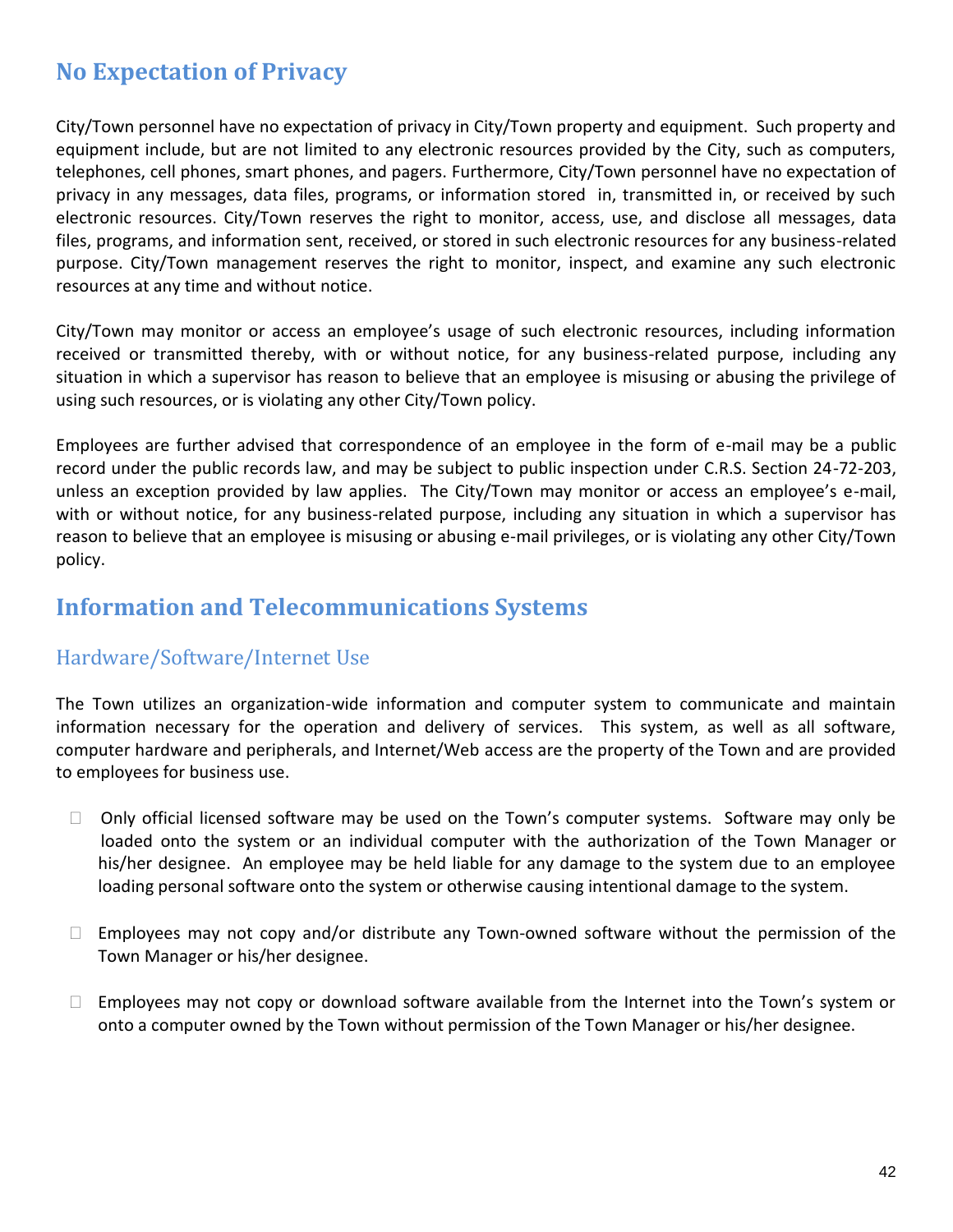- $\Box$  Internet/Web access provided for use by an employee in conducting municipal business is Town property. Connectivity is provided to allow employees to communicate within the Town, with others concerning Town business, and to use the vast Internet resource for productive purposes. Use/access that is deemed by Town management as contradictory to these purposes may be grounds for performance counseling as deemed appropriate on a case-by-case basis.
- $\Box$  A computer provided for use by an employee in conducting municipal business is Town property. The confidentiality of computer information should not be assumed by any employee. The Town reserves the right to review, audit, access, and disclose all information and contents of any individual computer, laptop computer, voice mail, information systems, or telecommunications systems.
- $\Box$  Very brief (10 minutes) and occasional use only during authorized breaks and lunch periods of this resource for personal purposes is permitted as long as it does not interfere in any way with the conduct of Town business or with fulfilling one's job responsibilities.

## <span id="page-42-0"></span>Electronic Mail (E-Mail)

The Town maintains an electronic mail system that is provided to assist its employees in the conduct of business and services. Both the internal e-mail system and e-mail through the Internet are considered to be the electronic mail system as set out in this statement. All messages composed, sent, or received on the electronic mail system are and remain the property of the Town. **These messages are not the private property of an employee.**

- $\Box$  The purpose of e-mail is for the conduct of Town business.
- $\Box$  The Town reserves and intends to exercise the right to review, audit, intercept, access, and disclose all messages created, received, or sent over the electronic mail system for any purpose. The contents of electronic mail properly obtained for legitimate business purposes may be disclosed within the organization without the permission of the employee.
- $\Box$  The confidentiality of any message should not be assumed. Even when a message is erased, it is still possible to retrieve and read that message.
- $\Box$  Notwithstanding the right of the Town to retrieve and access any electronic mail message, such messages should be treated as confidential by other employees and accessed only by the intended recipient.
- $\Box$  Information or correspondence in the form of electronic mail may be considered public records under public records law and may be subject to public inspection under the law.
- $\Box$  The electronic mail system is not intended for use to solicit or canvass for commercial venture, religious or political causes, or other non-job related solicitations. Further, it is not to be used to create or disseminate any offensive or disruptive messages.
- $\Box$  Any employee who discovers a violation of this policy should notify his/her immediate supervisor, Department Head, or the Finance Director.
- $\Box$  Any employee who violates this policy or uses e-mail for improper purposes may be subject to elimination of e-mail privileges or disciplinary action, up to and including termination.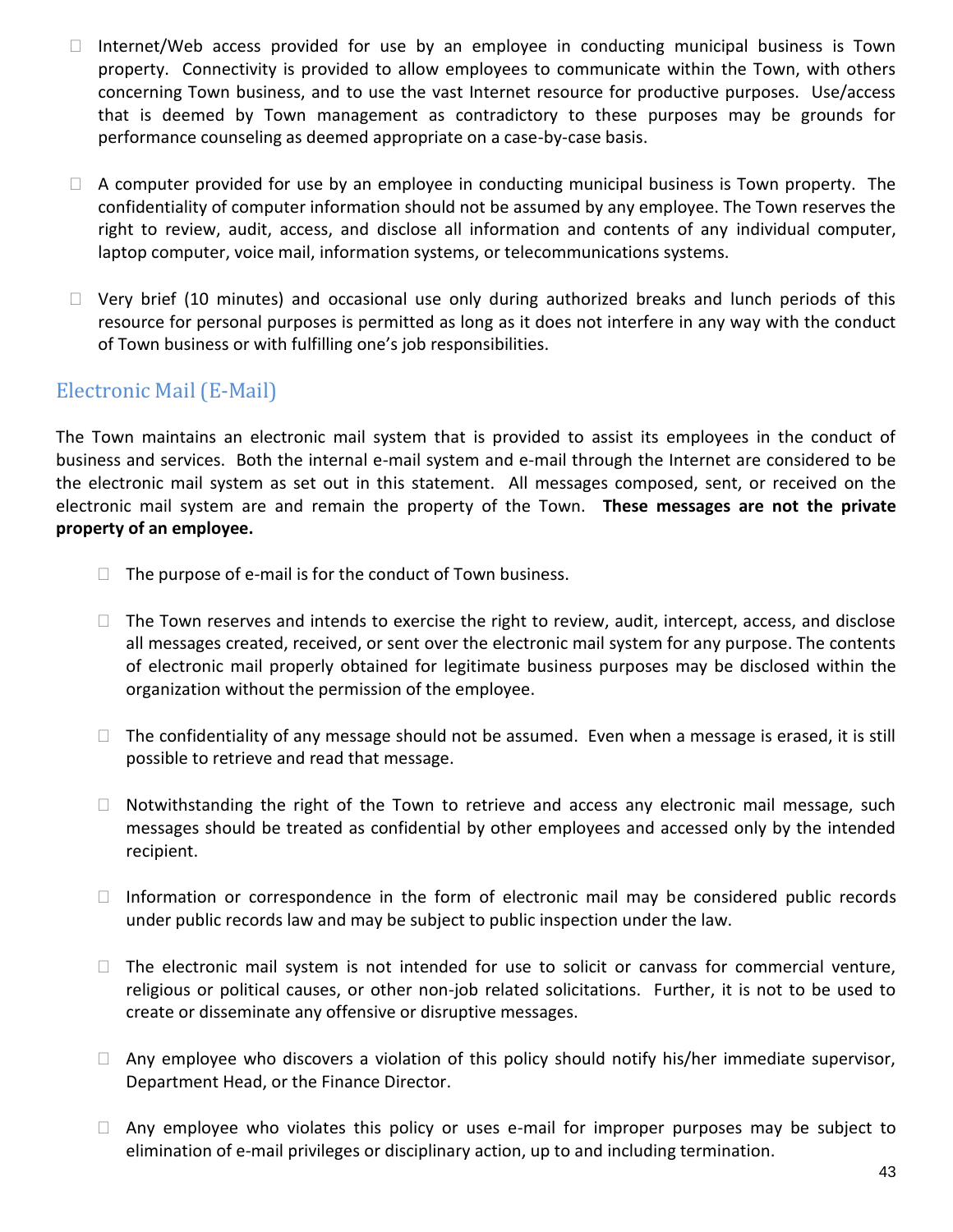$\Box$  Very brief and occasional use of this resource for personal purposes is permitted as long as it does not interfere in any way with the conduct of Town business or with fulfilling one's job responsibilities.

## Cellular Telephones

The Town maintains cellular telephones and service for selected positions to use in conducting official Town business and services. Additionally, the Town recognizes that it has become a societal standard for individuals to possess personal cellular telephones and services.

Recognizing the differences in purpose for each of these situations is very important to maintaining the integrity of the Town's systems**.** 

All messages communicated, sent, or received on the Town's cellular telephone system are and remain the property of the Town. **These messages are not the private property of an employee.** 

- $\Box$  The use of a Town cellular telephone, or contribution of \$20 per month in lieu thereof for the use of a personal cellular telephone, is provided for the conduct of Town business on an as needed basis in connection with emergencies or field operations. This replaces the previous practice of using bulkier and more expensive radios.
- $\Box$  The Town reserves and intends to exercise the right to review, audit, intercept, access, and disclose all messages received or sent using a Town cellular telephone for any purpose. The contents of voice mail properly obtained for legitimate business purposes may be disclosed within the organization without the permission of the employee.
- $\Box$  The confidentiality of any message should not be assumed. Even when a message is erased, it must be recognized that it is still possible to retrieve and hear that message.
- $\Box$  Notwithstanding the right of the Town to retrieve and access any Town cellular telephone message, such messages should be treated as confidential by other employees and accessed only by the intended recipient.
- $\Box$  Information recorded on cellular voice mail related to Town business may be considered public record under public records law and may be subject to public inspection under the law.
- Any employee who uses a **personal cellular telephone** with photographic capability to record unauthorized or confidential information that is Town property, regardless of the content, will be subject to disciplinary action up to and including termination.
- $\Box$  The Town's cellular telephone system is not intended for use to solicit or canvass for commercial ventures, religious or political causes, or other non-job related solicitations. Further, it is not to be used to create or disseminate offensive or intimidating messages.
- $\Box$  Any employee who violates this policy or uses a cellular telephone for improper purposes may be subject to removal of cellular privileges and/or disciplinary action, up to and including termination.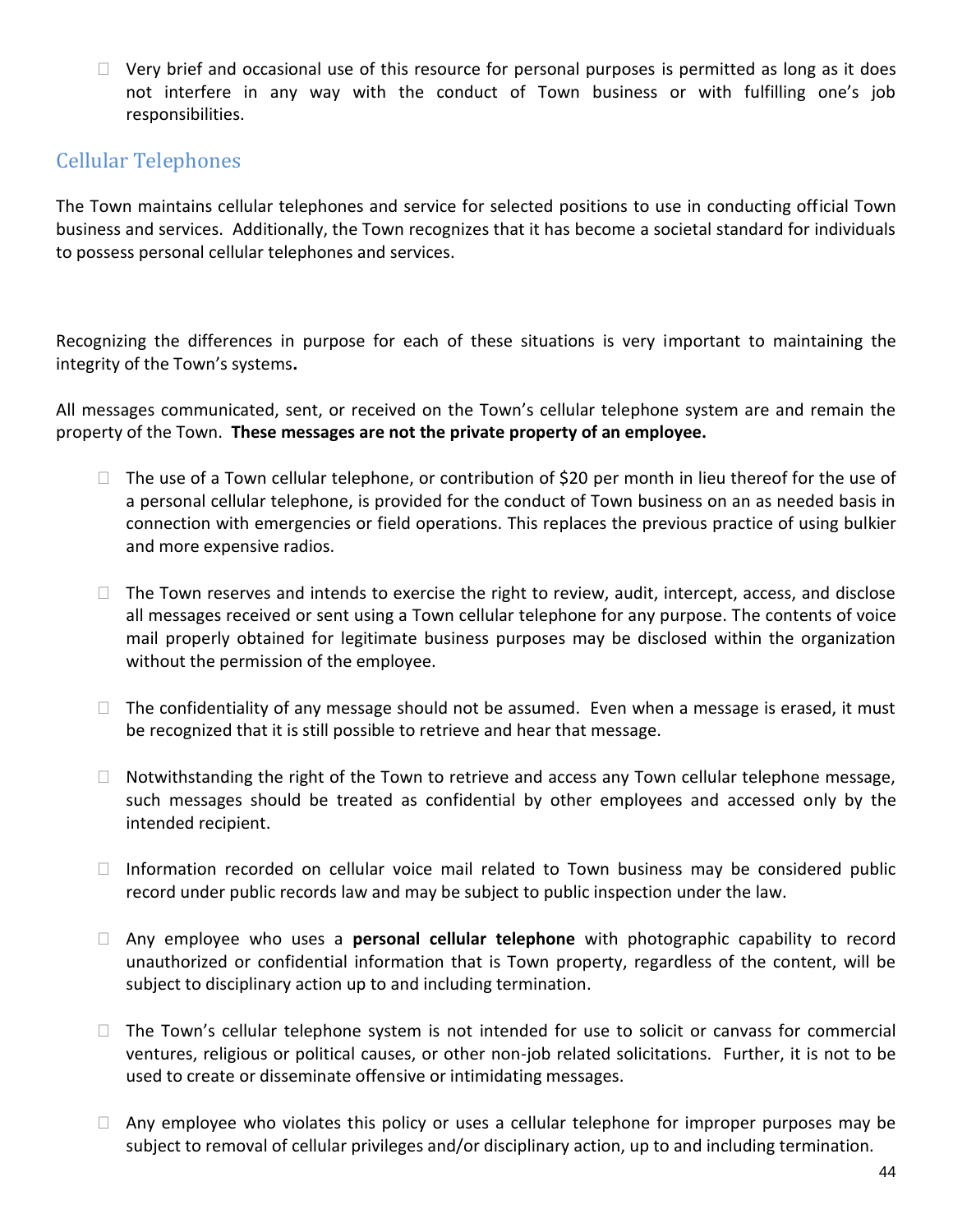$\Box$  Very brief and occasional use of this resource for personal purposes is permitted as long as it does not interfere in any way with the conduct of Town business or with fulfilling one's job responsibilities.

Any employee who discovers a violation of this policy should notify his/her immediate supervisor, Department Head, or the Town Manager.

## <span id="page-44-0"></span>**Human Resources Policy Administration**

## <span id="page-44-1"></span>Policy Development, Announcement, and Authorization

The Town has established the processes and procedures outlined below for the development, announcement and authorization of human resources policies and procedures.

#### **A. POLICY DEVELOPMENT AND REVIEW**

Development of changes to existing policies and new policies shall be the responsibility of the Town Manager or the Department Head with Town Manager approval. Each Department Head, with written Town Manager approval, may develop supplemental procedures for the operation of their department providing that they do not conflict with the standards outlined

#### **B. POLICY ANNOUNCEMENT**

herein.

Policy changes (including rescinding old policies that no longer apply) and/or adopting new policies shall normally be announced at least ten (10) working days prior to the action to allow employees to become familiar with change before the effective date. These changes will be distributed to each employee.

#### **C. POLICY AUTHORIZATION**

No policy after initial publication of this document, dated August 14, 2012, will be official unless it displays dated authorization in the form of a signature by the Town Manager.

#### *Employee Policy Acknowledgment*

I acknowledge that I have received a copy of the Town Human Resources Policies and Procedures Manual. I understand that the information contained in this manual supersedes any written or verbal policies I may have received in the past.

My signature below indicates that I have familiarized myself with the information contained in the manual and that I will seek verification or clarification where necessary.

I understand that the information contained in the manual is subject to change as situations warrant and that changes in the policies may supersede, modify, or rescind any or all policies summarized in the manual. Further, I understand that changes in policy will be communicated in accordance with the procedure outlined in this manual and that this process may be supplemented by communications from my supervisor or through other notices issued verbally, in writing, or in an electronic form. I accept full responsibility for keeping informed of the policies and practices in place at a given point in time as well as for any changes thereto.